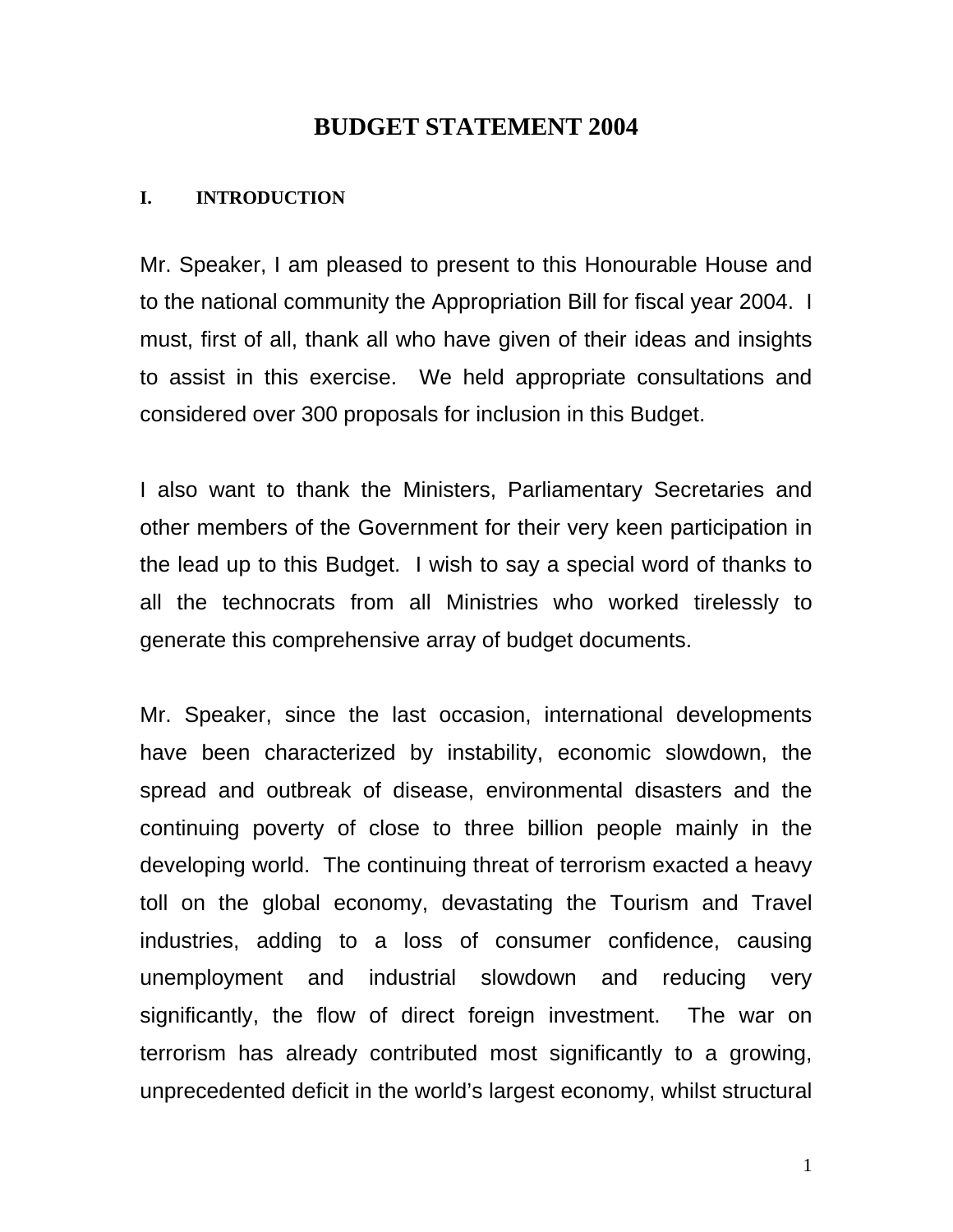problems have been a root cause of recessionary conditions now challenging at least three major European economies. Even though there are now hopeful signs as both the United States and Japan appear to be emerging from economic sluggishness, the sustainability of this trend is not quite certain.

In this dynamic and challenging environment, this Government will continue to emphasise fiscal discipline, more efficient spending, direct interventions only in selected priority areas and a responsible macroeconomic programme.

Firstly, Mr. Speaker, this Budget focuses on an investment programme that expands the stock of human and physical capital.

Secondly, this Budget recognizes the value of openness and transparency in accounting for the nation's finances. Accordingly, it includes expenditures which previously would have been financed off-budget.

Thirdly, the Budget recognizes that the energy resources of Trinidad and Tobago are the patrimony of every citizen and should be used to improve the lives of all the people of Trinidad and Tobago.

Fourthly, the Budget will ensure continued economic growth.

Mr. Speaker, this Government has already articulated a bold new vision for all of Trinidad and Tobago.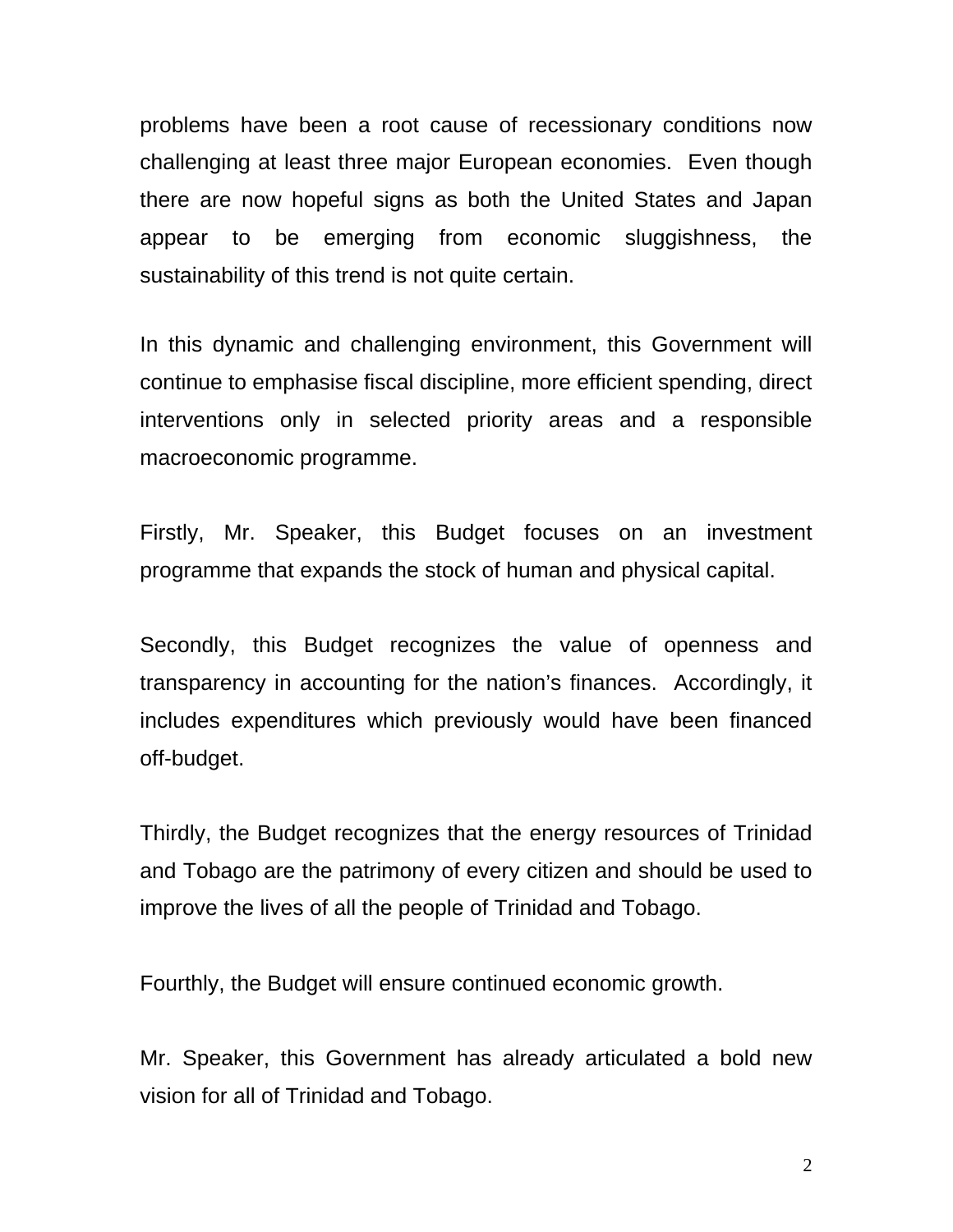This is not the first time that a PNM Government has engaged the population in moving this nation to the next level. We provided the country with **the People's Charter of 1956**. We followed up with the "**Chaguaramas Declaration**" of 1970. Our subsequent position was presented as "**Perspectives in the World of the Eighties and Beyond.**" Today, all of our experiences have been honed into "**Vision 2020**" as we focus our population on the objective to transform Trinidad and Tobago into a first world nation.

Our theme this year is – **Charting the Course to 2020: Empowering People.** The first phase of our plan requires that we focus our attention on the following specific issues:

- **1. Education**; the impact of which pervades every aspect of our social and economic life.
- **2. Health**; the quality of which determines the very nature of the human condition.
- **3. Housing**: the availability of which provides the opportunity for nurturing family life.
- **4. Social Services Delivery**; helps us to realise our full potential.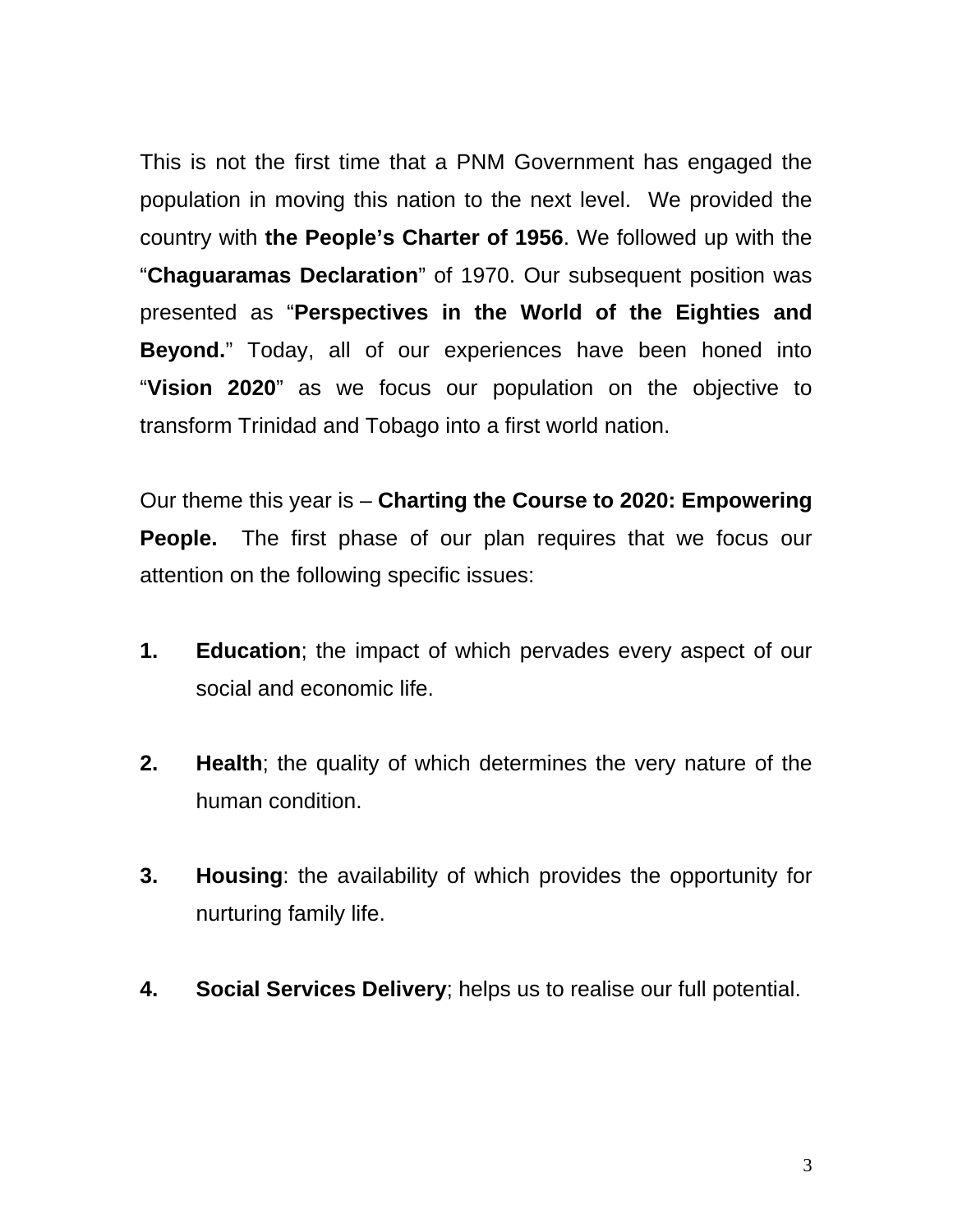- **5. Strong and cohesive communities**; constitute the social fabric that binds our citizens together.
- **6. Unity in diversity**; underpins the emergence of a strong, confident national psyche.
- **7. Safe Streets, homes, places of recreation, and workplaces**; provide us with the environment to nurture our creative potential.

# **II NATIONAL SECURITY**

Mr. Speaker, the level of security enjoyed by citizens is the most critical problem facing Trinidad and Tobago today. The population is being terrorised as the criminals have declared virtual war on this society. The Government must and shall respond. Accordingly, we now declare war on the criminals and shall do whatever is necessary, within the law, to return this nation to that state where our people can conduct their lives in the full safety and security to which they are entitled. We shall now therefore, initiate the following:

 1. With immediate effect Colonel Peter Joseph is relieved of his command as Commanding Officer of the Trinidad and Tobago Regiment and mandated to establish a Special Crime Fighting Unit. For this unit, within the ambit of the law, we shall draw on persons from any of the Services in the country, the Police, the Regiment,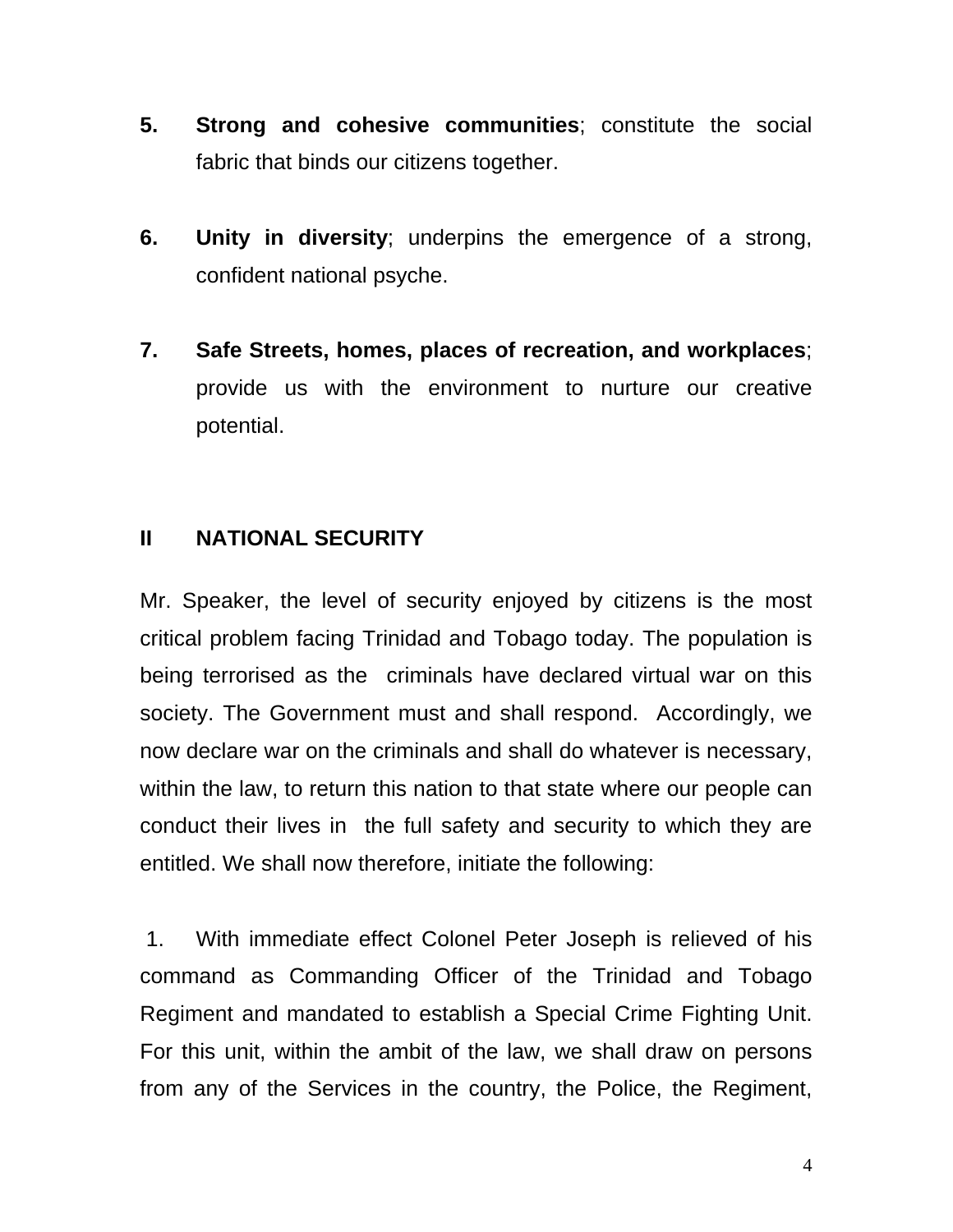Coast Guard, Prison, Fire Services, Volunteer Defence Force and from the Civilian Population. One of the main pre-requisites for membership of this unit shall be the ability to pass a polygraph test at regular intervals. This shall be a unit of professionals. To undertake this most important assignment, Colonel Joseph is promoted to the rank of Brigadier with immediate effect.

2. The Government recognises that demonstrations are a legitimate expression of dissent in any democratic society. However, the Government wishes to make it absolutely clear that we will not tolerate acts of civil disobedience and will enforce the laws of the country rigidly and fearlessly. Lawlessness will not be tolerated from either the criminals or from any other persons who wish to disrupt the society no matter how strongly they may feel about their cause. The Riot Squad will be the subject of review and shall be provided with the most modern equipment now used in countries around the world.

3. We shall increase Police Patrols in the main business and residential areas of the Country. The Cabinet will soon be asked to approve an appropriate increase in the size of the Police Service to facilitate the use of higher levels of foot patrols.

4. We are also taking the fight to the drug traffickers who are responsible for much of the criminal activity in this country. The Coast Guard will acquire two new fast patrol vessels with the capability to launch two fast interceptor boats and carry a helicopter with an attack capability. These, operating in conjunction with an ultra-modern radar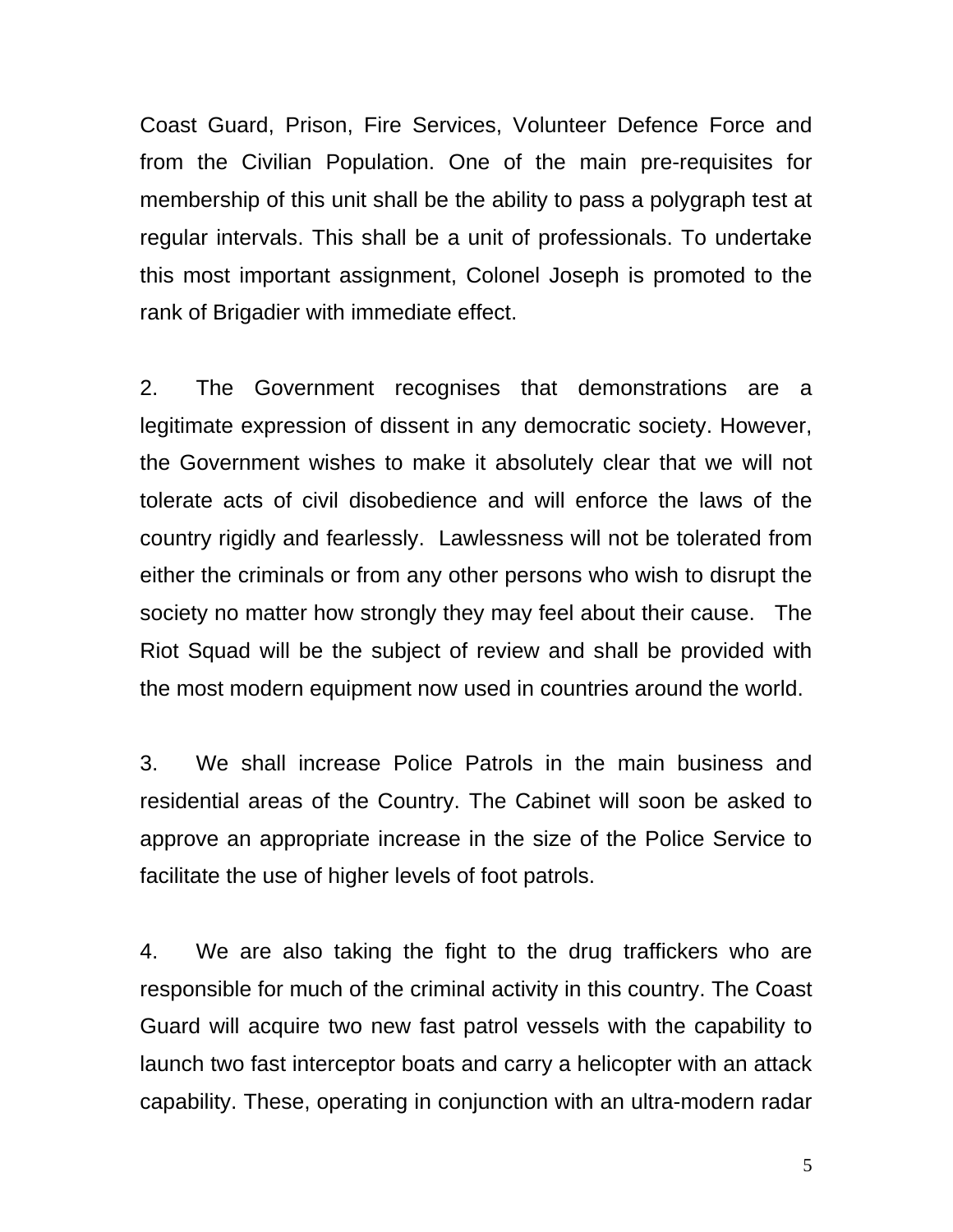system will give Trinidad and Tobago an unprecedented level of protection and capability. This system should will be available in about two years time. We shall also continue comprehensive upgrading of Coast Guard and Defense Force facilities and infrastructure. The Global Maritime Distress and Safety System for the monitoring of shipping will be completed.

5. The Government is committed to implementing stricter laws to deal with persons found with illegal arms and those charged with kidnapping. It is the view of the Government that stringent measures must be put in place to serve as deterrents to the criminal elements. They must know that civilised society will not tolerate their violations of the law and the Government will be pursuing stiffer penalties for those associated with such crimes.

Accordingly, it is our intention to enter into discussions with the Opposition with a view to getting their support for legislation that increases the penalty for Fraud, Kidnapping, Crimes committed with the use of a Firearm, Extortion, Blackmail, Illegally accessing Bank Account Information and related crimes.

6. Tax credits will be provided to business people and other persons in sensitive positions who are at risk and who install special security systems for their protection and the protection of their families. There will be an approval process for persons desiring to access this facility.

6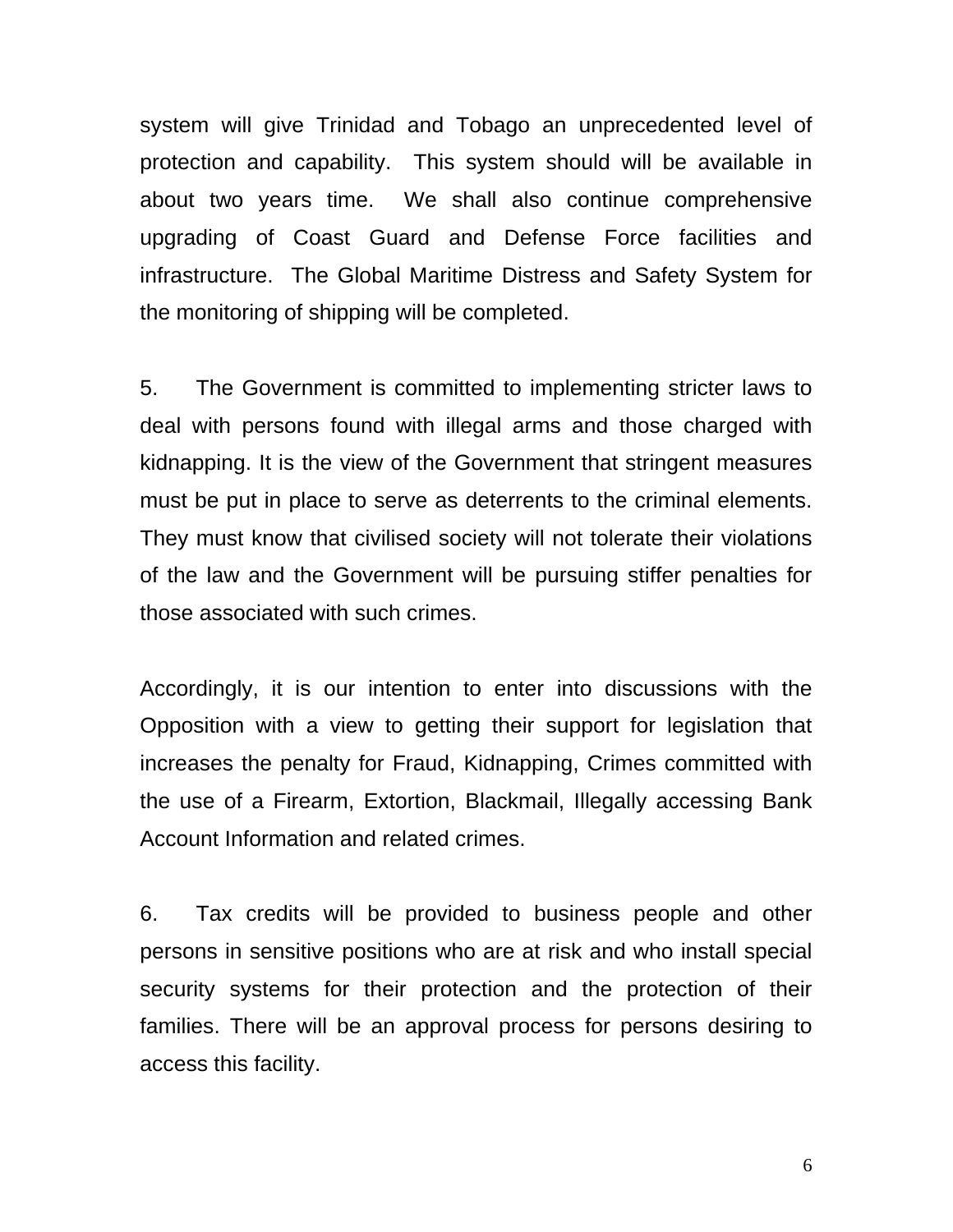7. Banks will be mandated to provide adequate security systems to prevent unauthorised access to Bank Accounts. It will be the responsibility of the Central Bank to police this arrangement.

8. We shall provide special counselling by trained trauma specialists to kidnapped victims and their families.

9. It is also clear that some of our young people do not have a proper concept of right and wrong and are therefore in need of reorientation. The Government will embark on a programme of Public Education as an essential part of this programme of orientation.

10. In addition Mr. Speaker, we will encourage the expansion of the Cadet Corp, the Boy Scout Movement, the Girl Guides, Brownies, Boys Brigade and other similar organisations within the school system to engender discipline, a disposition of service to others and respect for law and order within the school environment.

11. And finally Mr. Speaker, we shall establish a Special Security Commission to act as a Think Tank on crime prevention and detection, involving former Ministers of National Security, Mr. Overand Padmore, Ambassador John Donaldson, Mr. Herbert Atwell, Brigadier Joseph Theodore together with members of the business community and other persons. The committee will be headed by the

7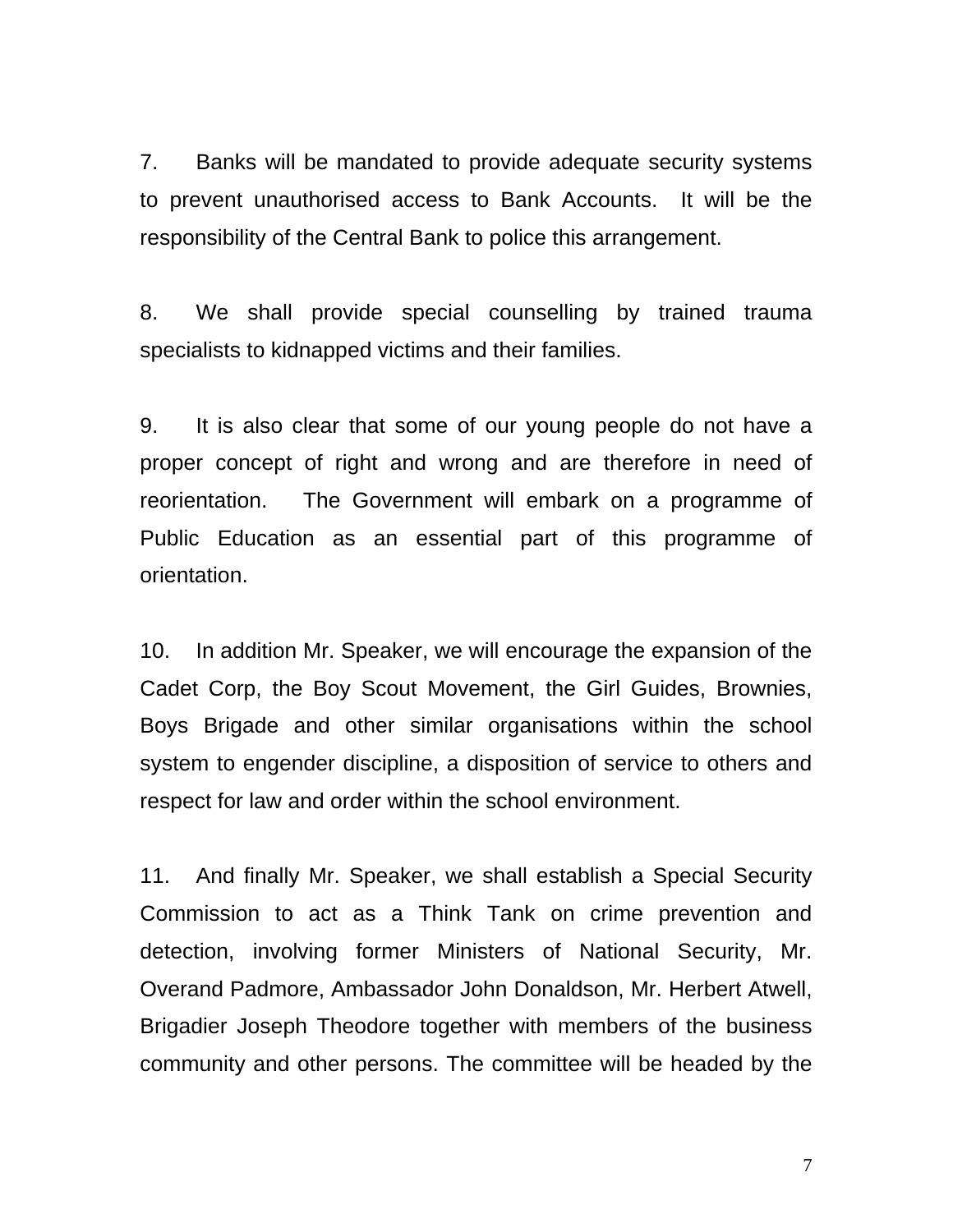Prime Minister's Adviser on National Security matters, Mr. Overand Padmore.

Mr. Speaker, in addition to these new measures, our war on the criminals will be made more intense by our ongoing efforts to provide the police service with more resources and more modern training and equipment. We shall intensify partnering with communities and embark on the critical matter of Prison Reform.

On behalf of the national community I appeal to the Opposition to support the Government in this exercise which clearly is in the interest of all.

#### **III. REVIEW OF GOVERNMENT'S PERFORMANCE**

Mr. Speaker, in the last Budget Statement, the Government's vision to have Trinidad and Tobago become a developed nation by the year 2020 was outlined. I believe it is appropriate therefore that we review, if only briefly, what has taken place over the last year in pursuit of that goal.

## **The Economy**

Let us first of all deal with the economy.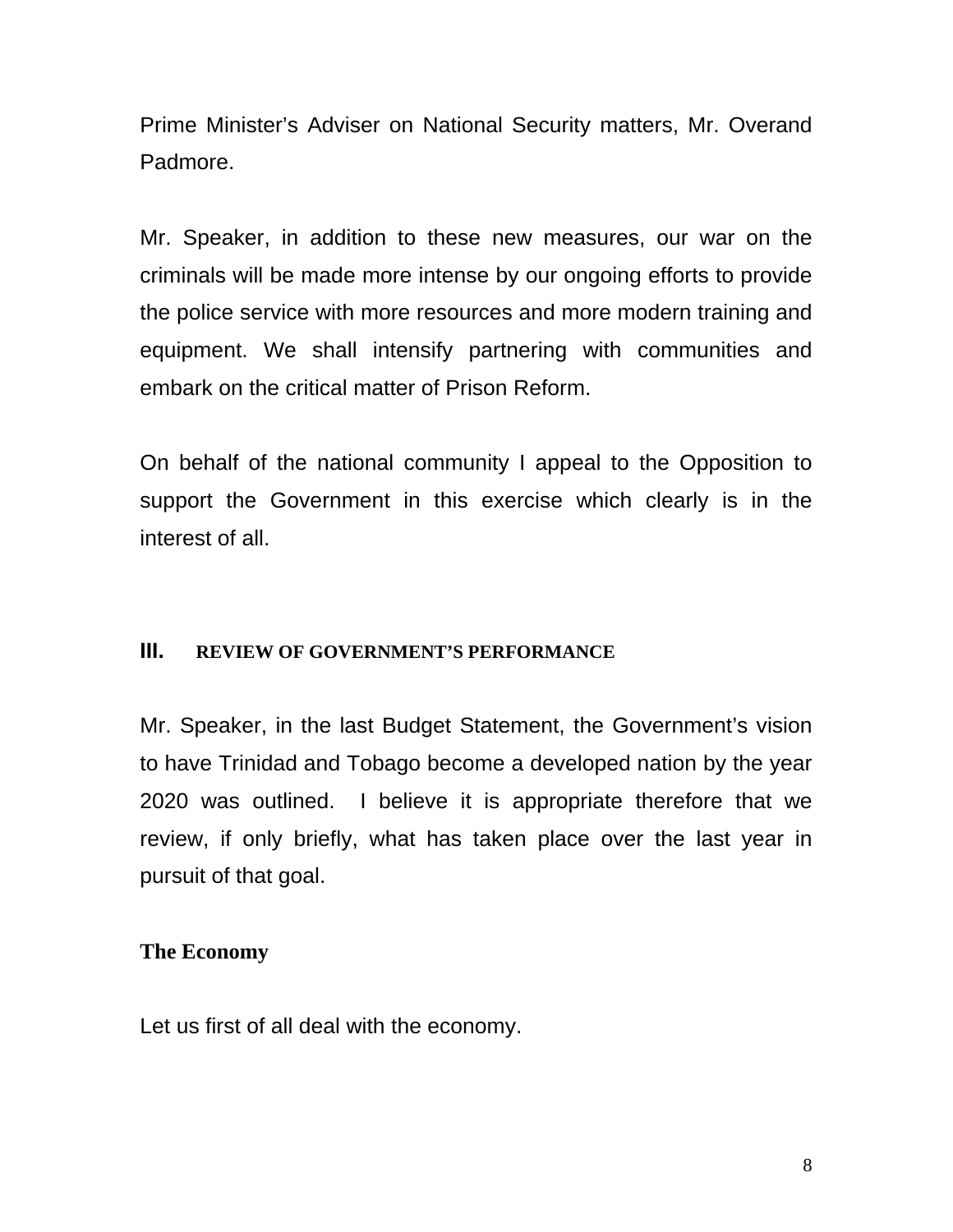Despite the slowdown in global economic growth to 3.2 percent, our economy continued to grow, with economic activity increasing by a robust 6.7 percent this year. This expansion was led primarily by the energy sector where economic growth reached 9.5 percent.

We generated a trade surplus of over TT\$2.9 billion, some 33 percent higher than last year, and the external accounts were in balance. Trinidad and Tobago's external reserves now stand at a very healthy US\$2.4 billion, the equivalent of 8.5 months of imports. The exchange rate has remained relatively stable.

Inflation was kept under control at 3.6 percent, down from 4.2 percent in 2002.

Interest rates have declined appreciably during the year, and the expectation is for further downward movement.

Mr. Speaker, although we budgeted a fiscal deficit of \$618 million for the last fiscal year, I am pleased to advise this Honourable House that we expect to generate a surplus of \$28.9 million, and this is after allocating \$497 million to the Revenue Stabilisation Fund. This performance, more than anything else, demonstrates the ability of this Administration to manage the financial affairs of the country with efficiency and transparency.

I must report to this Honourable House that the unemployment rate has risen temporarily and we do not hide this fact from the population.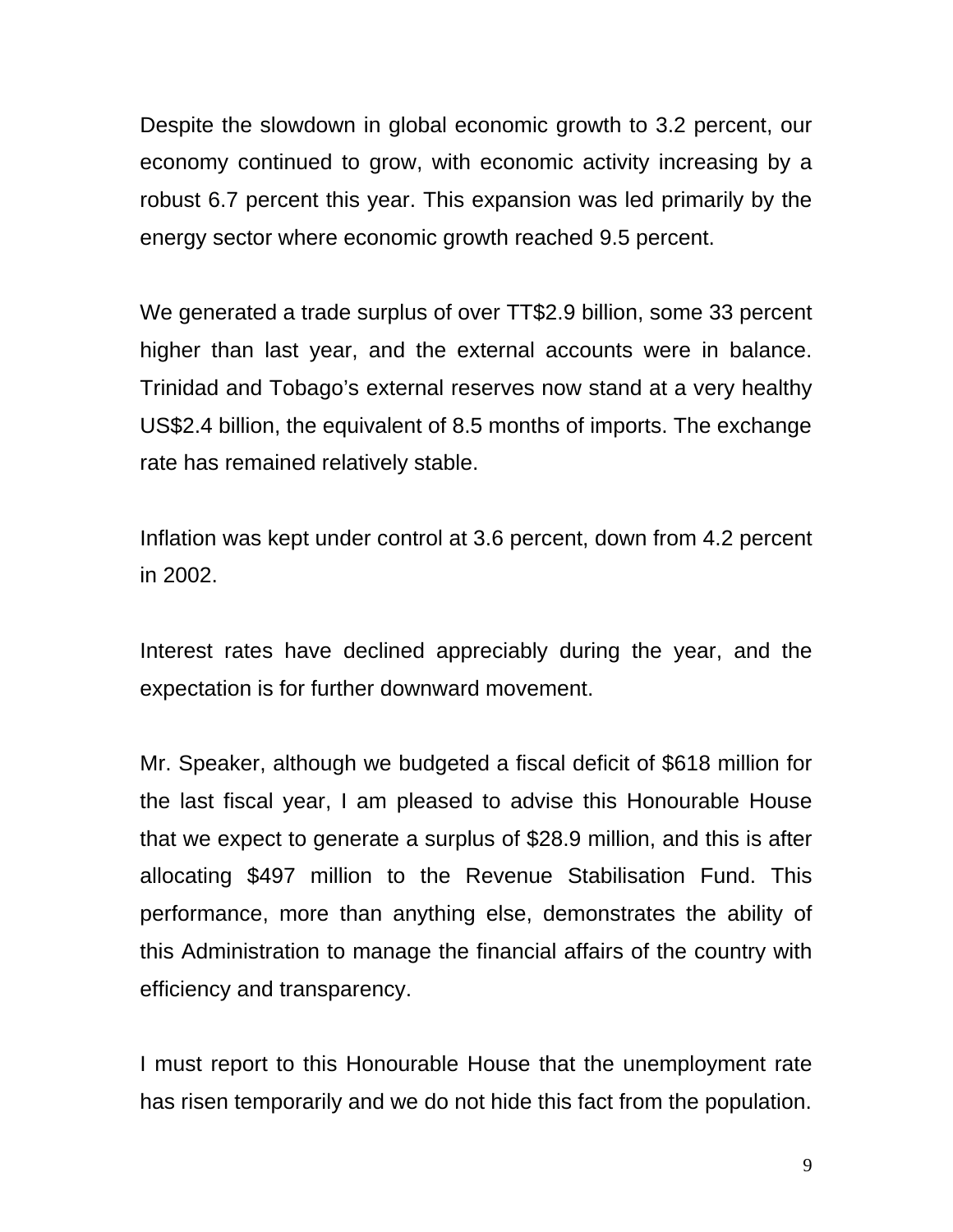We know it has resulted largely from the softening in global and regional demand, and from the inevitable and courageous restructuring that we have been forced to take with respect to Caroni (1975) Ltd.

Total public debt increased by \$2.3 Billion during the fiscal year, of which \$1.2 billion is in respect of Caroni (1975) Limited restructuring, including financing its Voluntary Separation Enhancement Programme. The remainder is as a result of borrowing by the State Enterprises, largely Water and Sewerage Authority, Airport Authority and the National Housing Authority.

Mr. Speaker, we do not seek to deceive the population with our Budget Presentation. We acknowledge that largely as a result of the restructuring of Caroni (1975) Limited, some jobs have been lost and total debt increased, and we have said why this has happened. But we are convinced nonetheless, that our economic policies will in a short time, result in a lowering of the unemployment rate to singledigits and to a reduction in Public Debt.

Notwithstanding the increase in the debt, the International Rating Agency, Standard and Poor's, improved our long-term local currency debt credit rating from Triple B minus to A plus, the long-term foreign currency debt from Triple B minus to Triple B, and our short-term foreign currency debt from A minus 3 to A minus 2 - All positive upgrades and the results of high performance Government.

10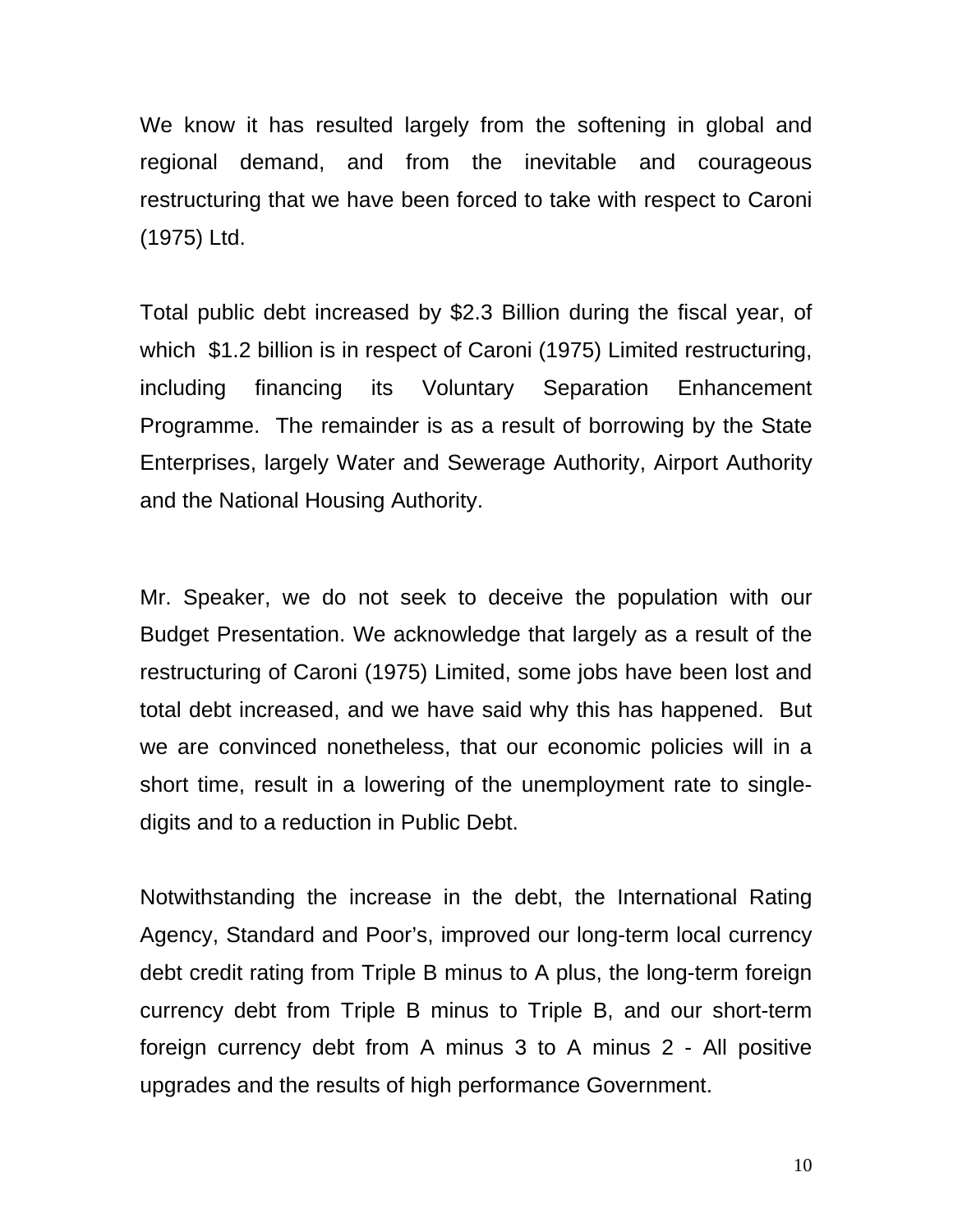We are committed to deepening and widening the industrial base in Trinidad and Tobago. We believe that this is the path to the fundamental revitalization of our economy and consequently to sustainable employment generation and empowerment of our citizens to which this administration is irrevocably committed.

We made a step forward with the Atlantic LNG Train 1V Project, which is going to be the largest single Natural Gas Train in the world and which will generate a host of downstream industrial activity creating sustainable jobs.

We took steps to establish two new industrial estates - one at Wallerfield for high tech industries and light manufacturing, and the other in San Fernando for light manufacturing, including agroprocessing.

In the small business sector, the Government disbursed through the National Entrepreneurship Development Company over \$30 million in loans to small entrepreneurs to expand business activity as well as create a number of new businesses during the course of the year.

To complement further our small business development thrust, we established the Community Environment Protection and Enhancement Programme to provide the opportunity to develop the entrepreneurial skills of our traditionally dispossessed people, as well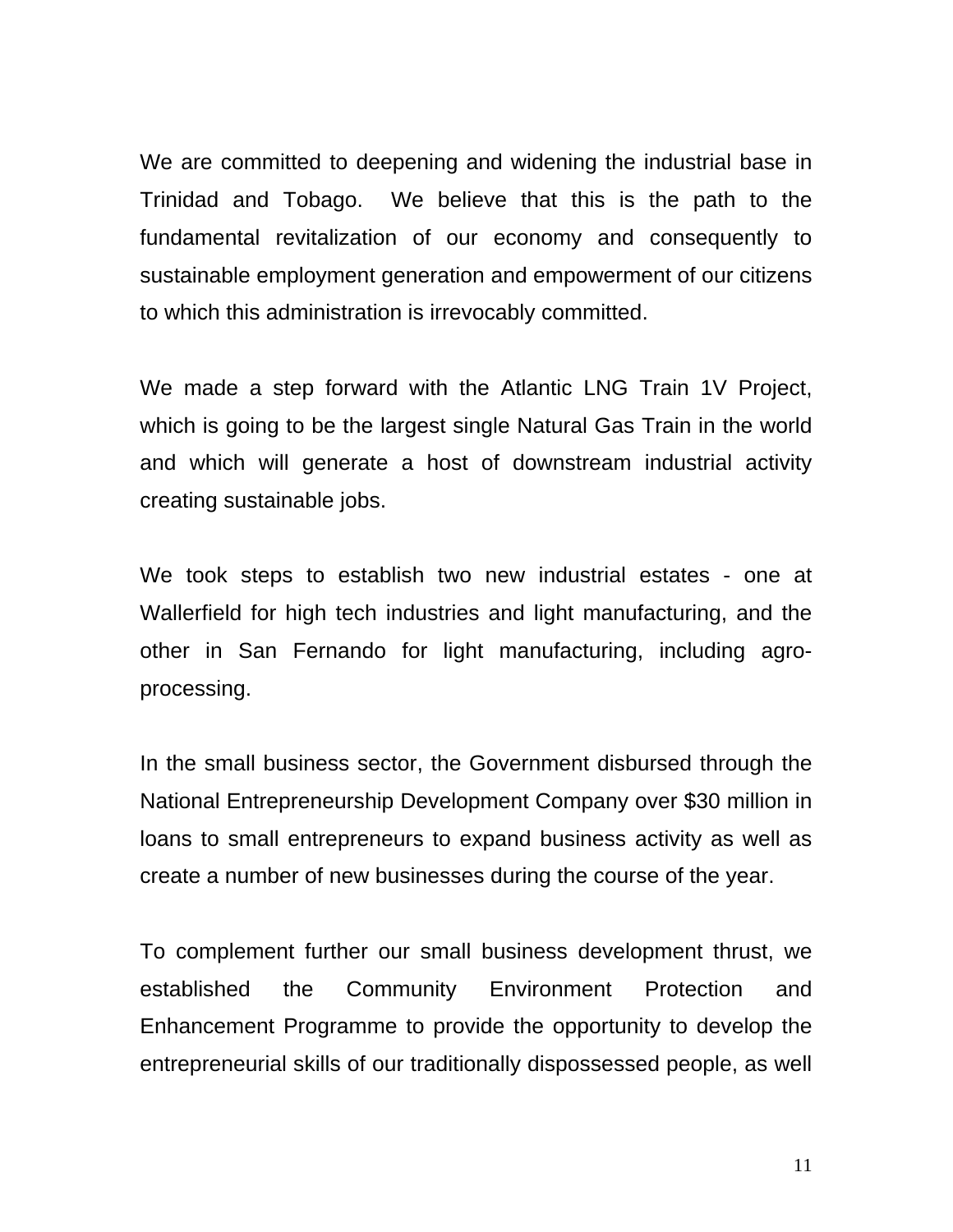as provide long-term employment opportunities, while addressing the requirement to enhance and protect the environment.

Recently the Government took the pivotal decision to strengthen further the agricultural sector by restructuring Caroni (1975) Ltd. The long neglected agricultural sector can now be developed to its fullest potential. The undeniable fact is that agriculture is now being put on a new economic footing in this country.

### **Education**

Mr. Speaker, we also made significant progress in the social sectors. Over the last year, modernisation of the education system was advanced significantly as we moved with care and dispatch in a number of areas including curriculum reform; the strategic decentralization of education administration; the construction of new schools and upgrading of existing schools. We have also provided book grants and a loan system for text books.

In addition, we improved the security at three hundred and ten schools; advanced the establishment of the new University of Trinidad and Tobago; and supported construction of facilities for the Institute of Business at UWI.

#### **Health**

In the Health Sector, we refurbished, upgraded and equipped a number of health facilities throughout the country. The new Princess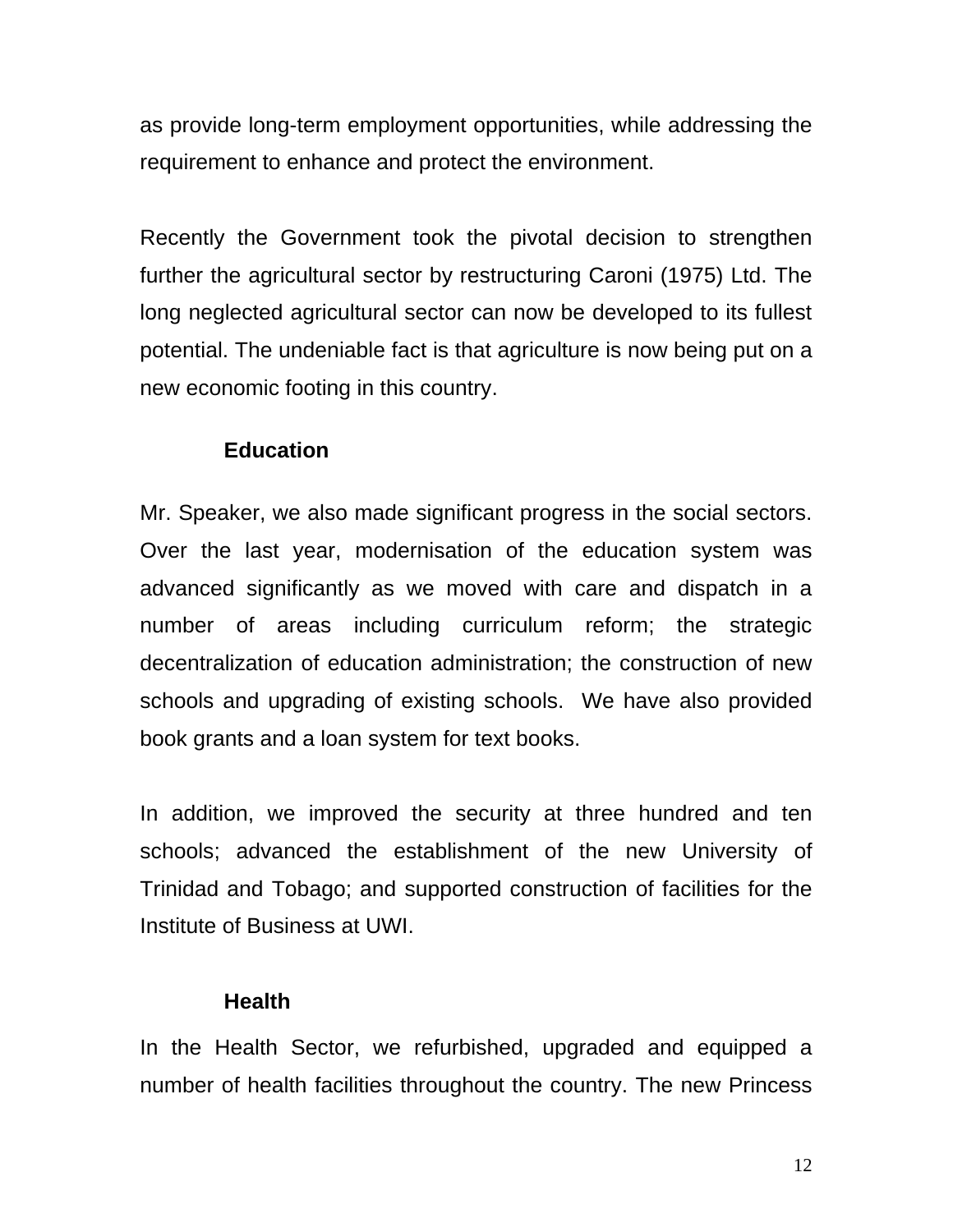Town District Health Facility was opened to the public, and new health centers were constructed in a number of areas in North, South and Central Trinidad and in Tobago. Construction of the long-awaited Scarborough Hospital was started as well as the new wing for the San Fernando General Hospital. We commenced a new programme of training for nurses, and medication for chronic diseases was provided free of charge to the elderly and the physically challenged. We also contracted a significant number of foreign medical professionals to expand and improve our health services and to assist in reducing the waiting time at the country's health institutions.

#### **Housing**

Mr. Speaker, in keeping with our programme to meet the housing needs of the society, we have started construction of thousands of houses in various locations throughout Trinidad and Tobago. Existing NHA apartments are currently being upgraded and squatter regularization is bringing security to thousands of our citizens who are most in need of assistance from the State.

In our **Accelerated Housing Programme,** construction has been completed on 260 houses, while contracts have been awarded for the construction of an additional 2,298 housing units throughout the country. Mr. Speaker, this is short of our target but compares exceedingly favourably with the performance of those on the other side during the period 1996-2001.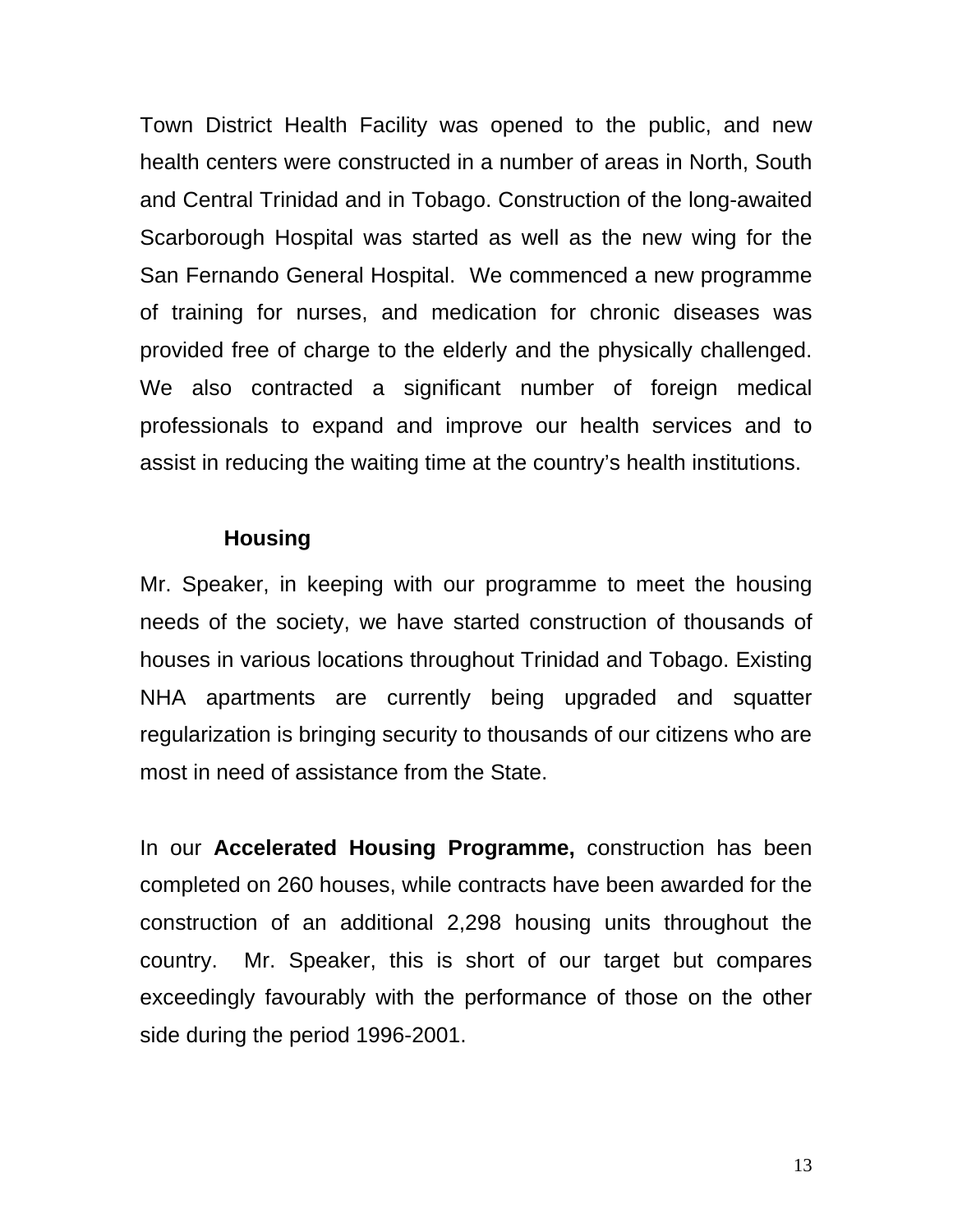Last year we promised the upgrade and refurbishment of 237 of the 351 NHA apartment buildings. That promise has been delivered. Refurbishment of 300 of the 351 apartment buildings was completed by April 2003. This includes major overhaul of roofing, plumbing, electrical systems and painting.

Refurbishment works of Sewerage Treatment Plants were also completed at Couva and Harmony Hall, while major works are ongoing at Maloney, Malabar and La Horquetta. Infrastructure upgrades have commenced at Rice Mill, Arouca; Harmony Hall, Gasparillo; and La Paille, Caroni.

#### **Physical Infrastructure**

The country's physical infrastructure was improved considerably during the year. We improved the water supply for thousands of consumers with over one hundred and thirty two projects completed, in addition to the continuation of construction on the new WASA Wastewater Project and introduction of a new distribution system to cater for new industrial loads in the Point Lisas area.

We installed approximately six thousand new street lights and completed close to two hundred electrification projects bringing much needed relief to thousands of citizens, particularly in the rural areas. We are currently undertaking an on-going programme of drainage to alleviate flooding problems and modernize water management in Trinidad and Tobago.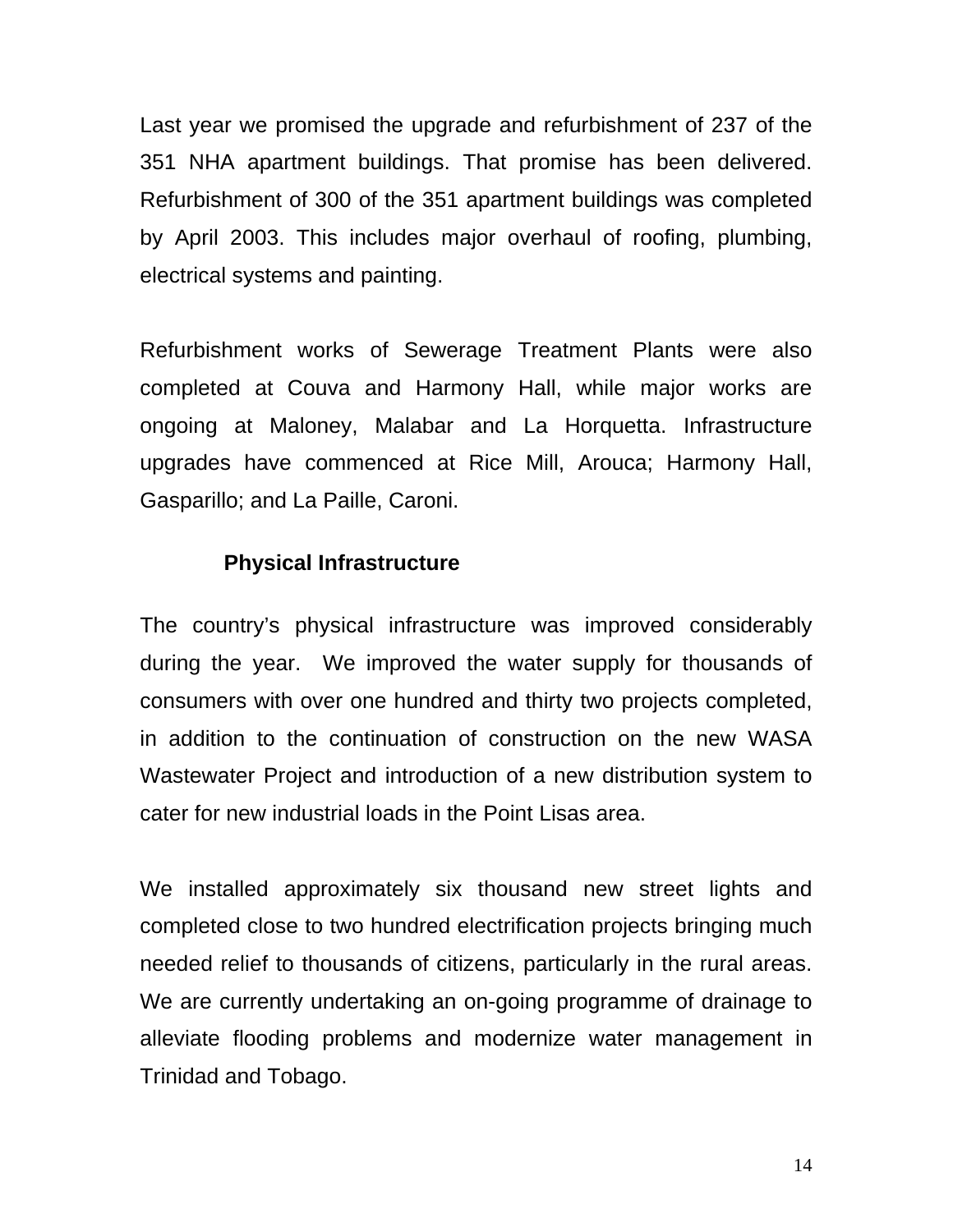Planning was also advanced on the expansion of the road network for five new highways. Two of these are from San Fernando - one to Point Fortin and the other to Mayaro.

We provided the sum of \$127 million to finance the expansion and upgrading of a number of roads and bridges throughout the country. Under the National Highways Programme construction began on approximately 75 KM of roads, including Cedar Hill Road, Couva Main Road, Diego Martin Main Road, Guaracara/Tabaquite Road, Moruga Road, Mayaro/Guayaguayare Road, Naparima/Mayaro Road and the Southern Main Road.

Under the Trunk Roads Expansion Project construction work commenced on the extension of the Diego Martin Highway from Sierra Leone Road to Wendy Fitzwilliam Boulevard. Work also began on the Santa Rosa Bridge as part of the dualling of the Churchill Roosevelt Highway to Wallerfield. Extension of the Solomon Hochoy Highway from St. Joseph Village, San Fernando to Golconda was completed this year.

Contracts were awarded and works began on the stabilization of a number of landslips on the North Coast Road and Moruga Road. Local Government bodies also upgraded a number of secondary roads and bridges in the various communities.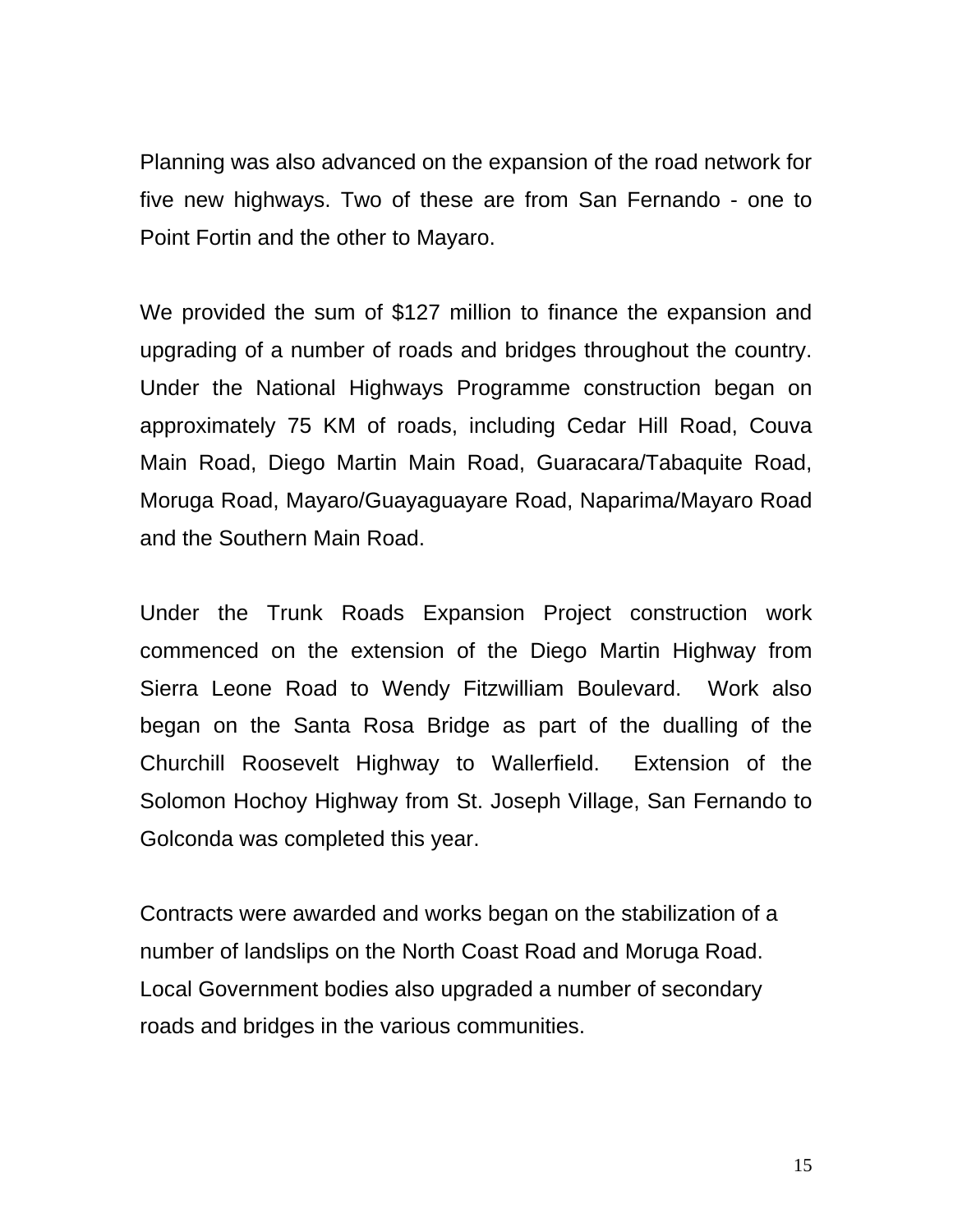#### **Social Programmes**

Mr. Speaker, our social sector programmes place great emphasis on disadvantaged communities and individuals, as we seek to ensure that all our people are brought into the mainstream of national development.

Last year, this Government spent approximately \$1.7 billion on social development. The Social Help and Rehabilitative Efforts (SHARE) Programme was intensified in 2003 with over \$19.7 million being expended on the programme. This included the expansion of the Food Distribution Programme from 8,000 to 15,000 households, the development of training programmes for NGOs and CBOs, and the facilitation of 67 skills training projects, from which 12,164 persons benefited.

We spent \$125 million on the Unemployment Relief Programme providing short-term employment relief, while enhancing the skills of individuals in the community. This programme also includes a women's programme, targeting single parents in households. During the year, 60,000 job opportunities were provided under the URP, while approximately 24,000 job opportunities were provided for women under the women's programme.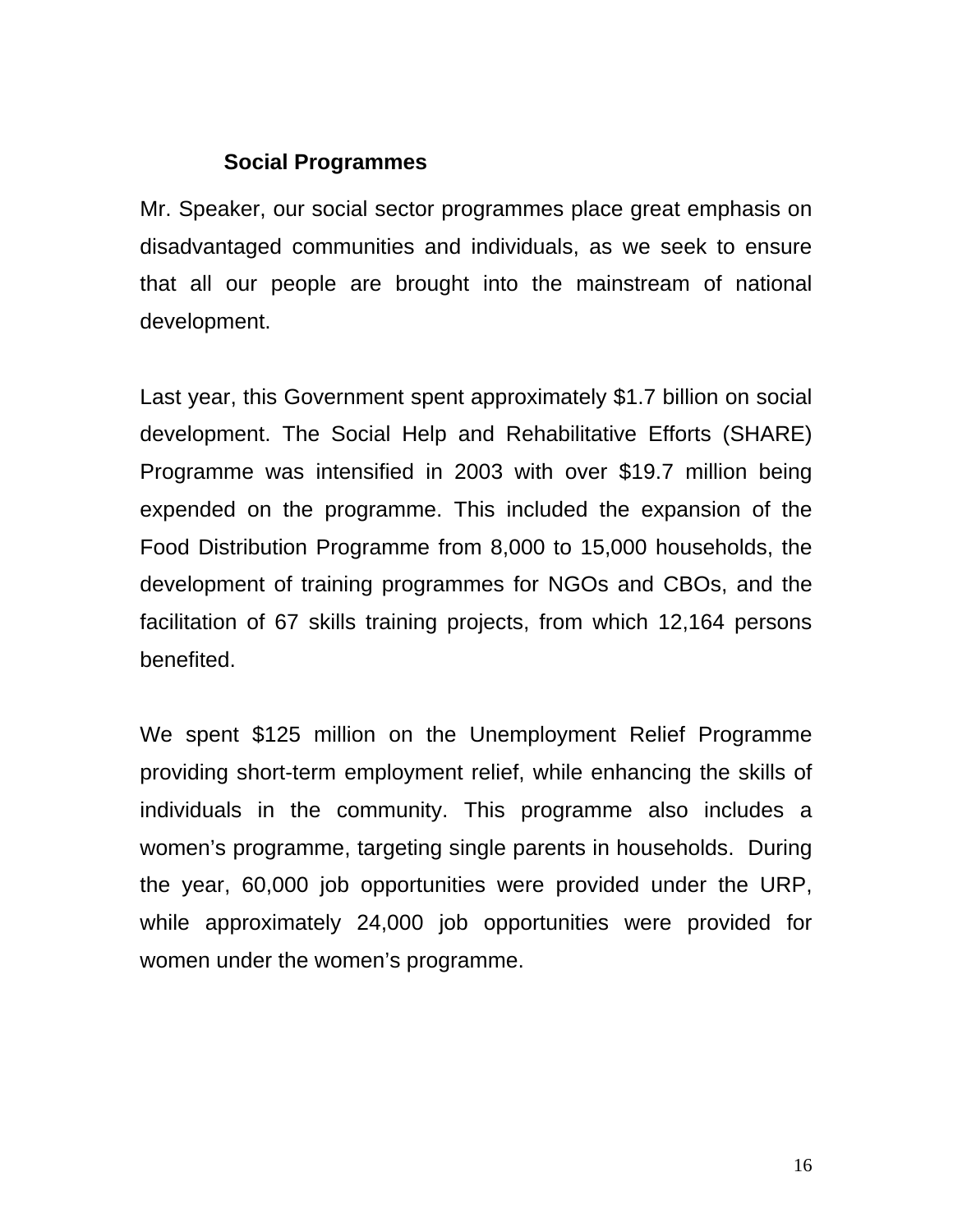Last year, the On the Job Training Programme and the Civilian Conservation Corps were expanded to benefit approximately 2,832 and 2,500 persons respectively. This was done at a cost of \$60 million.

The Old Age Pension Programme provided significant financial comfort to over 63,000 senior citizens at a cost of \$750 million, while over 8,000 citizens benefited from the Disability Assistance Programme at a cost of \$60 million.

We completed 132 projects under the National Social Development Programme at a cost of \$66 million.

Last year we spent \$80 million on the Community Environmental Protection and Enhancement Programme.

#### **Public Service Reform**

Reform of the Public Service is moving apace and we expect to achieve greater efficiency and productivity in the very near future. We recently launched the national plan for the Information, Communication and Technology Sector. Our goals for this sector include the establishment of Electronic Government and a communication backbone to create connectivity among all departments of the Public Service, and the furtherance of e-Commerce throughout the country.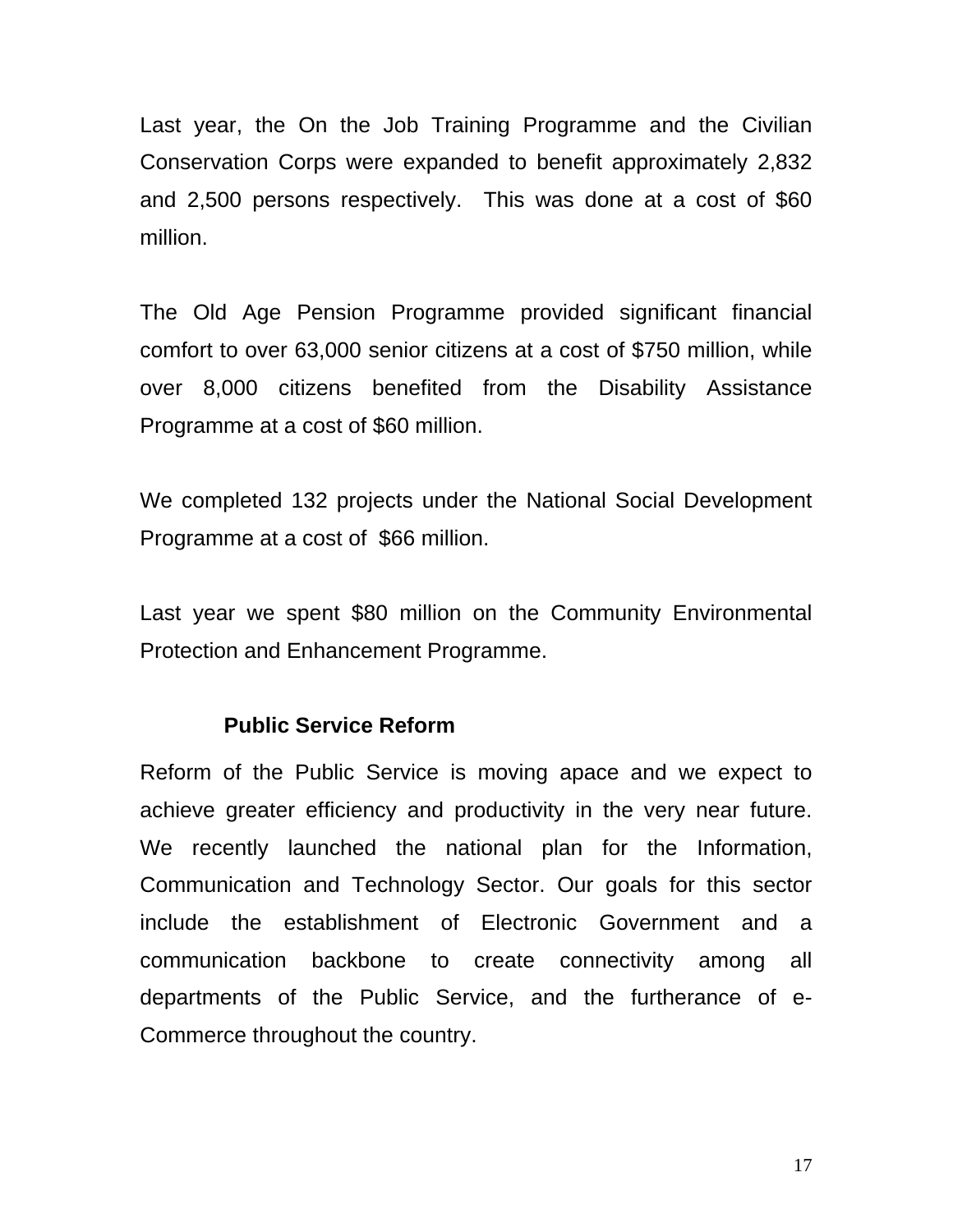Mr. Speaker, I have given you and Honourable Members a general picture of what we have done over the last year in pursuit of national objectives. It is only a summary. Ministries and Agencies of Government have done much more. During this debate, Ministers will provide further details which will astound you, the national community and even Honourable Members opposite. And we have done it without corruption; without dark back-room deals and without stashing ill-gotten gains in foreign accounts. The character of this administration shall continue to be one of integrity, transparency and accountability in public affairs.

#### **IV. THE NEW BUDGET**

Mr. Speaker, I now turn to the specific policies and measures we intend to pursue in the new fiscal year.

There are indications that in the coming fiscal year global economic growth could improve, especially if present positive conditions strengthen in the world's two largest economies. There is still hope that the realities and responsibilities of global inter-dependence would ensure that wisdom prevails in pursuit of the development round of multi-lateral trade negotiations.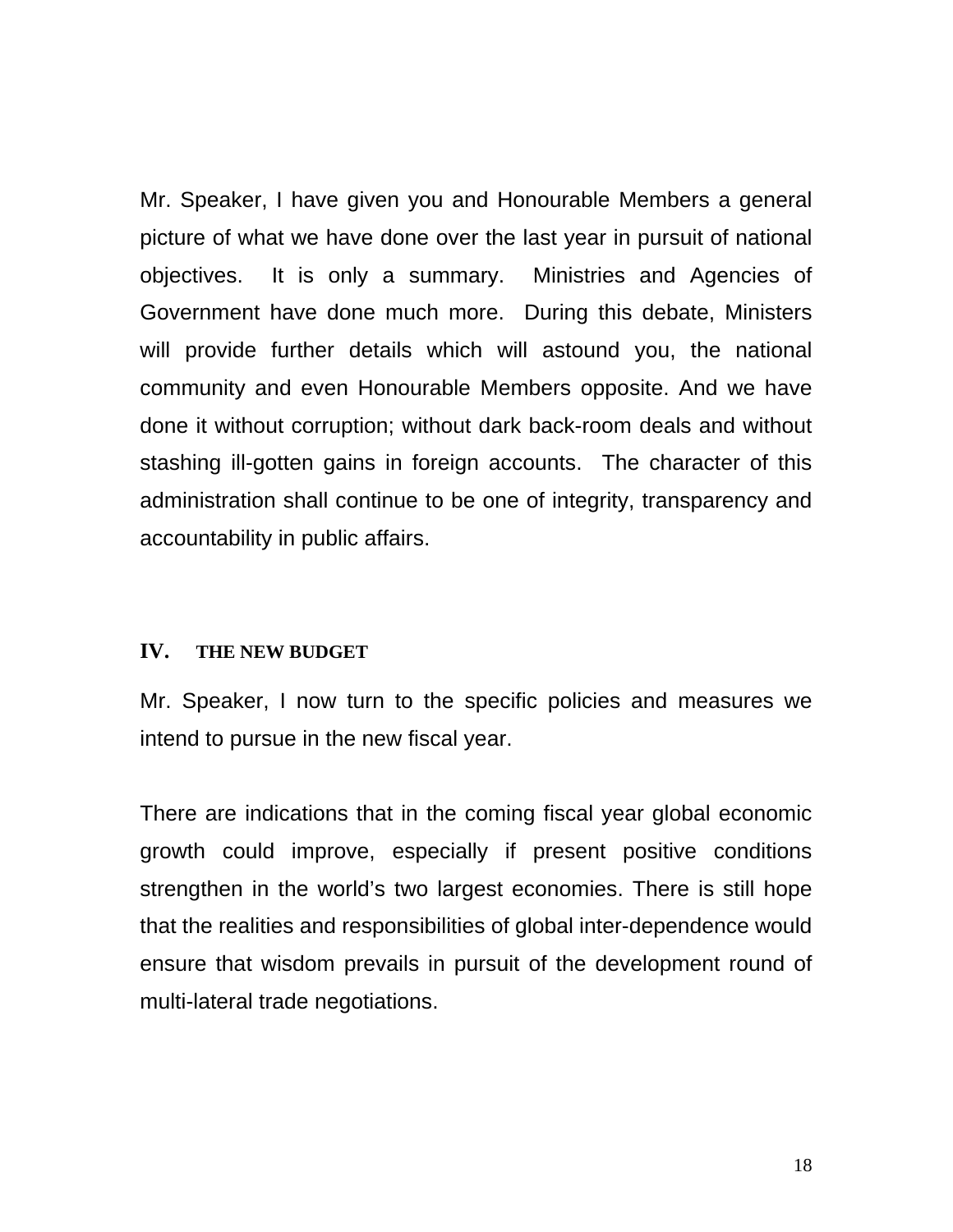Mr. Speaker, whatever the international environment, we have a responsibility to ensure that Trinidad and Tobago stays the course in pursuit of its national objectives. This, in essence, is what this year's Budget will ensure.

### **Advancing the Reform Agenda**

Mr. Speaker, the achievement of developed-country status necessitates that we undertake a comprehensive programme of second-generation reforms, not only in the economic and financial sectors, but also in the social sectors. We have commenced that reform exercise.

## **Financial Sector Reform**

One of the major areas we have earmarked for reform is the financial sector.

You will recall that just over four months ago this Administration laid in this House a Report on the Review of the Financial System in Trinidad and Tobago, in the form of a Green Paper. Based on the comments received a Draft White Paper with an implementation schedule is expected to be brought to the Parliament by the end of this year.

The importance of a strong and well-regulated financial sector must not be underestimated. We plan to introduce a number of legislative amendments to establish enhanced prudential and supervisory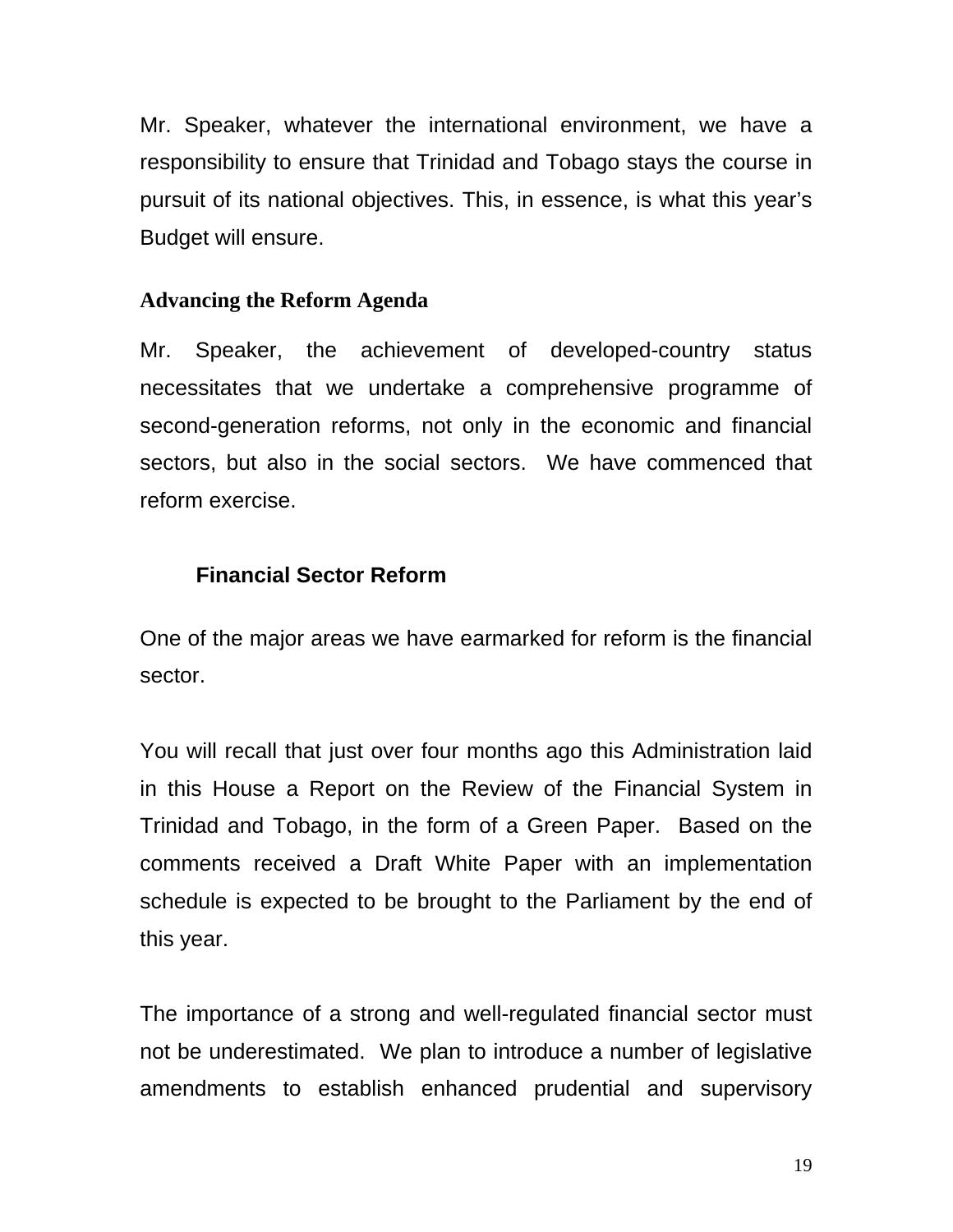systems to ensure that our financial system is adequate to meet the challenges of globalisation and financial liberalization. Amendments will be brought to Parliament with respect to:

the Insurance Act;

the Financial Institutions Act,

the Securities Industry Act, and

the Co-operative Societies Act;

Legislation integrating the Supervisory Authority for the insurance, pension and banking industries under the Central Bank of Trinidad and Tobago will be presented to the Parliament before the end of this calendar year. Additionally, legislation governing mutual funds will be introduced in the new year so that this important and fast growing sector is held to the same standards as the rest of the financial sector.

Mr. Speaker, the Central Bank is collaborating with the local financial sector to promote the establishment of a regional credit rating agency to support our role as the financial centre for the Caribbean. In addition to the strengthening of supervisory and regulatory mechanisms, the Government's policy agenda will also address issues relating to capital market development, corporate governance, the cost of financial services, and Government's involvement in the financial sector. Recently, the Government, in collaboration with the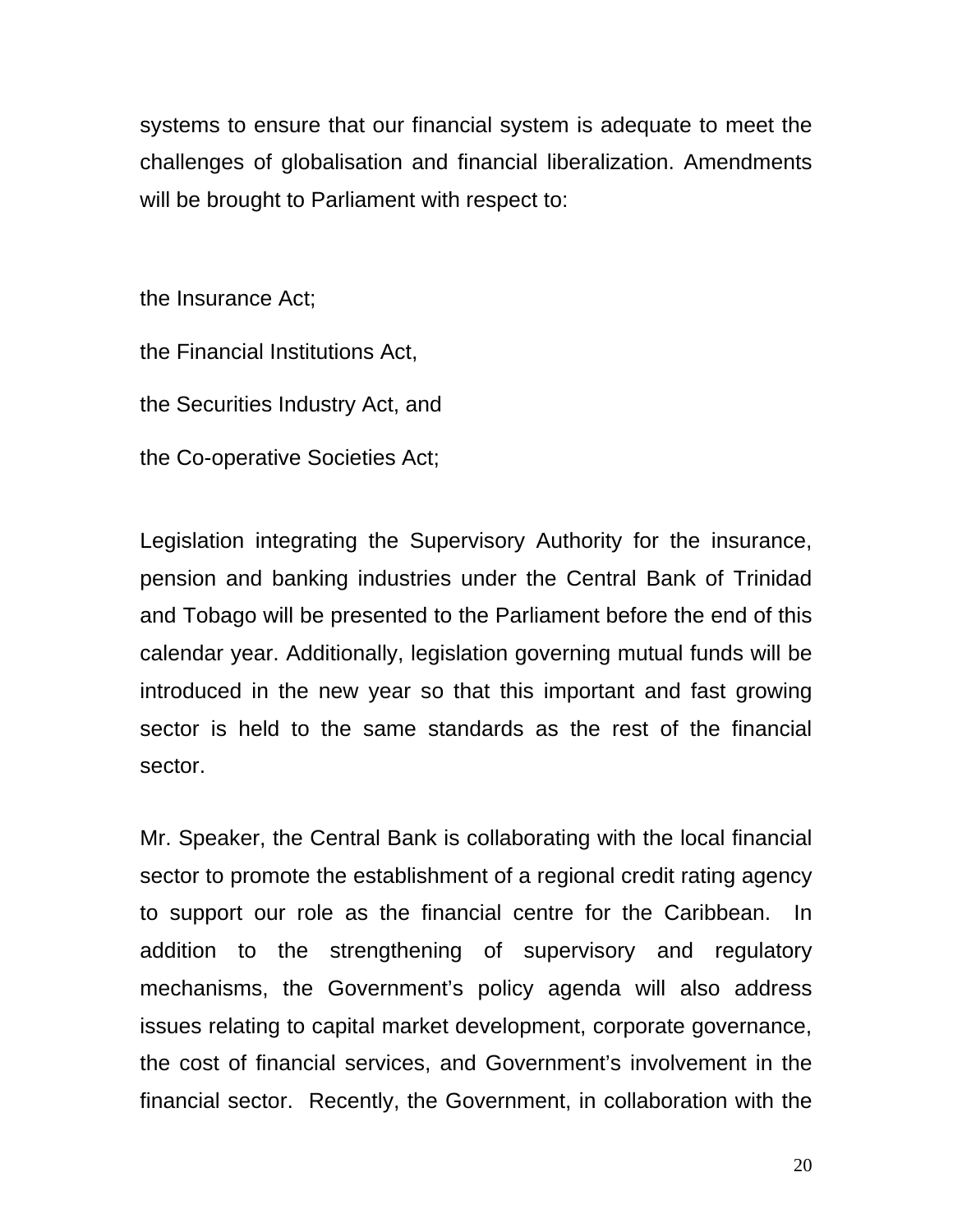Central Bank, discussed with the financial community its intention to use an auction system for placing bonds on the domestic market as part of its programme for developing the local capital market. The first issue will be done in November this year.

### **Reform of the Trade Sector**

Trinidad and Tobago's trade liberalization initiatives are well advanced and this country is well - positioned to participate in multilateral trade negotiations of the Free Trade Area of the Americas. The FTAA represents a potential market of over 800 million people with a combined GDP of US\$14 trillion, and can boost trade, investment, employment and income for participating countries.

Led by the Ministry of Trade and Industry, this country is actively participating in the negotiating processes of the WTO and the FTAA, which are to be completed by December 2004. Negotiations with respect to the Cotonou Agreement are also to commence shortly.

The recent WTO meeting in Cancun, Mexico, highlighted the concerns of the developing world with respect to the agricultural subsidies applied by the USA and the European Union in particular. Trinidad and Tobago, which assumed the chairmanship of the Intergovernmental Group of 24, an arm of the World Bank and the IMF, merely two weeks ago, endorses the expressions of concern and will champion this cause over the next year, as Chairman of this Group, on behalf of all developing countries.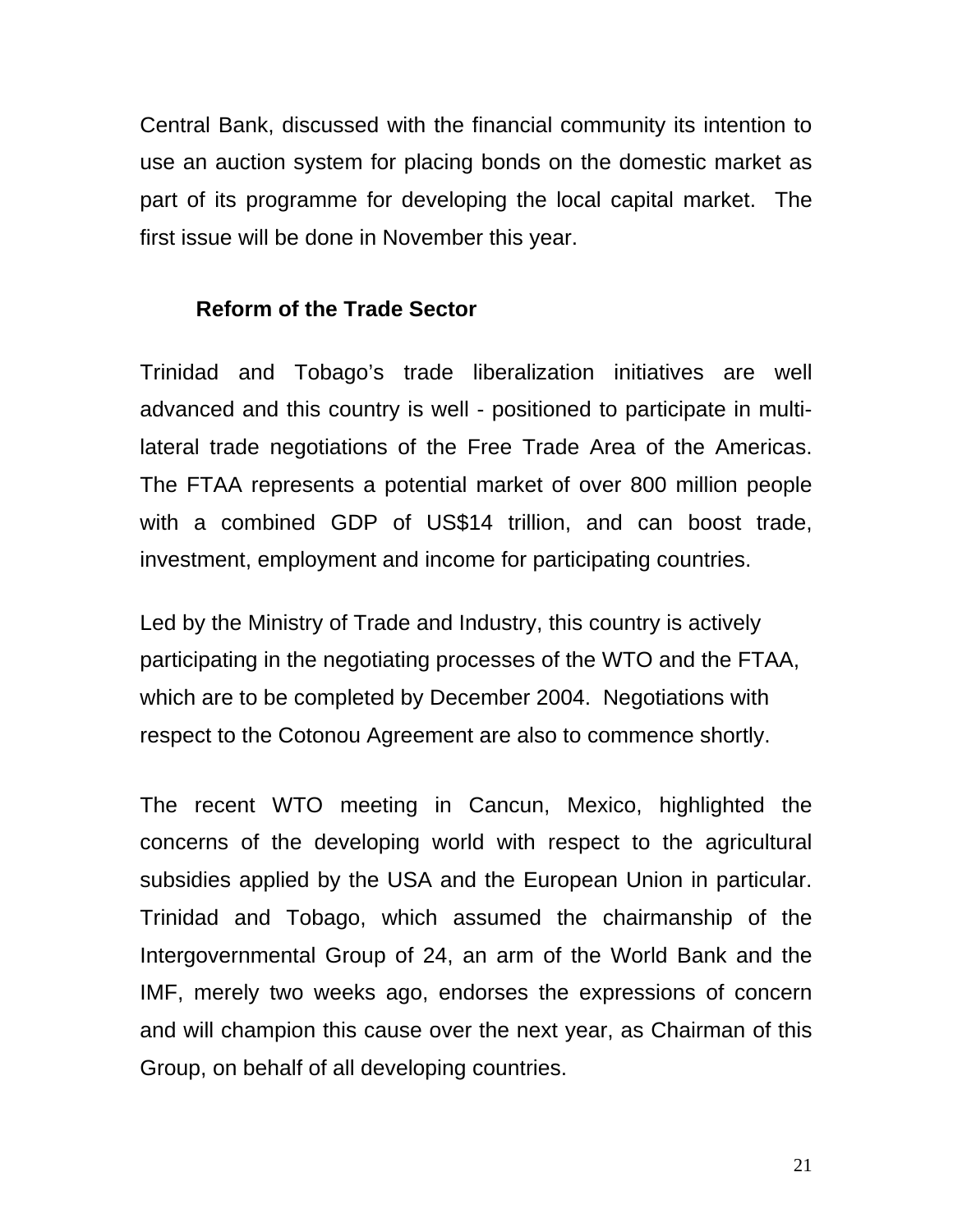In preparation for this inevitable push for deepened liberalization and heightened competition, the Government is collaborating with the private sector to raise Trinidad and Tobago's competitiveness to new levels. The Ministry of Trade and Industry will undertake a Business Expansion and Industrial Restructuring Programme as part of the Trade Sector Loan from the Inter- American Development Bank.

The establishment of light industrial manufacturing parks will strengthen our technological base while the EXIM Bank of Trinidad and Tobago will continue to provide exporters with favourable credit terms and information on new market opportunities.

In addition, the Government will simplify the approval process for new investments, bring new foreign investment promotion legislation to Parliament, accelerate the finalization of bilateral investment treaties, widen the capital market to increase access to equity finance, and allocate additional funding for market development.

The Government is currently reviewing a number of proposed amendments to the Anti-dumping and Countervailing Duties Act, as well as the Fair Trading Bill.

#### **Pension Reform**

Mr. Speaker, Pension Reform has been on the Government's agenda since 1997, and over the last five years a number of initiatives,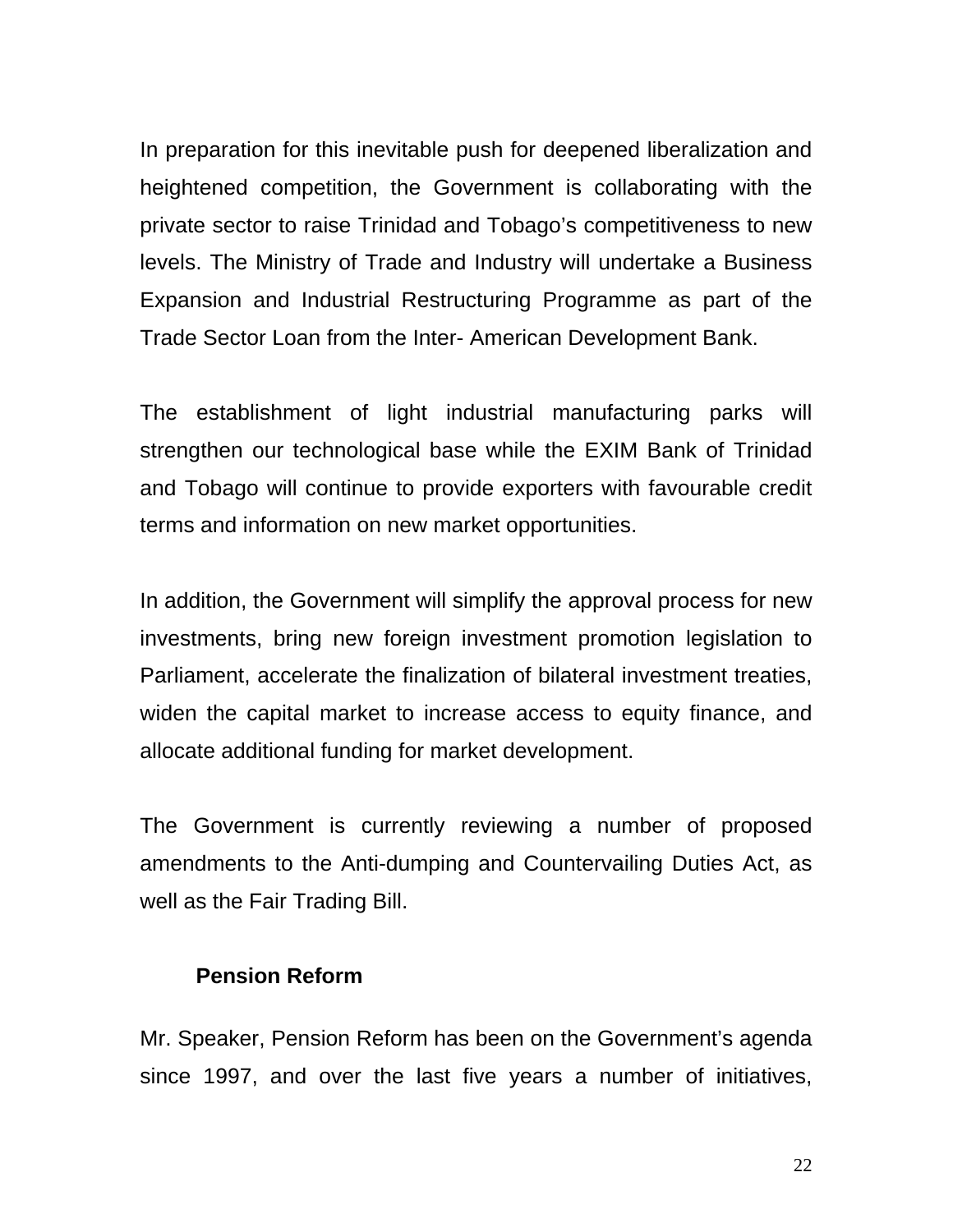including increases in Old Age Pension and the National Insurance System Retirement Pension, has been proposed to address the need for reform in Trinidad and Tobago. The most recent initiative in this regard has been the establishment of a Working Group on Pension Reform with the mandate to develop a detailed reformed pension system for Trinidad and Tobago. The reform process will provide for:-

- Full portability and transferability of pension benefits;
- Harmonisation of the NIS Retirement Pension and the Old Age Pension;
- Administrative integration of the NIS and OAP;
- A guaranteed level of income maintenance in retirement;
- An appropriate integrated regulatory framework for the pension industry; and
- Integration and consolidation of the various laws and regulations governing the pension industry.

The Working Group has already submitted to the Cabinet its first Interim Report on Harmonization of the NIS Retirement Pension and Old Age Pension.

To further the reform process and make the National Insurance System more relevant to the needs of the population, the Government took the decision to increase the NIS retirement pension to a minimum of \$1,000 per month per person with effect from October 01, 2003. The increase in contribution rates to fund this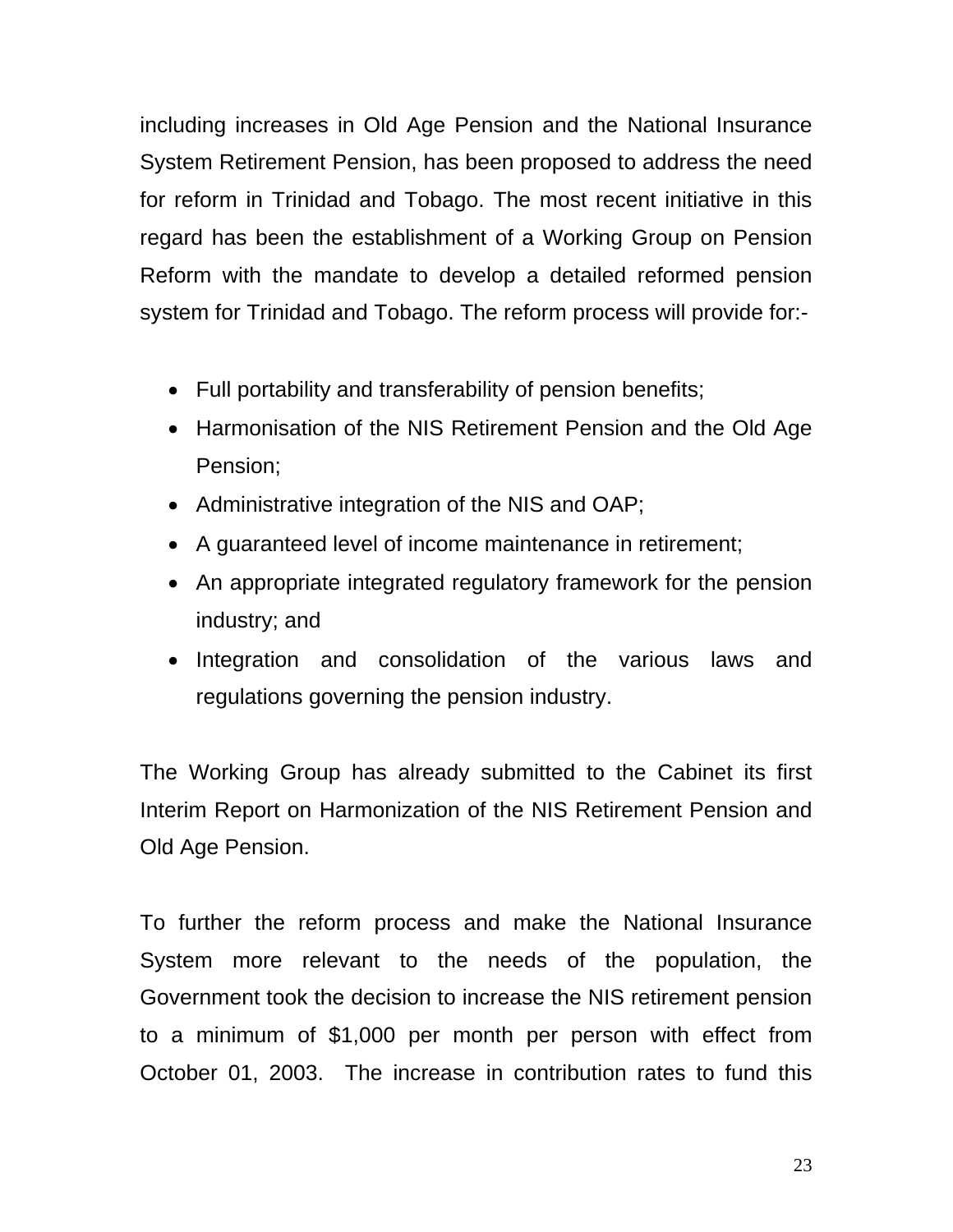guaranteed minimum retirement income will be spread over a threeyear period commencing January 05, 2004. In addition, the level of insured earnings will also strengthen the financial integrity and relevance of the National Insurance System.

#### **Tax Reform**

Mr. Speaker, there is no doubt that there is a considerable amount of leakage in the tax system with the result that the Government is not collecting its fair share of revenues and consequently is constrained in its ability to accelerate the tax reform agenda. This places an unnecessary burden on those individuals and organizations which comply with the tax laws and pay their fair share of taxes. To correct this situation, we will undertake, in this fiscal year, a comprehensive review of the Tax Administration to ensure a much higher level of tax compliance. We will also initiate an overhaul of the non-oil Tax Regime with a view towards simplification.

One of the first steps in this regard will be the establishment of the long overdue Revenue Authority that will bring together the Inland Revenue Division and the Customs and Excise Division into a single entity. The Authority will have the autonomy to ensure a more effective management of the tax collecting agencies of Government. Currently the Government is in the process of identifying an appropriate Implementation Team, comprising personnel from both the Inland Revenue and the Customs and Excise Divisions. This Team will be supported by an Advisory Committee which will act as a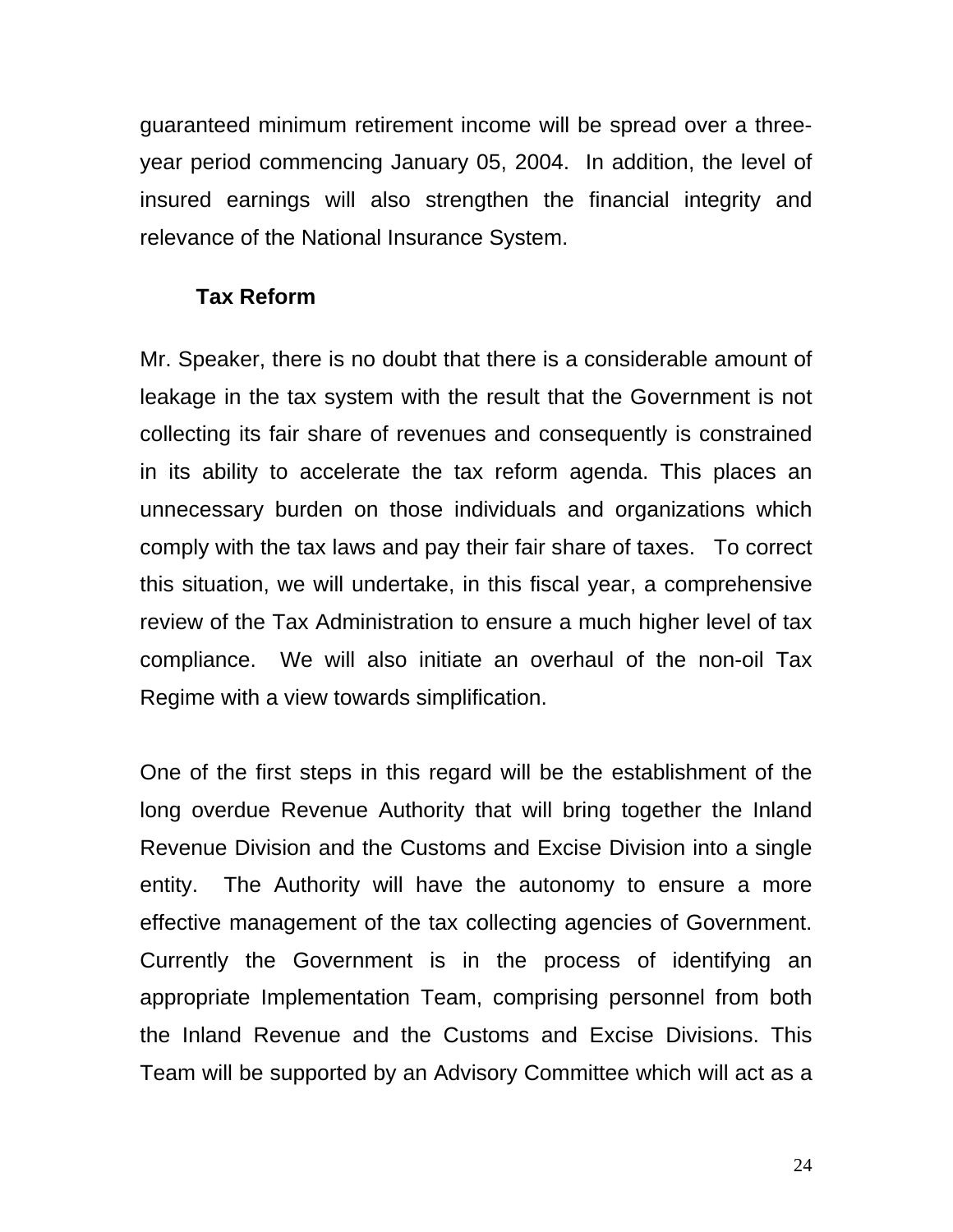link between the public and private sectors to achieve universal buyin to the process at an early stage.

We shall be simplifying and modernizing the tax system to remove the loopholes that foster tax avoidance and weaken the tax base. The restructured tax regime will facilitate an environment in which the business sector can thrive and operate more efficiently.

## **Reform of the Value Added Tax**

Mr. Speaker, allow me to address the issue of the Value Added Tax.

The contribution from VAT relative to GDP has been declining since 1998 as an increasing number of items have become either zerorated or exempted and thereby excluded from the VAT base. Currently, only one third of Gross Domestic Product forms part of the VAT base. In addition to the loss in tax revenues, the system has encouraged evasion and fraud.

To address these concerns, a Committee has been established to undertake a comprehensive review of the VAT regime with a view to streamlining the system and improving its revenue performance.

## **Reform of the Oil and Gas Tax Regime**

Mr. Speaker, Trinidad and Tobago is now a producer of both crude oil and significant quantities of natural gas. In fact, this country is the largest producer of LNG in the Western Hemisphere. It is therefore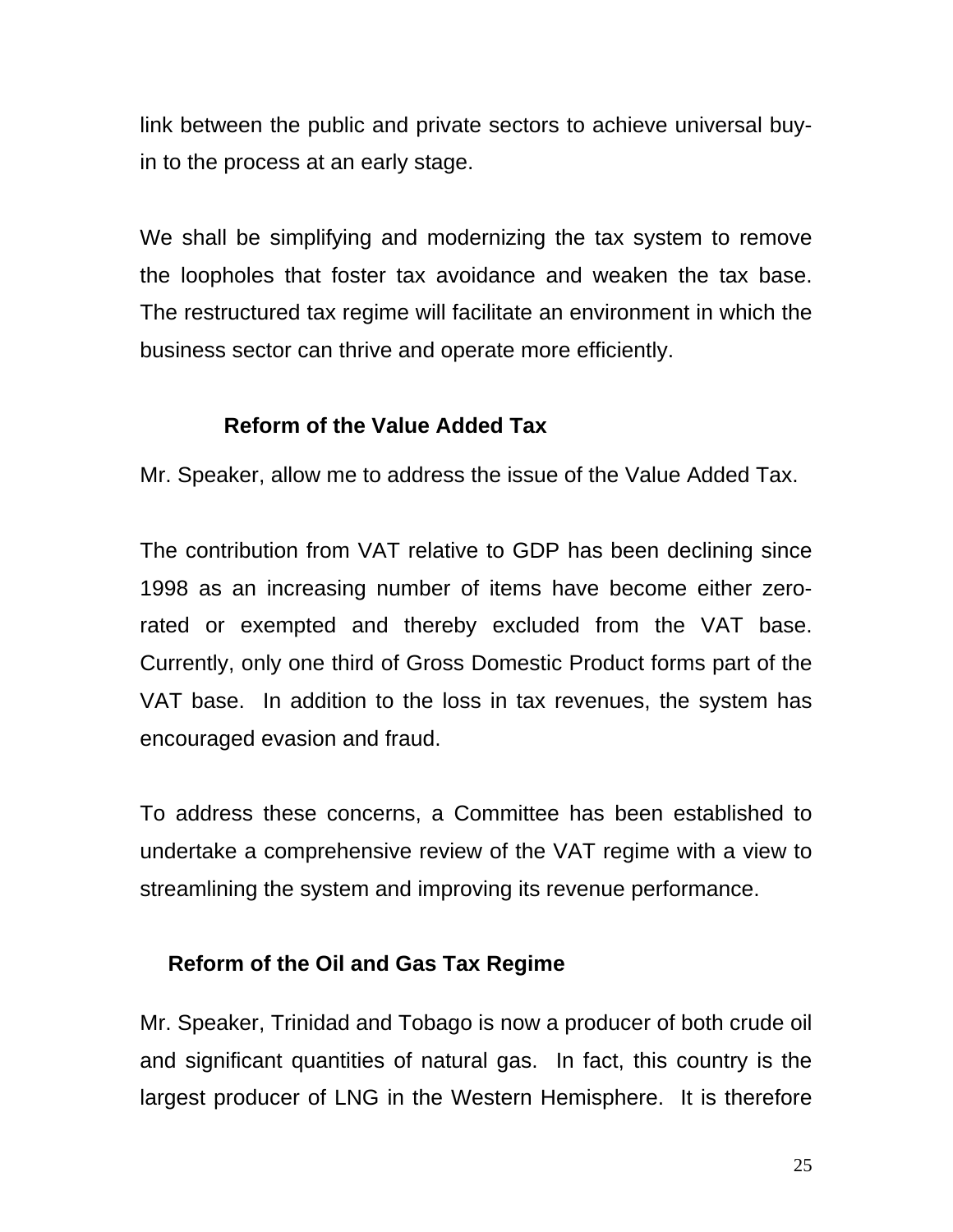imperative that as a Government we ensure that the country gets its fair share of economic rent from these non-renewable resources. Given the changing international petroleum environment, the Government will seek a revision of the existing oil and gas taxation regime. It is evident that there exist certain anomalies in the regime that must be addressed as a matter of urgency.

In support of this exercise, a reputable international firm of consultants was engaged in May 2003. The consultants have submitted an Interim Report and are expected to submit a final report within the next four weeks. The new regime will come into effect on January 01, 2004.

#### **Reform of the State Enterprises Sector**

Over the medium term, we will seek to encourage increased private sector participation in the State sector as well as reduce the dependence of the sector on the Treasury.

A restructuring of the Port Authority of Trinidad and Tobago will be undertaken in 2004. The program will include the establishment of strategic units to undertake the operations of the Port relating to infrastructure development, real estate management, cargo handling, cruise shipping, the inter-island ferry service, towage operations and the CARICOM wharves.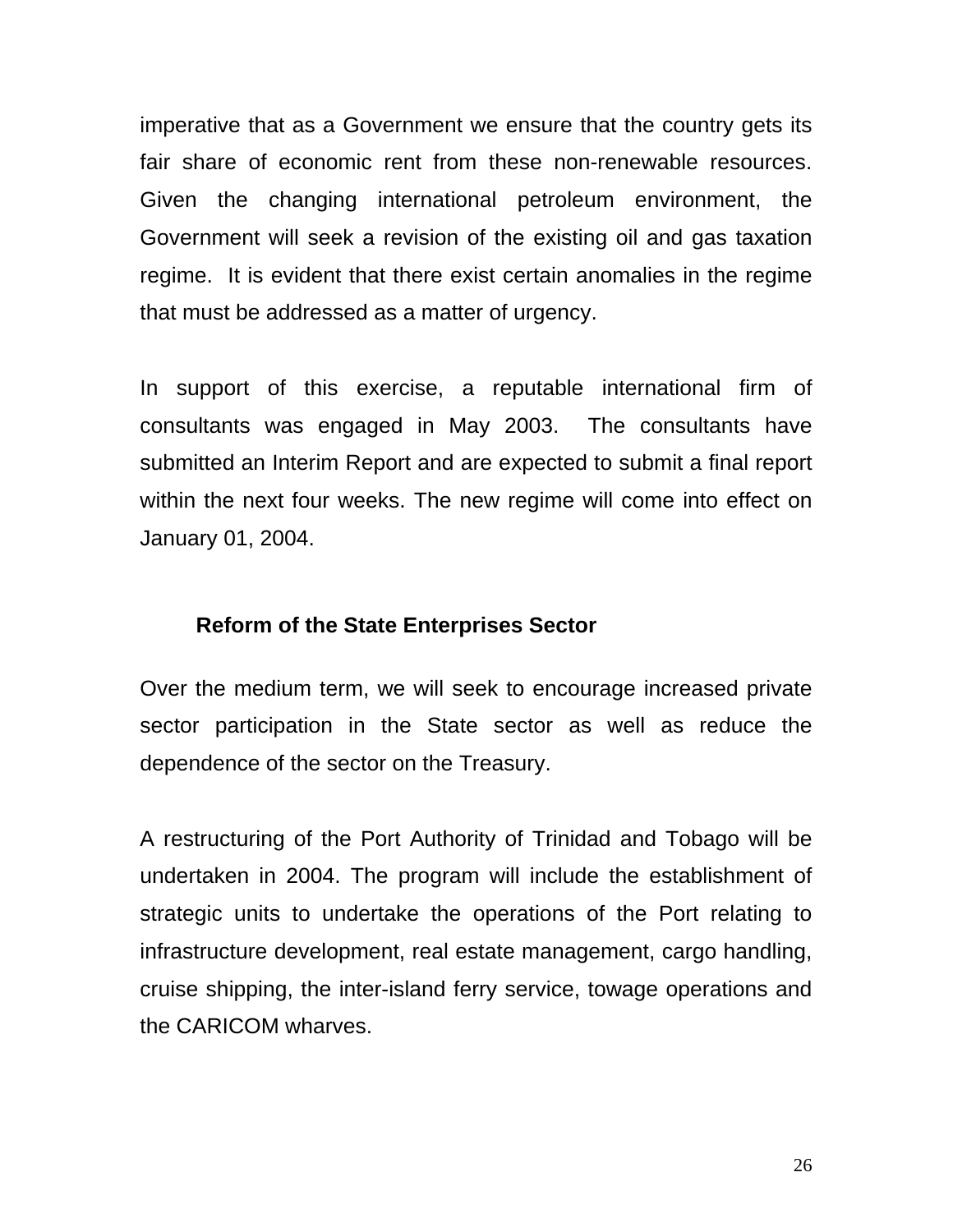Mr. Speaker, we shall undertake measures to strengthen corporate governance. The Central Audit Committee of the Ministry of Finance will strengthen its monitoring of the internal operations of all State Agencies to ensure greater transparency and managerial accountability. The Government intends to formulate new By-Laws that each enterprise will be required to adopt. In addition, a Code of Best Practice will be instituted.

The deepening of the partnership between the State Enterprises and various communities of Trinidad and Tobago will be a major policy initiative in the reform of the State Enterprise Sector. The recently established Community Improvement Services Limited (CISL) will facilitate building this partnership by undertaking infrastructural development and construction of community facilities on behalf of communities.

The National Schools Dietary Services Limited is now fully operational and is expected to address more effectively the nutritional needs of the school population. Additionally, the National Entrepreneurship Development Company Limited will continue to serve as a catalyst in fostering new business initiatives, including small businesses with high earning potential.

27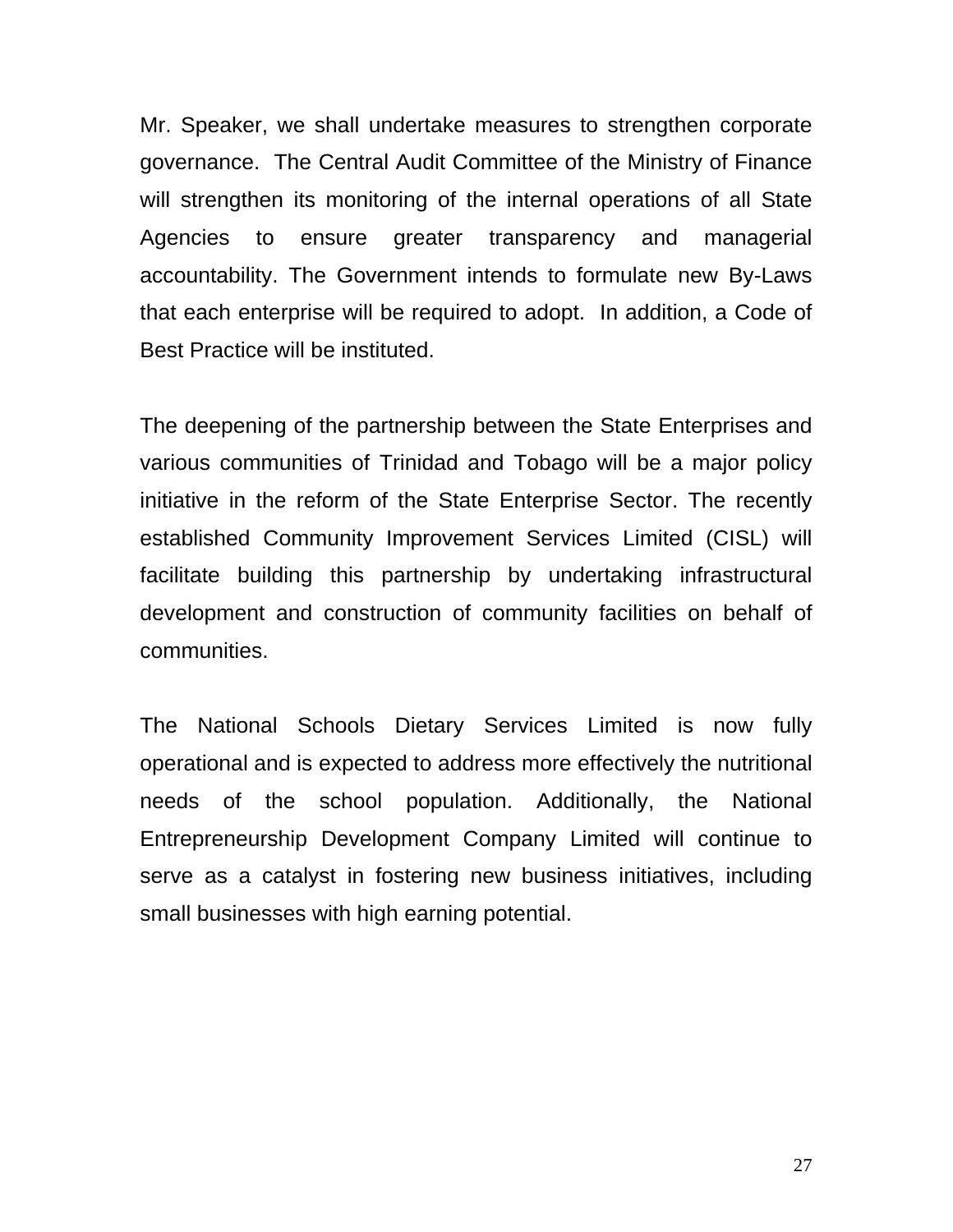### **Local Government Reform**

Mr. Speaker, we view Local Government as an important instrument for deepening the democratic process by widening the participation of the people in the process of governance. We shall take steps to give full effect to the Municipal Corporations Act. During the course of the year, we will undertake a comprehensive review of the system of Local Government to advance the process of decentralisation, to improve management capability in the sector, and to make more effective the delivery of goods and services to our communities. This approach recognises the diversity of Trinidad and Tobago and could lead to an appropriate arrangement for power-sharing in due course.

### **V STIMULATING THE PRODUCTIVE SECTORS**

Mr. Speaker, in the fiercely competitive and uncertain international environment, there is no guarantee of success. There is also no room for complacency. The economy must be in forward gear at all times. All resources must be brought into play and all potential developed to overcome challenges and reap the maximum benefit from opportunities that arise.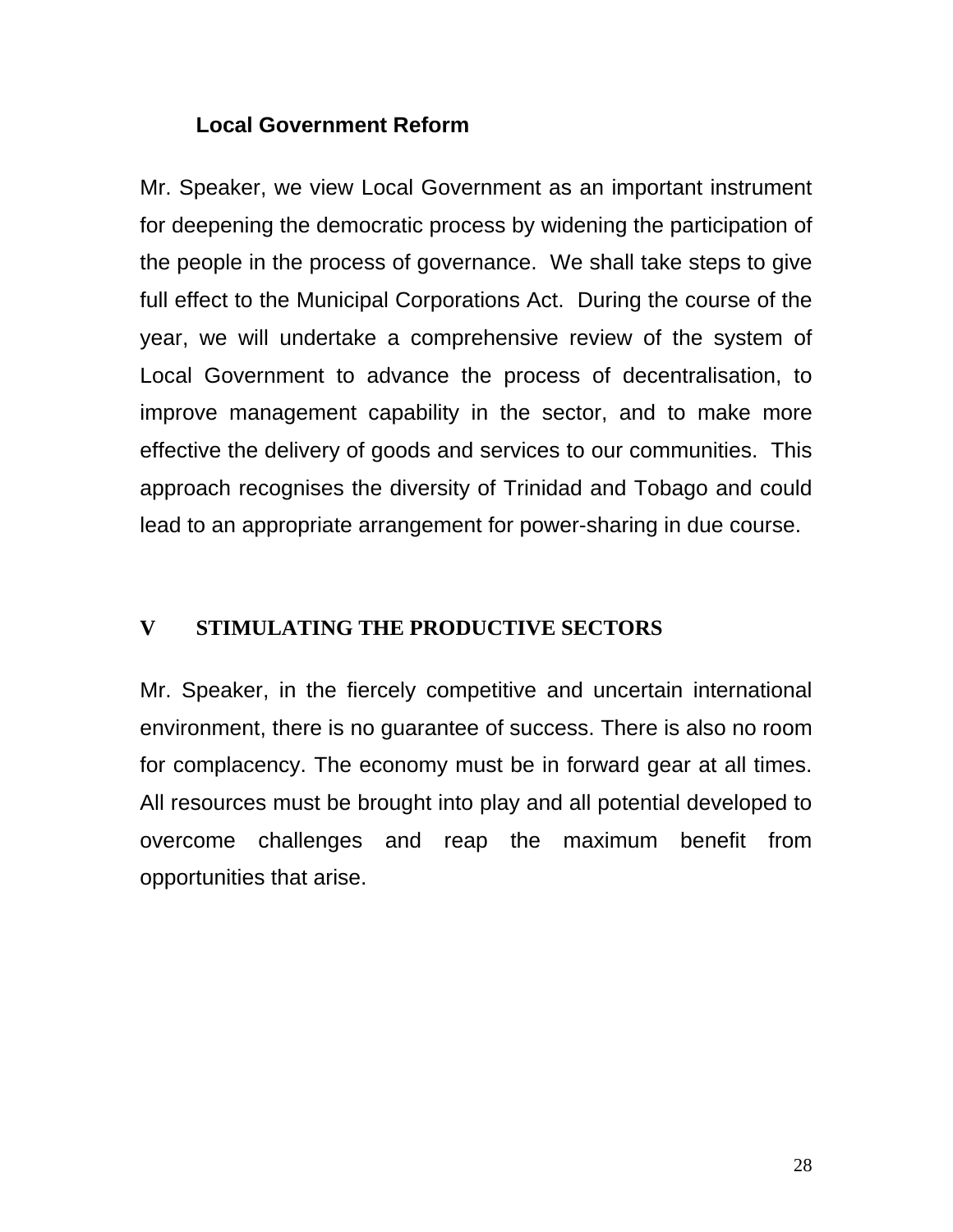# **Energy**

Mr. Speaker, the Government acknowledges that the energy sector will continue to be the principal driver of growth in the economy for some time.

Honourable Members will recall that we approved construction of Atlantic LNG Train IV which has a capacity of 5.2 million tonnes of LNG per annum.

Members will also no doubt be aware of the implications of these developments for Trinidad and Tobago in light of the American Government's stated policy of making natural gas their preferred fuel. Additionally, there is the possibility of processing Venezuelan gas in our domestic facilities.

Mr. Speaker, there are also a number of other major developments expected in the energy sector, including -

- $\triangleright$  Commencement of exploration activity by Exxon in the Soldado Oil Field;
- $\triangleright$  Granting of new exploration and production licences;
- $\triangleright$  Construction of new ammonia and methanol plants;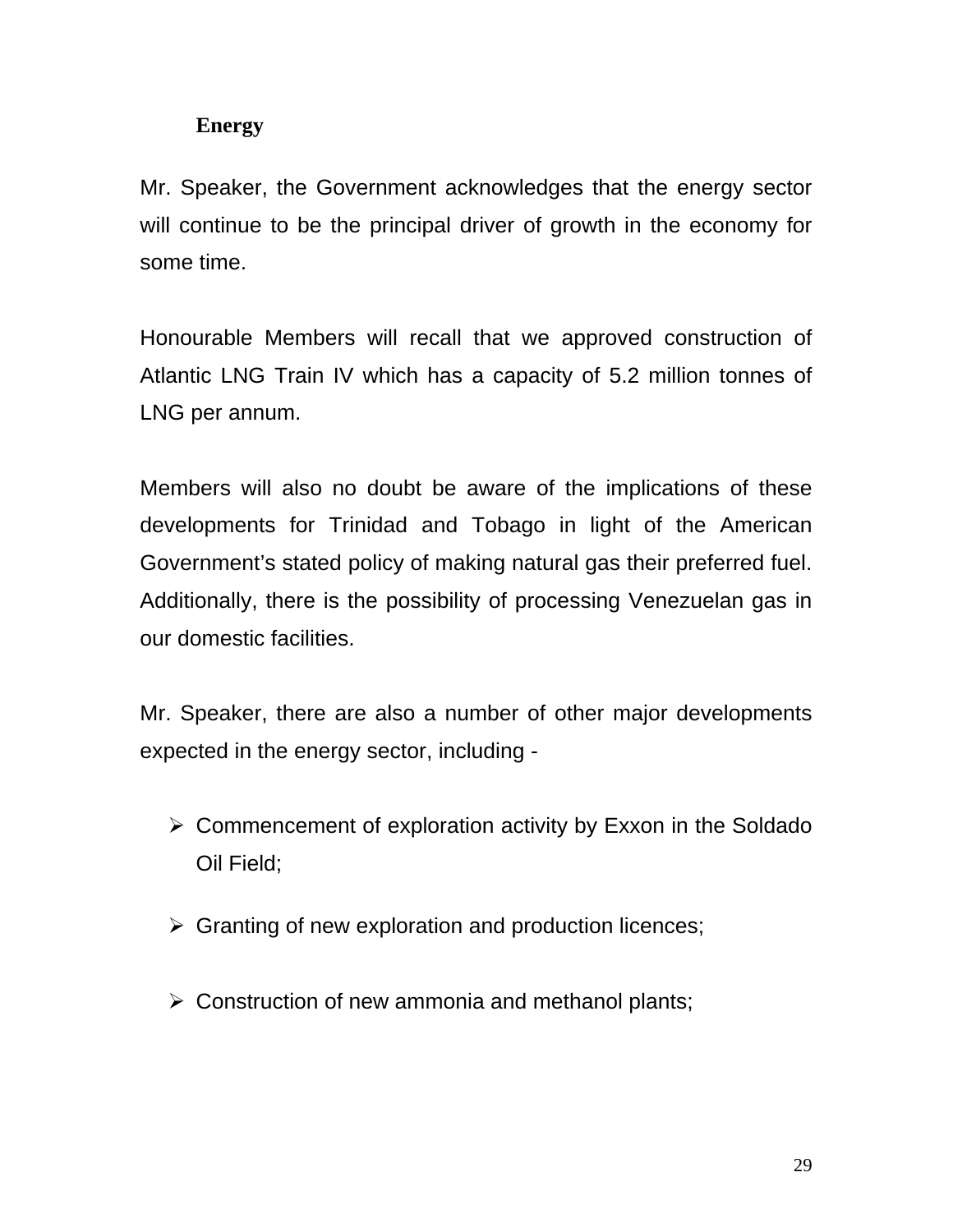- $\triangleright$  Construction of a Gas Refinery aimed at optimizing the production of downstream petrochemicals based on syngas viz: carbon oxides and hydrogen; and
- $\triangleright$  Initiation of feasibility studies for a gas-to-liquids project and an aluminum smelter in 2004.

A Memorandum of Understanding has already been signed for the establishment of an Aluminum Smelter in Trinidad.

Further upgrading of the Pointe a Pierre refinery to improve its competitiveness and future profitability is under consideration.

Implementation of a Cross Border Field Development Plan between Trinidad and Tobago and Venezuela is being aggressively pursued, with a Memorandum of Understanding already signed, paving the way for the processing of Venezuelan Gas in Trinidad and Tobago facilities.

In keeping with our commitment to CARICOM and the ideals of the Caribbean Single Market and Economy, a feasibility study has been initiated for the construction of the Caribbean gas pipeline previously announced.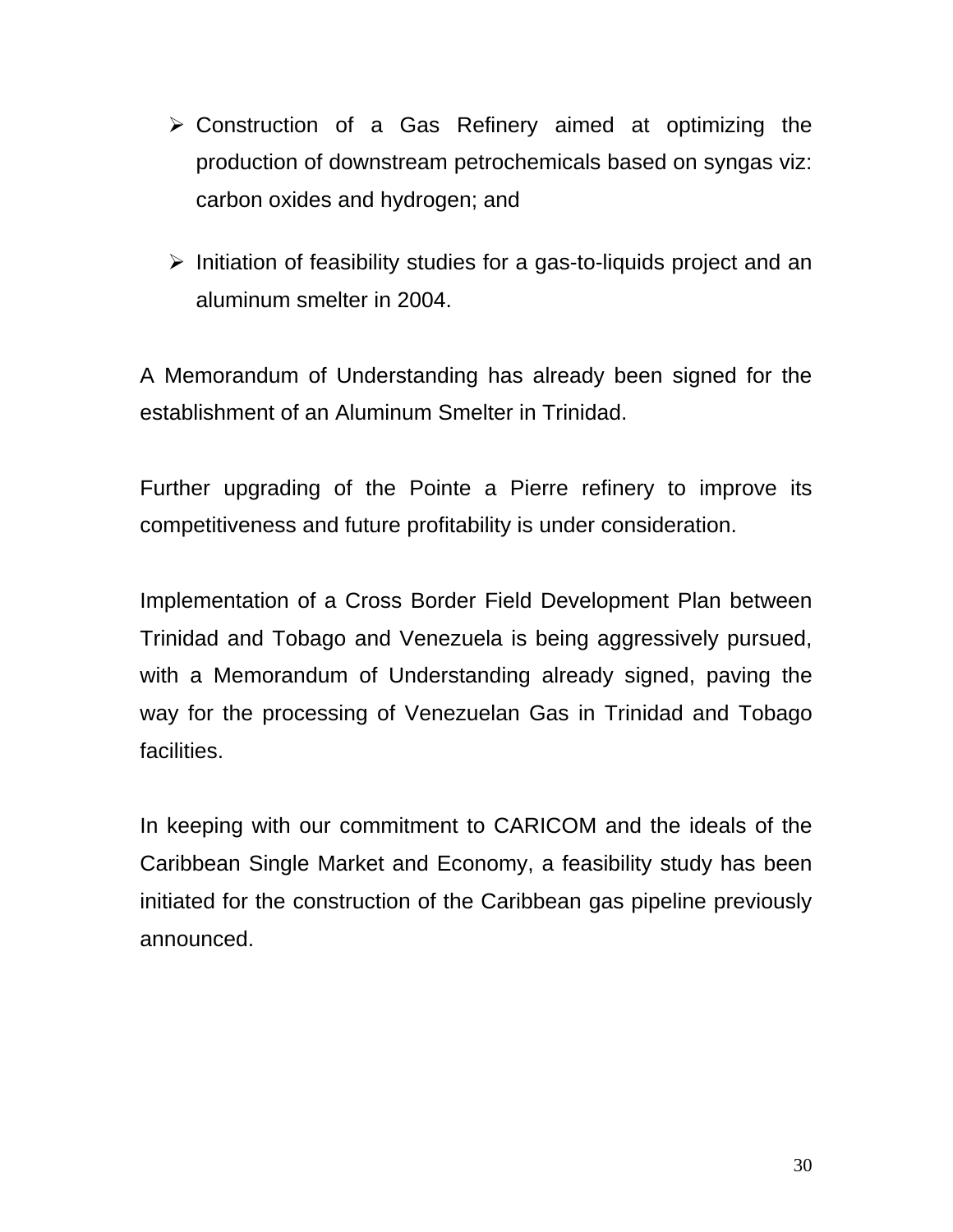#### **Agriculture Sector**

Mr. Speaker, this Government has assigned a very high priority to the modernization of the agriculture sector and will immediately introduce new and appropriate technologies, improve infrastructure and generate a wave of new investments in the sector.

To facilitate an expansion of the agro-processing sector we propose that an initial allowance of 100 percent be applied to capital expenditure in plant and equipment for approved agro-processing activities.

This initiative will be complemented by a reform of the Fiscal Regime for the agriculture sector including the streamlining of existing support arrangements as well as the introduction of tax credits and investment allowances to create a more effective fiscal regime.

The Government will undertake a review of the existing market structure of the Cocoa sub-sector in order to identify specific actions to improve market efficiency, returns to farmers, and promote investment in the sector.

 We shall improve land management and administration by addressing the issues relating to the leasing, renting, buying and selling of state lands and buildings. This new thrust in the Agricultural Land Development Programme will include the development of the Agricultural Land Information System and Inventory of State Lands. It

31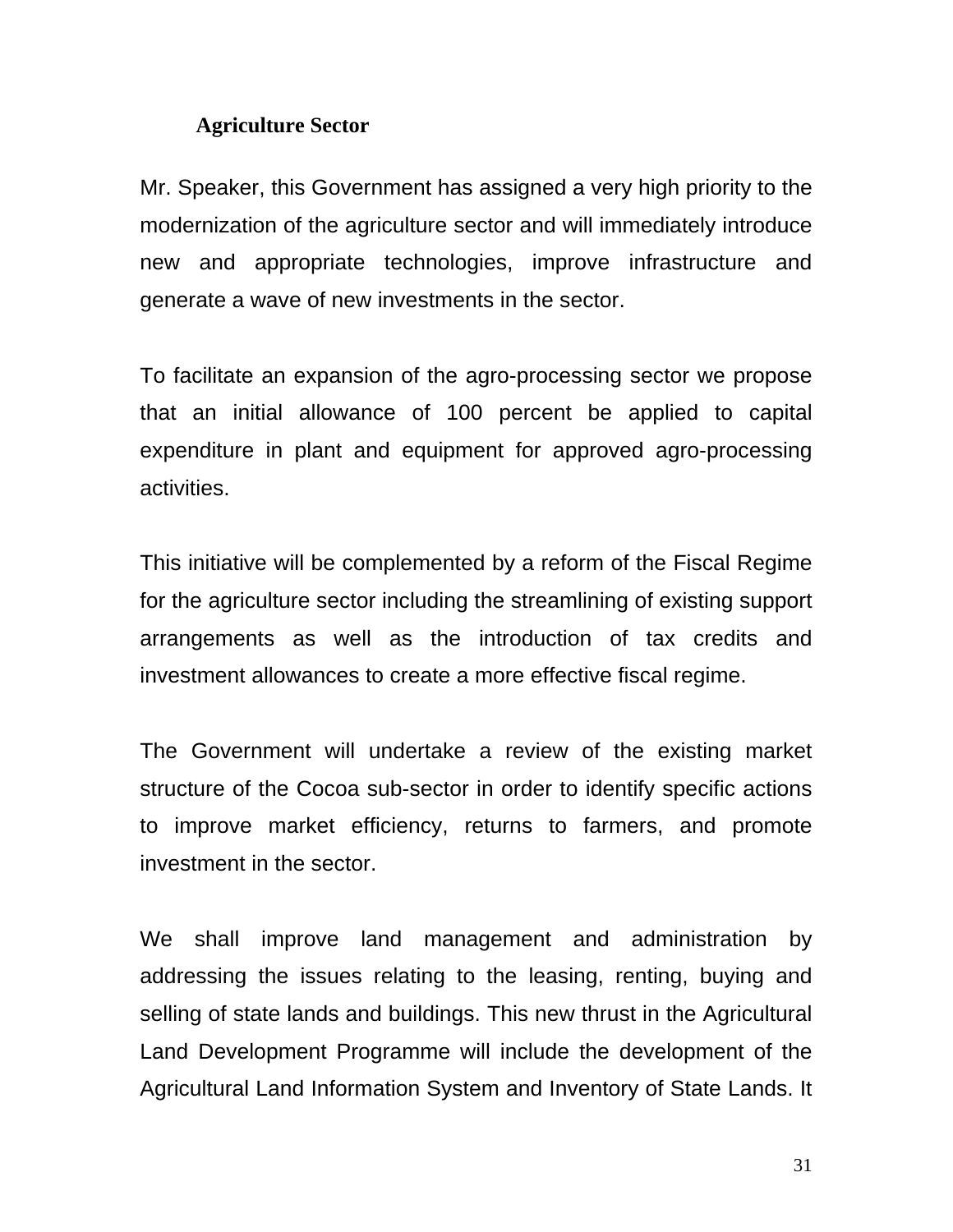will involve the updating of the database of 16,537 parcels of tenanted or occupied state agricultural lands and creation of an inventory of privately owned lands and other state lands used for agriculture.

The agricultural infrastructure will be strengthened by the provision of roads, drains, electricity and water to areas of new development for the settlement of new farms, as well as continuation of the access roads programme, and establishment of water management and flood control programmes at Duck Pond, Moruga, Carlsen Field and Depot Road.

Mr. Speaker, this year, the Youth Apprenticeship Programme in Agriculture will train 1,000 individuals in the basic programme and 100 graduates in an advanced programme.

## **Caroni (1975) Limited**

Mr. Speaker, in December of last year the Government took the unavoidable decision to restructure the Sugar Industry in Trinidad and Tobago.

In August 2003, Caroni (1975) Limited ceased operations and the voluntary separation package which had been offered to former employees in April took effect. The Government has now incorporated three companies to undertake some of the activities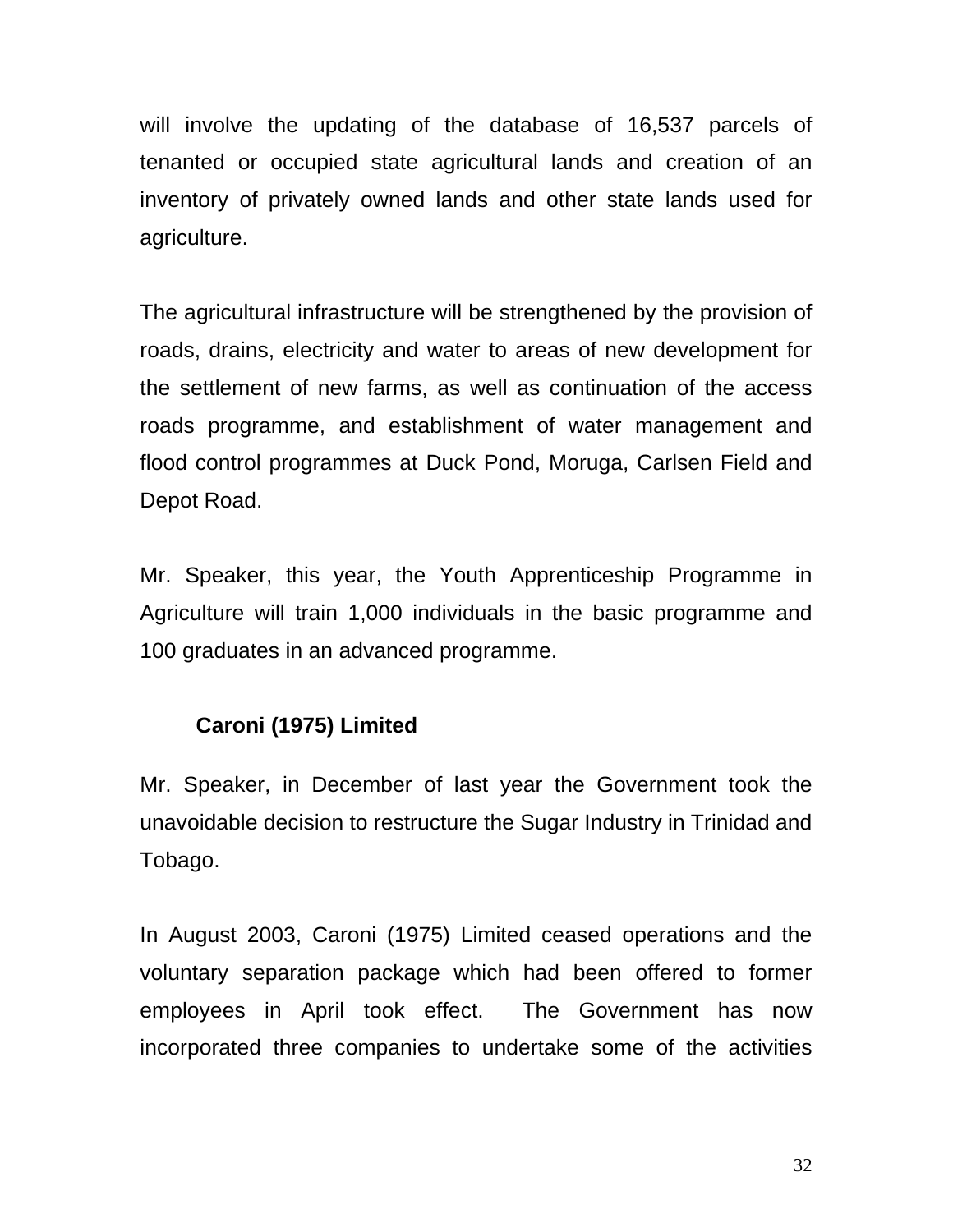which need to be conducted as a result of the cessation of operations of Caroni.

The Estate Management and Business Company Limited will be responsible for stimulating and facilitating economic activity on the 77,000 acres of land formerly utilized by Caroni (1975) Limited. Approximately 100 acres will be used to establish a Demonstration Organic Farm.

It is anticipated that a significant number of jobs will be created over the next five years through establishment of agricultural estates, heavy and light manufacturing estates, housing projects and commercial complexes. The Estate Management and Business Development Company Limited has already begun reviewing over 6,000 applications from former employees of Caroni for agricultural leases and housing plots.

The Sugar Manufacturing Company Limited has been established to assume responsibility for processing sugarcane and the refining of sugar. This company will purchase cane from farmers and will sell raw and refined sugar on the local market and to the the European Community under the Cotonou Agreement.

Rum Distillers Limited will operate the rum distillery formerly owned by Caroni. The Government intends to seek private sector equity participation for this company.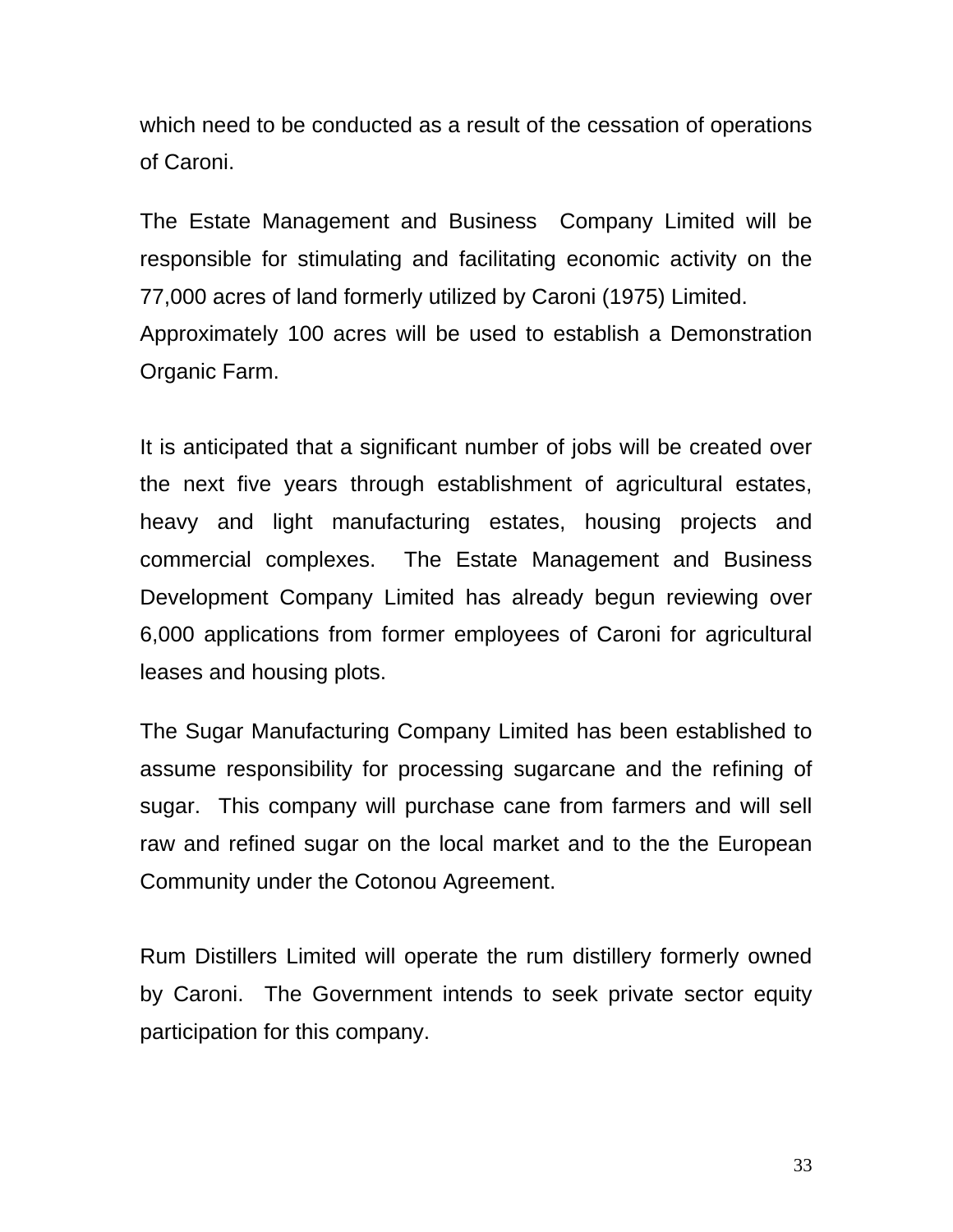Mr. Speaker, the restructuring of Caroni is intended to play a pivotal role in facilitating the new thrust in agriculture. This will increase the sector's contribution to the national economy and provide a satisfactory standard of living for agricultural workers. It will do this in a manner that supports sustainable land use. We will therefore pursue the following key strategies:

- Concentrate on the production of crops which satisfy domestic demand or attract high export value, including development of the nation's aquaculture and horticulture capacity.
- Introduce up-to-date technology in the food processing industry.
- Encourage agricultural research in the use of domestic products for the agro-processing industry.
- Provide greater support for farmers, fishermen, and aqua culturists through improvements in the physical infrastructure, fiscal incentive regime, marketing and export infrastructure.
- Review and implement policies for encouraging sustainable land use and the preservation of the nation's forests, wet-lands, watersheds, flora and fauna.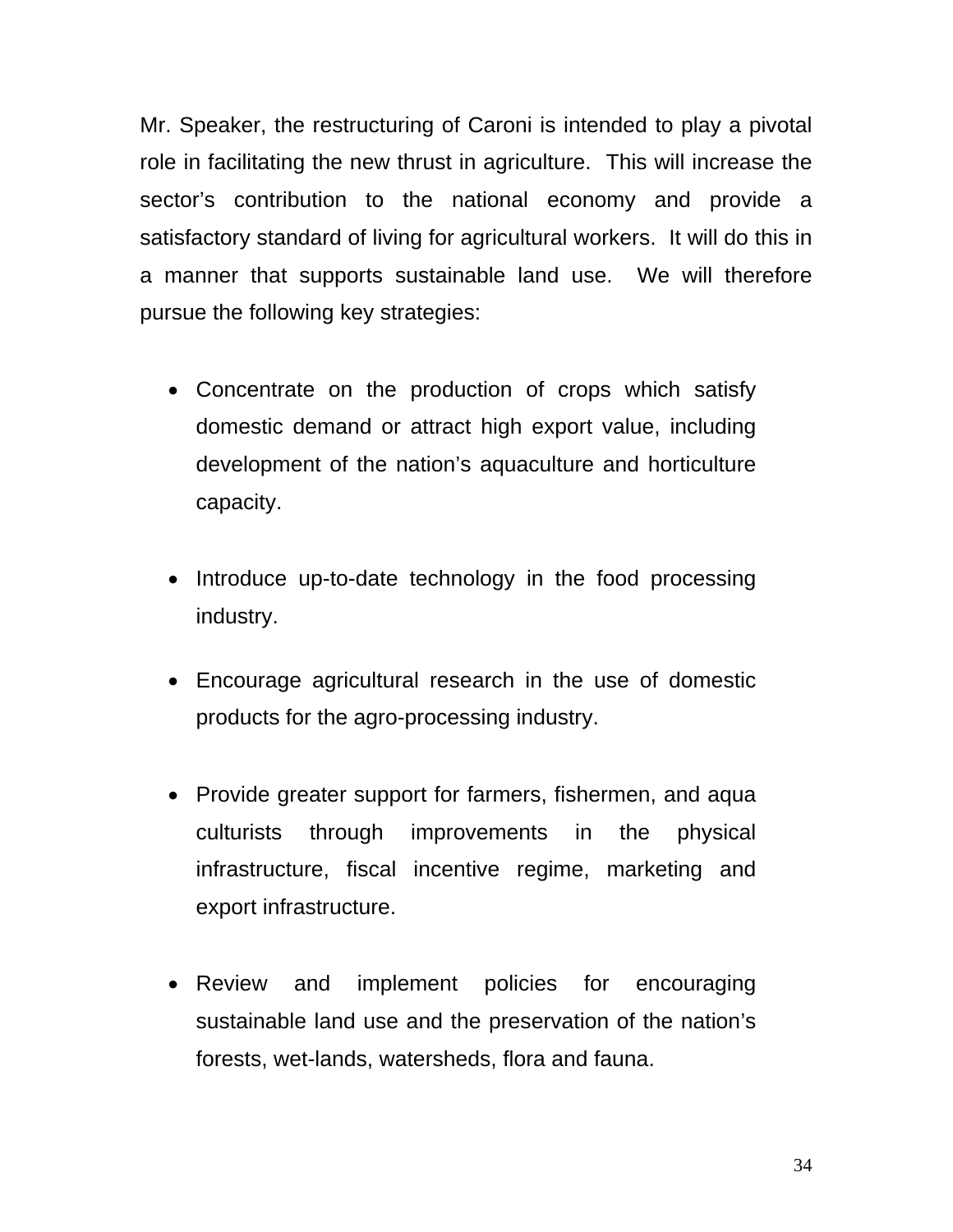- Increase support for agricultural projects by making agricultural credit more accessible and by the provision of appropriate crop insurance.
- Strengthen and enforce measures aimed at combating praedial larceny.
- Provide appropriate protection for domestic agricultural producers from unfair foreign competition.
- Develop the nation's inshore and offshore fisheries resources.

## **Manufacturing Sector**

Mr. Speaker, the Government recognizes its obligation to provide the environment that will facilitate the growth of the manufacturing and services sectors. To this end, we are discussing the elements of a trade assistance programme with the Trinidad and Tobago Manufacturers Association. The programme will consider the form of assistance needed by the business sector to improve market penetration into those new markets with favourable bilateral trading agreements with Trinidad and Tobago such as Colombia, Costa Rica, Cuba, the Dominican Republic, and Venezuela.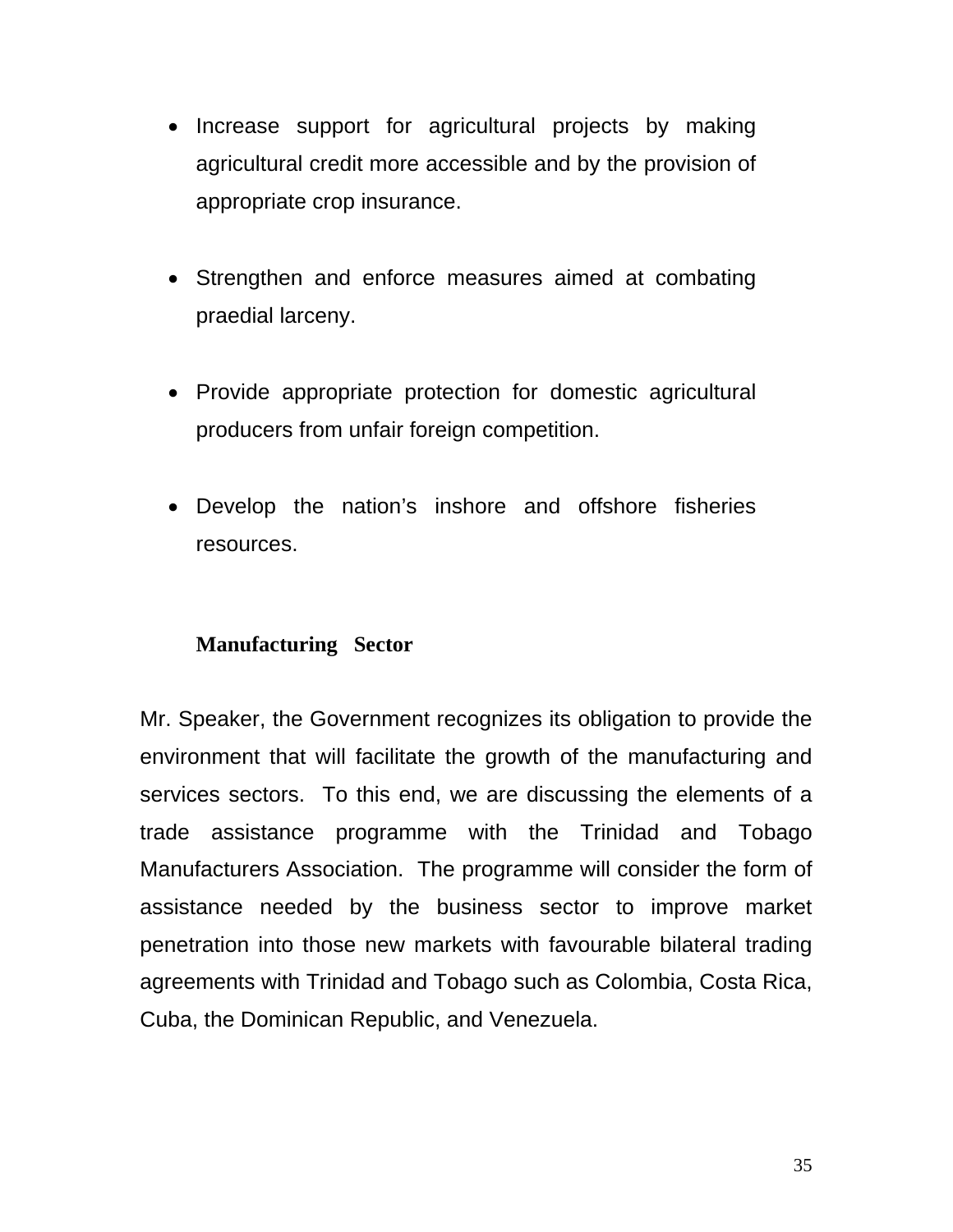During fiscal 2004, the Government will continue its quest to position Trinidad and Tobago as the Manufacturing Centre of the Caribbean and the gateway to the Americas. The Standing Committee on Business Development, which is chaired by the Prime Minister, and which includes a combination of Government and private sector interests, will undertake a comprehensive review of the manufacturing and services sectors. This review will cover the institutions and legislation that impact the sector. It will identify the adjustment needs of the business community with a focus on reinventing and re-engineering domestic enterprises to respond to the challenges of globalisation.

The Wallerfield Business Park will commence physical infrastructure development during this fiscal year. The phased development of the eleven hundred acre estate will consist of three clusters: Academic, Light Manufacturing, and Services.

Four hundred and eighty acres have been allocated for the manufacturing and service sectors to attract investments in areas like medical and electronic device manufacture, light metallurgical products, agro-processing, shared services and tele-services.

The Wallerfield Business Park, Mr. Speaker, will be characterized as a Grade 'A' development both in its physical infrastructure, as well as the type of operations situated therein. The business park has been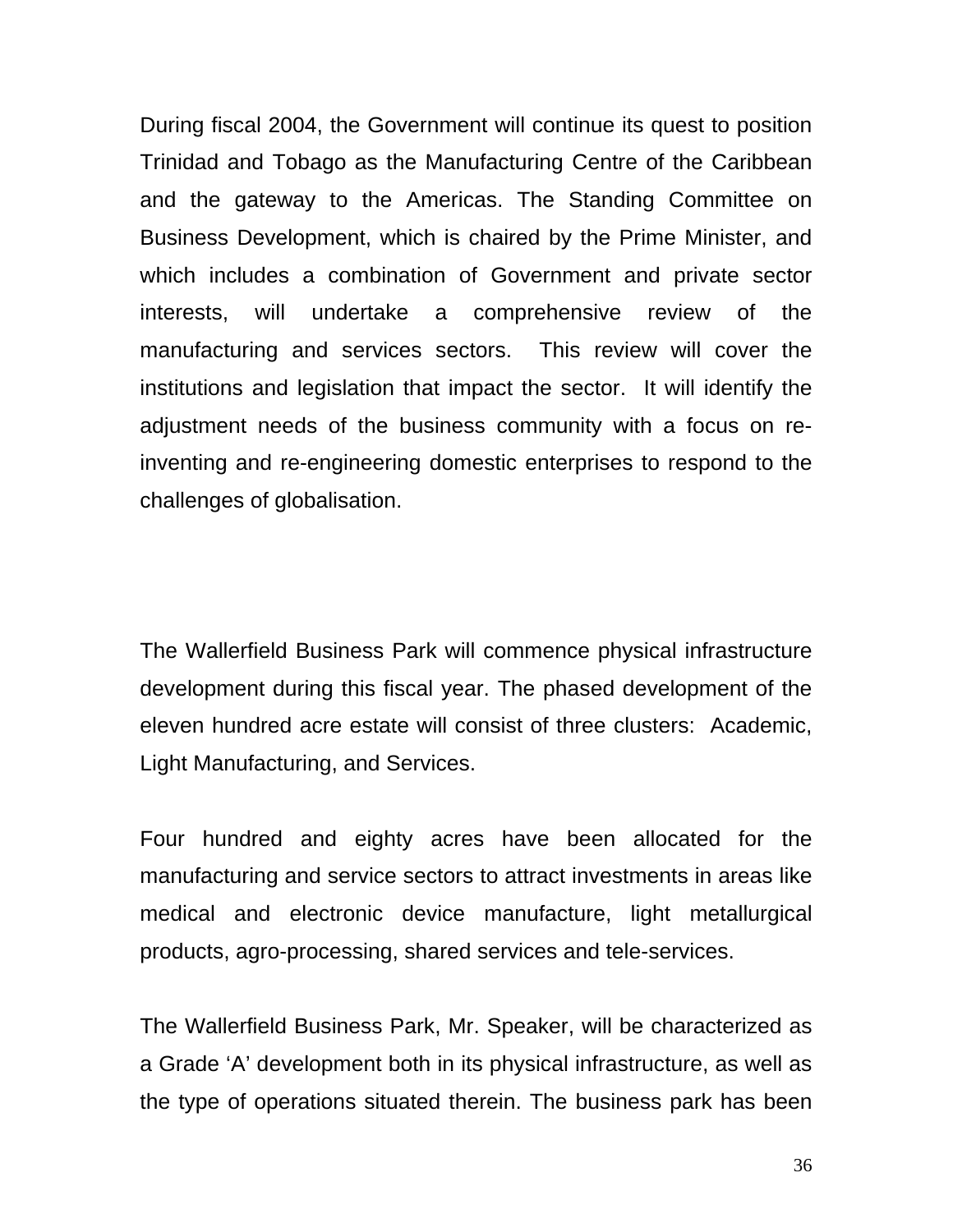strategically designed to emerge as an innovation and manufacturing center, resulting in new economic growth through technology for Trinidad & Tobago.

Mr. Speaker, to improve further the efficiency of the business environment we shall;

- Amend the Anti-Dumping legislation and enact legislation relating to Fair Trading;
- Strengthen the regulatory oversight of the Bureau of Standards and the Food and Drugs Department;
- Enhance the efficiency of the Customs & Excise Division through further computerisation and improvement in facilities and physical accommodation.

## **Small Business**

Mr. Speaker, small business will continue to be a major driver of economic activity and employment generation. A primary objective in the coming year will be easier accessibility to financing for the small and medium enterprise sector. We shall be approaching the international lending agencies for a low interest rate line of credit to provide financing for small business.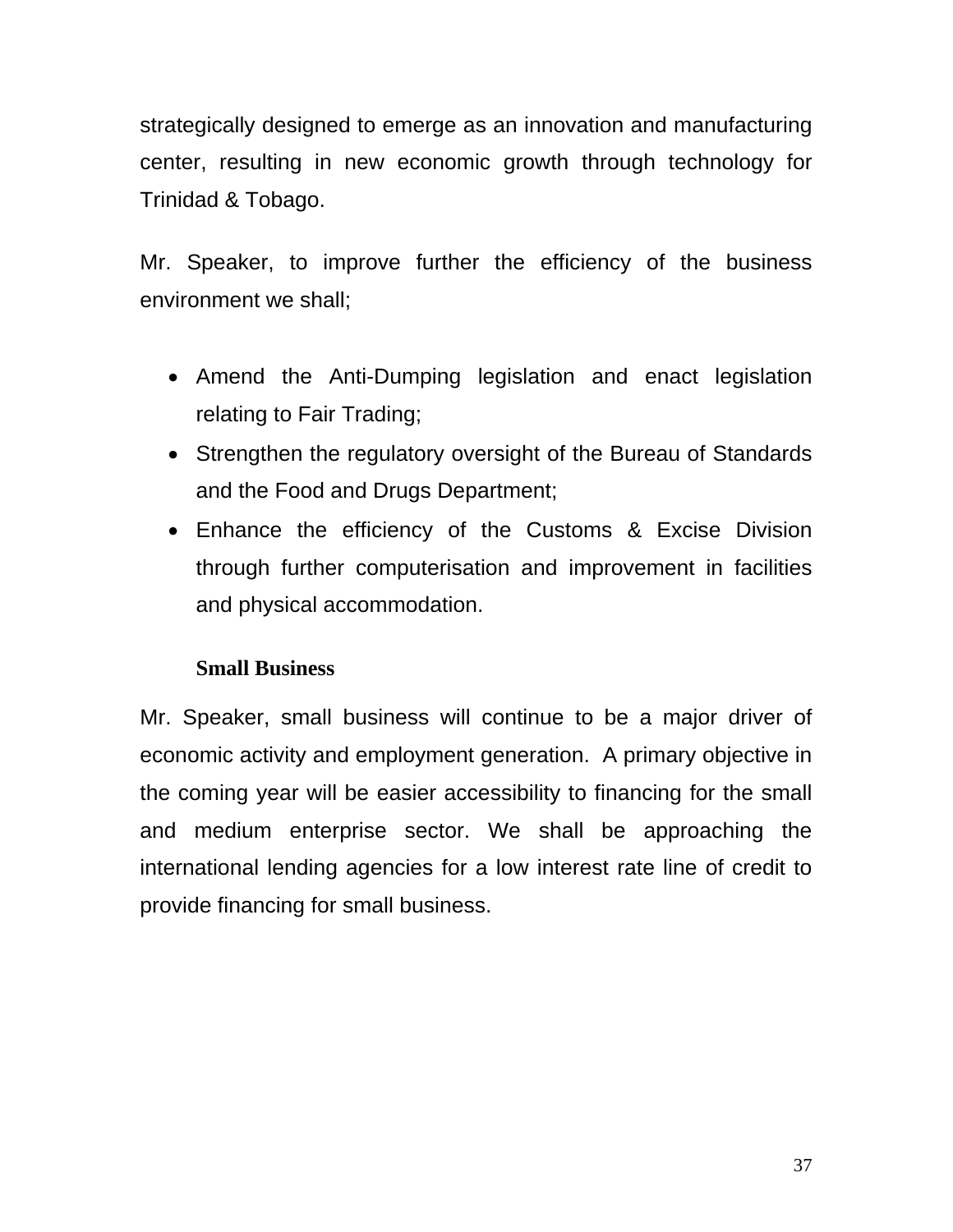#### **Information and Communication Technology (ICT)**

Mr. Speaker, the Information and Communication Technology Sector is critical to the modernization of Trinidad and Tobago and to improving our competitiveness in the international market place. The Government will therefore continue to facilitate the development of information technologies, telecommunications and internet infrastructures in Trinidad and Tobago.

A National Information and Communication Technology Plan has been formulated. National Connectivity will be the main thrust of this plan to connect people, communities, business, government and educational institutions through an integrated technology network. This will maximize the potential of all our citizens and accelerate the development of a knowledge-based society.

We will finalise the National Broadband Policy and supporting infrastructure which will determine the specific measures needed to bring high-speed access to individuals, schools and communities.

The Government, through the Central Statistical Office, will develop an ICT Statistical Management Information System to strengthen the institutional capacity of that agency.Special emphasis will be placed on assisting the small business sector in employing e-Commerce technology in the modernization of its operations.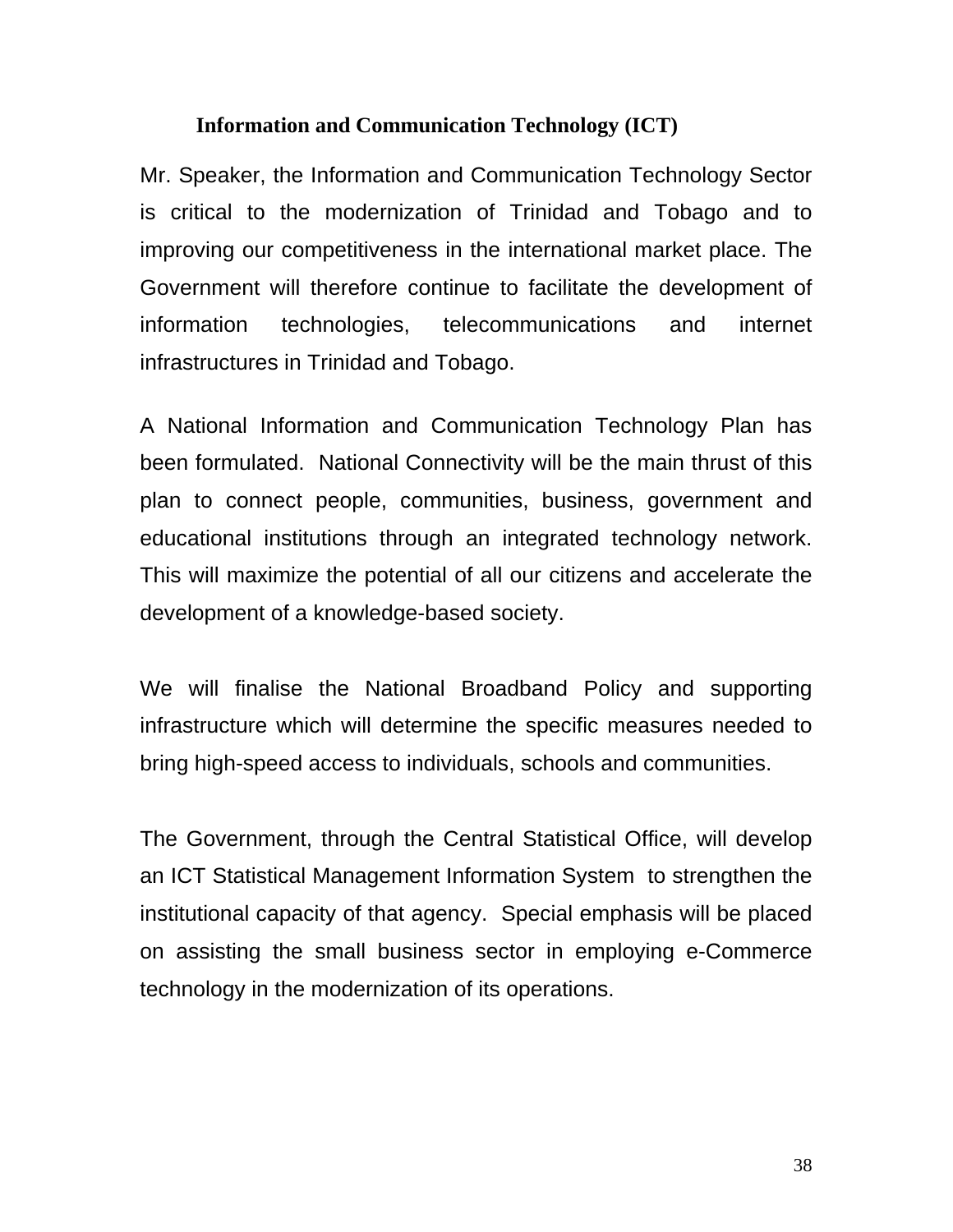#### **Infrastructure**

Mr. Speaker, an important factor impacting the economy and the quality of life in Trinidad and Tobago is the state of the country's infrastructure. Priority is therefore being given to expanding the nation's highways, improving drainage, providing an efficient sea transport system between Trinidad and Tobago, and the construction, maintenance and restoration of public buildings.

The Trunk Roads Expansion programme will continue with the extension of the Churchill Roosevelt Highway to Wallerfield beginning in 2004 and the Solomon Hochoy Highway to Point Fortin which is carded to begin in 2005.

In the coming year, we will begin construction of the Mamoral Dam and Reservoir Project, which is expected to alleviate flooding in Brasso Caparo, Mamoral, Palmiste, Longdenville, Chaguanas and surrounding areas. We shall also upgrade drainage works on the following rivers: Marabella, Caroni, Cipero, Vistabella, North Oropuche and Richplain Ravine. Coastal protection works will be undertaken at Manzanilla/Mayaro.

Restoration works on the President's Residence and Office, Queen's Royal College, Holy Trinity Cathedral and the associated Deanery, Mille Fleurs and Stollmeyer's Castle will begin over the next two years.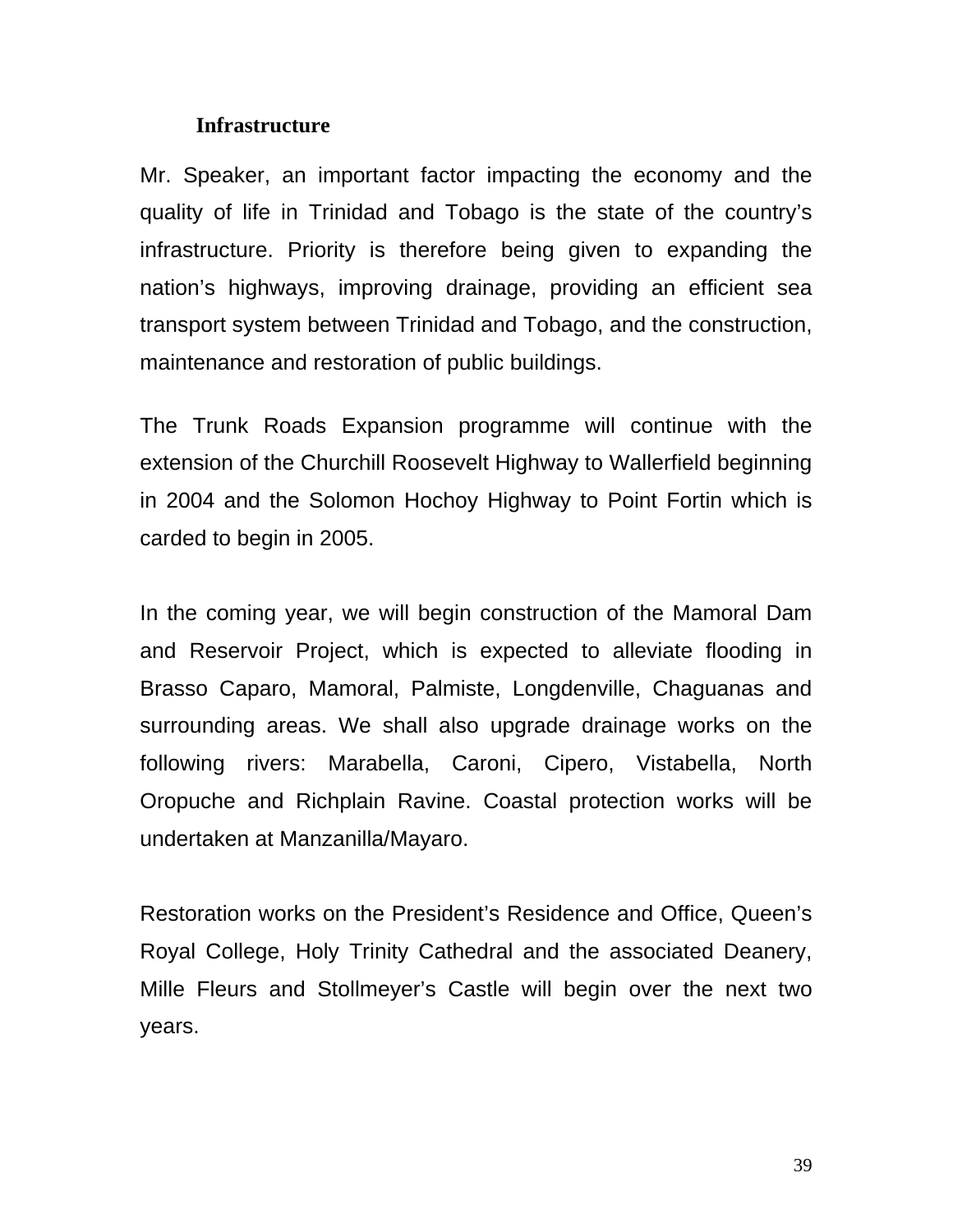A significant project to be undertaken by the Port Authority of Trinidad and Tobago is the reconstruction of Berth 7, with major investments in cargo handling equipment. On completion the Port of Port-of-Spain will emerge as a truly modern and competitive facility.

## **Transportation**

Mr. Speaker, this month, we will begin a comprehensive national transportation study which will focus on all modes of transport and will provide the basis for our investment programme in the transportation infrastructure over the next twenty (20) years.

We intend to acquire a new passenger ferry to service the inter-island route. Additionally, we will upgrade passenger accommodation at the ports of Port of Spain and Scarborough.

Air transport will also be significantly upgraded with the rehabilitation of the runways at Crown Point and Piarco, and the acquisition of a new navigational aid system for the Civil Aviation Authority.

In our effort to modernize the operations of the Transport Division, we will implement a new Permits and Vehicle Registration Information System over the next two years.

Mr. Speaker, the Government finds the number of vehicular accidents and loss of lives on the nation's roads totally unacceptable. To help improve safety, we will bring to Parliament legislation to introduce the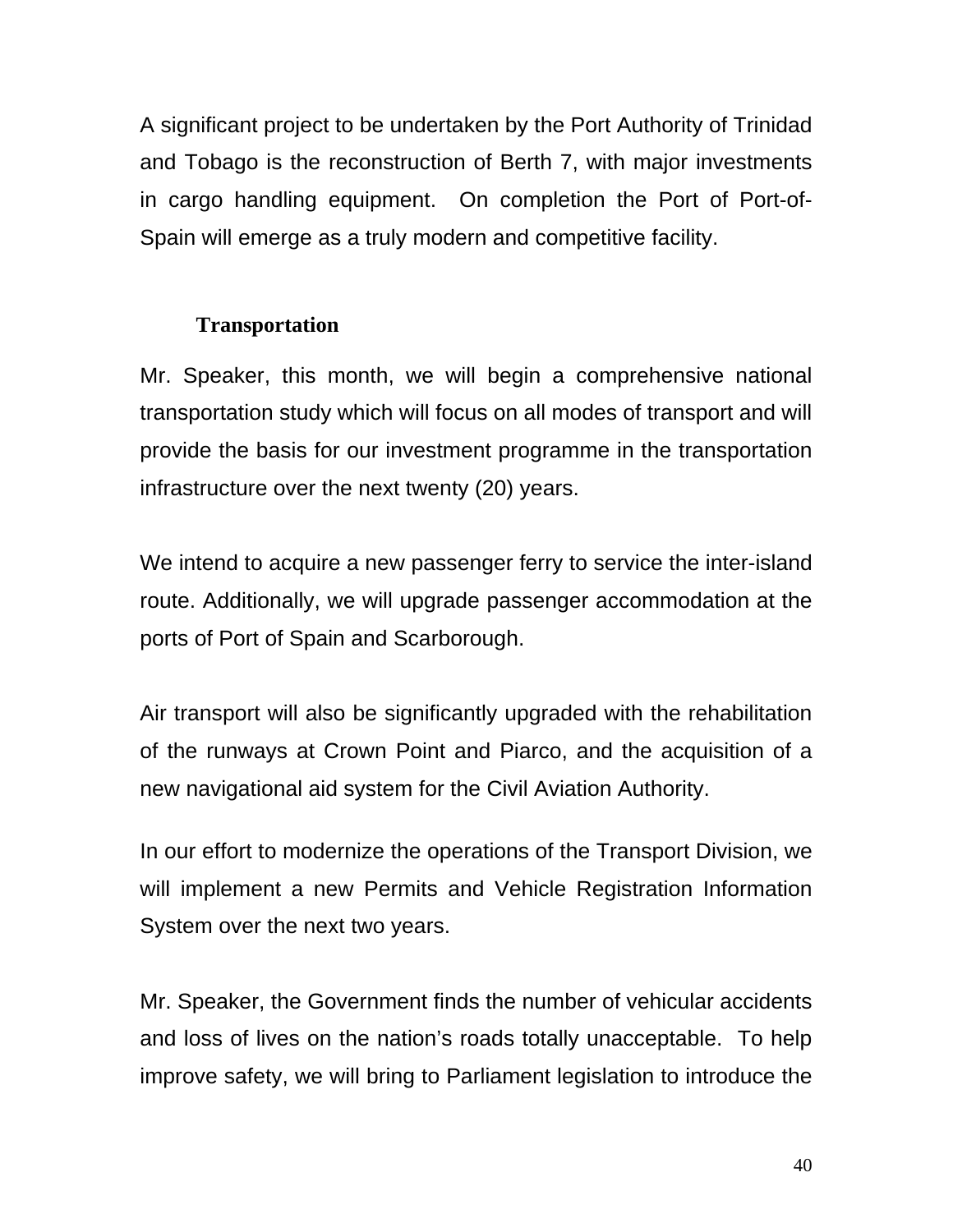use of the Breathalyser. Breaches of the legislation will carry severe penalties. Consideration is also being given to the introduction of the Points System.

## **Culture**

Mr. Speaker, this Government is committed to the enrichment of our unique culture which, if properly managed, could be a major asset for the social and economic development of Trinidad and Tobago.

We shall strengthen partnerships with community based organizations and non-governmental organizations in this sector, in particular umbrella organizations in the cultural field. We will introduce Initiatives to strengthen institutions, implement support systems and encourage the development of the creative arts.

The Government will develop a Strategic Plan for the development of culture and the creative arts.

A mobile pan institute will be opened and a complementary pan ensemble project will be launched for the development of the steelband.

The Academy of the Performing Arts will also be established.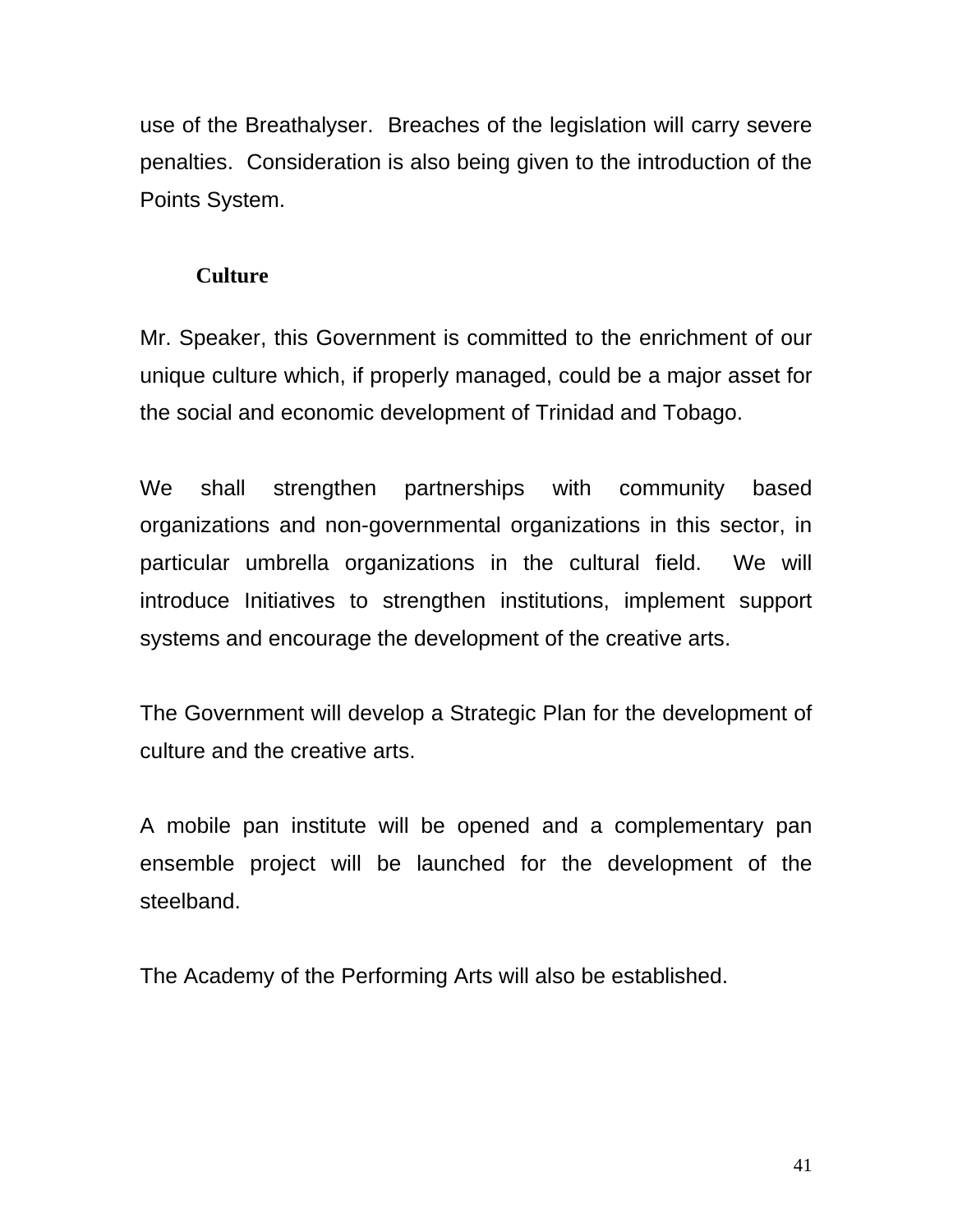## **VI PRIORITIES FOR TRINIDAD AND TOBAGO**

Mr. Speaker, this Government has given priority to the empowerment of the disadvantaged groups in our society, including the liberation of those who appear to be trapped in a state of chronic underdevelopment. This is the challenge facing Trinidad and Tobago and this is what this Government and this Budget are all about. This is our primary responsibility and is at the heart of our goal to make Trinidad and Tobago a developed nation by 2020.

#### **Education**

Mr. Speaker, Education continues to be our major instrument for social transformation and development in Trinidad and Tobago. We must create a comprehensive modern educational system that is able to provide training and knowledge as well as foster skills and aptitudes relevant to the development needs of Trinidad and Tobago. In this regard, preschool, primary and secondary level institutions will be strengthened to accommodate a stronger foundation for the development of scientific and technical skills and to prepare students for continuous learning.

We propose to establish a National Curriculum Council as well as a Teacher Professional Development programme to improve teacher training and skills.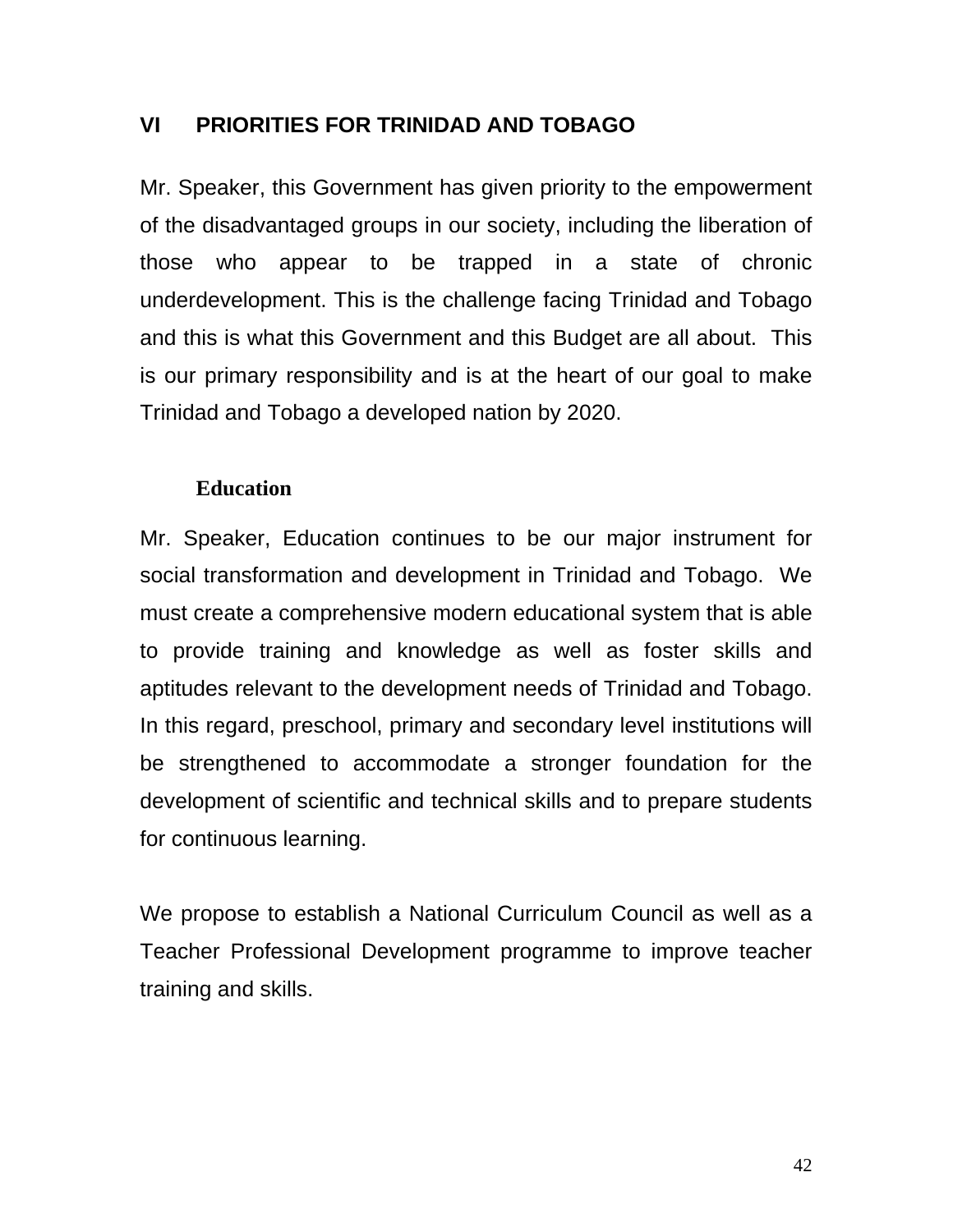We shall expand the loan system for books in key subjects to students entering Forms One and Two in all public and private Secondary Schools.

Government will also provide a \$1,000 Book Grant to each child in Forms Three to Lower Six of all secondary schools. Approximately 53,000 students will benefit from the programme.

We shall introduce the Caribbean Advanced Proficiency Examination (CAPE) in secondary schools from the new academic year on a phased basis.

We will continue the de-shifting of Junior Secondary Schools and their conversion to full-time institutions.

The School Feeding Programme will be expanded to provide 90,000 fully subsidized lunches daily as well as 25,000 breakfast meals five days a week. A cafeteria-style service will be introduced in a number of schools throughout the country.

Mr. Speaker, we will also expand the school transport service. The PTSC will provide 20,000 seats per day at a cost of \$20 million annually, while 200 maxi taxis will be engaged to provide transport for 21,500 school children in rural areas also at a cost of \$20 million annually. Bus transportation will soon be provided for differently-abled school children.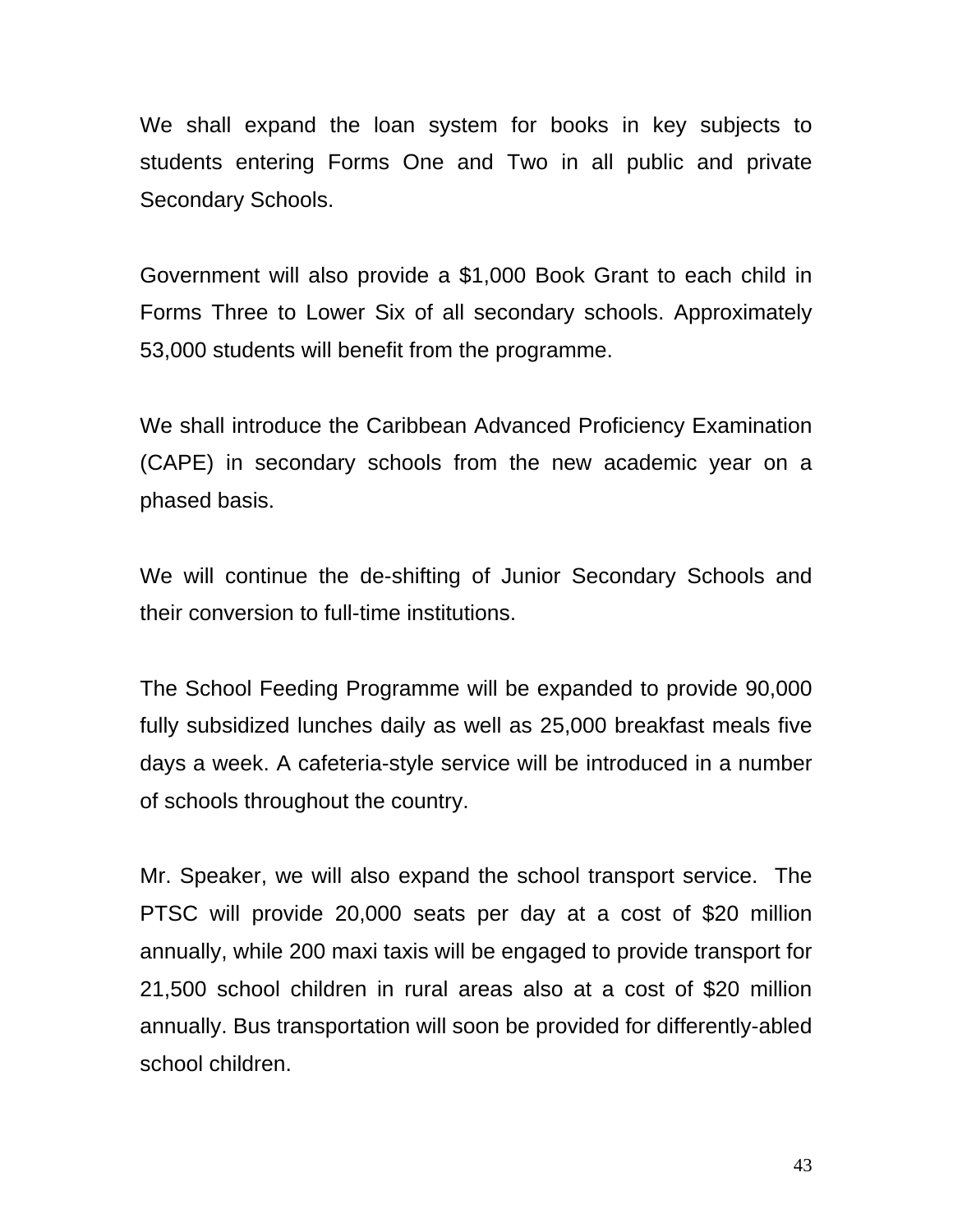We shall also expand several school intervention strategies to address the high level of school violence and foster a "culture of peace and civility in the classroom."

 An additional twenty-eight (28) high-risk secondary schools are to be provided with repairs to perimeter fences and security lighting at a cost of \$25 million this year.

Mr. Speaker, the University of Trinidad and Tobago is now scheduled to begin in September 2004 even though construction of the main campus will not be completed by then. The main campus of the new university will be located at Wallerfield and will comprise a School of Engineering, a School of Science, a School of Applied Arts, and a School of Humanities. There will also be a campus located in Tobago.

## **Universal Pre-School Education**

Mr, Speaker, in keeping with our holistic approach to education we have developed a plan to achieve universal pre-school education before the end of this decade and we are now committing this country to the achievement of this objective. This will place Trinidad and Tobago among the very few nations of the world to have achieved this. It is further evidence of the importance that we place on the education of our nation's children. Towards this end, we shall build a total of 200 Centres over the next four years throughout the country,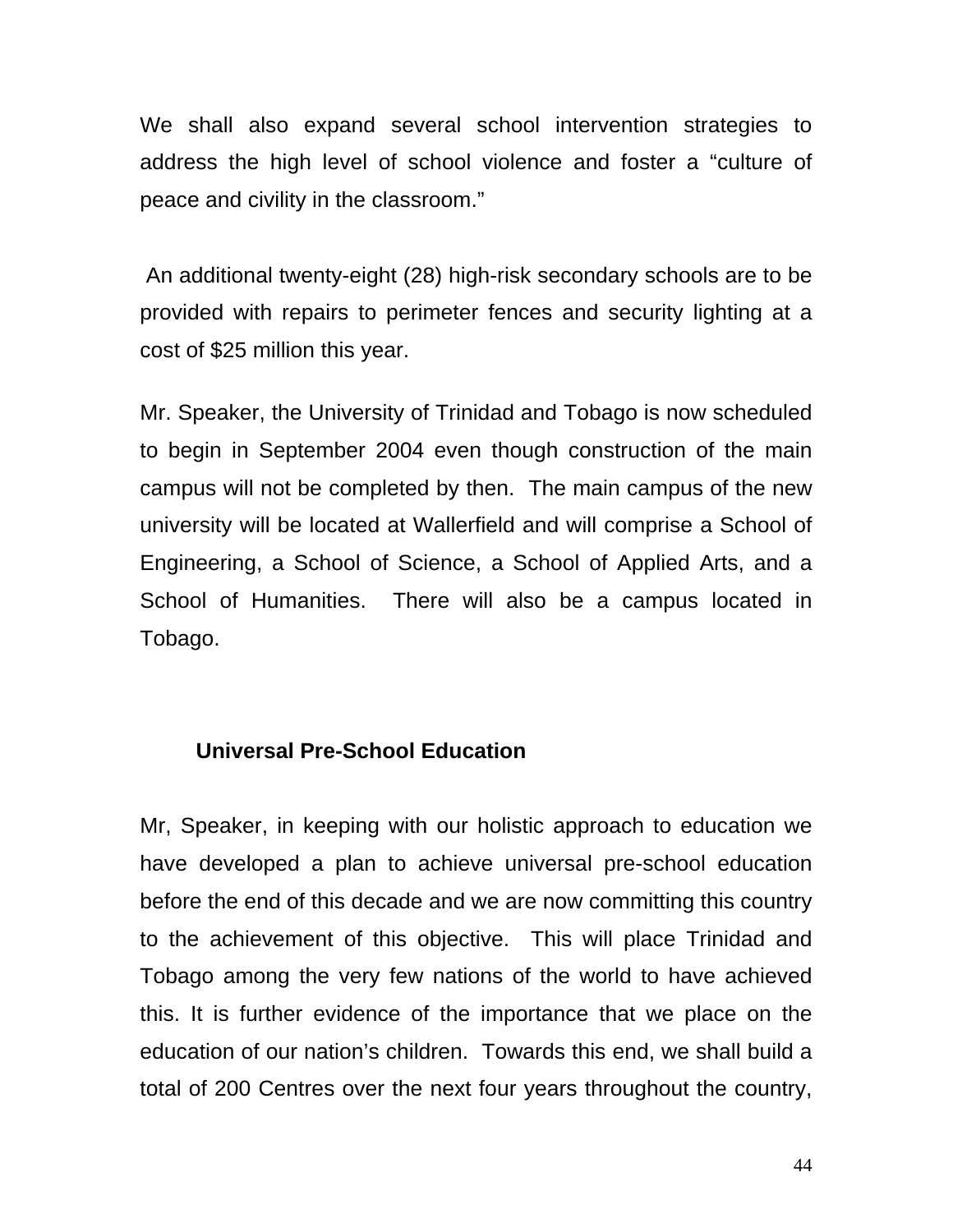and train the teachers required for this very special task. To encourage the private sector to participate in this effort we will devise an appropriate package of incentives to companies providing Early Childhood Care Centres and similar facilities for the benefit of their employees.

#### **Health**

Mr. Speaker, the Government remains committed to improving the quality of health services available to the nation.

A National Health Policy is being formulated to articulate clearly the scope and coverage of public health services and to examine the public/private mix for more effective and efficient provision of integrated health services to the public. Health Quality Legislation, prescribing proper standards for the quality of health care in our public and private health sector, will be enacted in 2004.

The Government has committed to complete the Reform of the Health Sector within the next 3 years, and to inject TT\$500 million in additional funding into the development programme of the Ministry of Health over the period 2004 to 2006, so that the original health sector reform objectives can be achieved.

Forty (40) brand new fully-equipped right-hand-drive ambulances will be acquired early in 2004.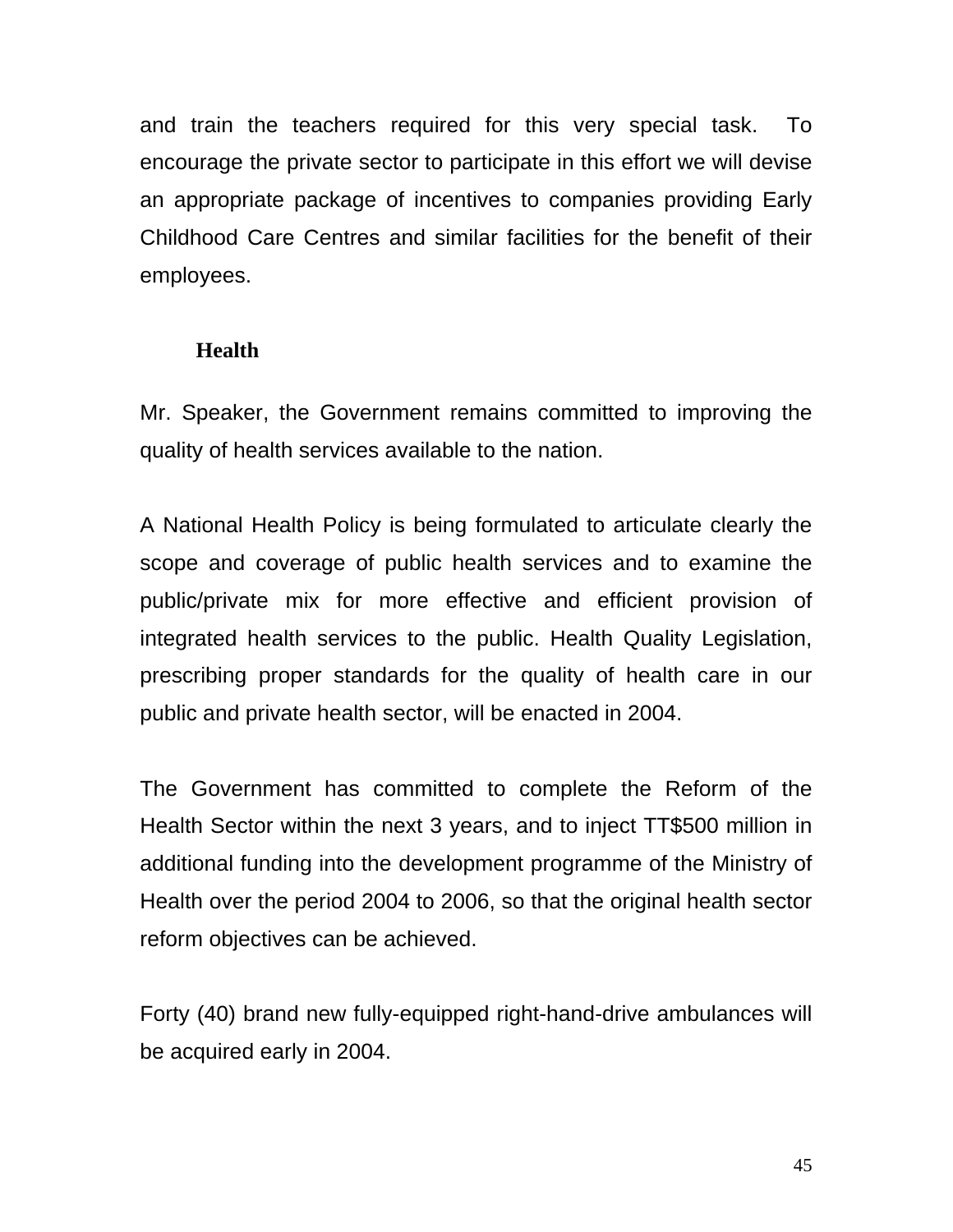Magnetic Resonance Imaging (MRI) and CT-Scan equipment will also arrive in the country, together with new X-Ray machines for all of our public hospitals, including five (5) mammography machines, and a significant number of much-needed basic and sophisticated diagnostic imaging devices.

Reform of the management systems in the RHA's is programmed for implementation in 2004. The Ministry of Health is also in the process of conducting a Health Needs Assessment to gather accurate data on the health conditions and health priorities for the country

Construction is expected to begin during this year on the National Oncology Centre at the Eric Williams Medical Sciences Complex, and the St. James District Health Facility and the Point Fortin District Hospital. An additional eighteen (18) Health Centres as well as six (6) District Health Facilities will also be upgraded during 2004. Substantial improvements will be made to the Port of Spain General Hospital, the San Fernando General Hospital, the St. Ann's Hospital, the St. James Infirmary, the Sangre Grande District Hospital and several other health facilities.

We shall continue to provide relief for persons over the age of 60 and recipients of disability assistance, who suffer from hypertension, diabetes, glaucoma and cardiac disease, through the Chronic Diseases Assistance Programme (CDAP). In 2004, this Programme will be expanded to include a wider range of free medication catering for diseases such as arthritis, asthma and depression, among others.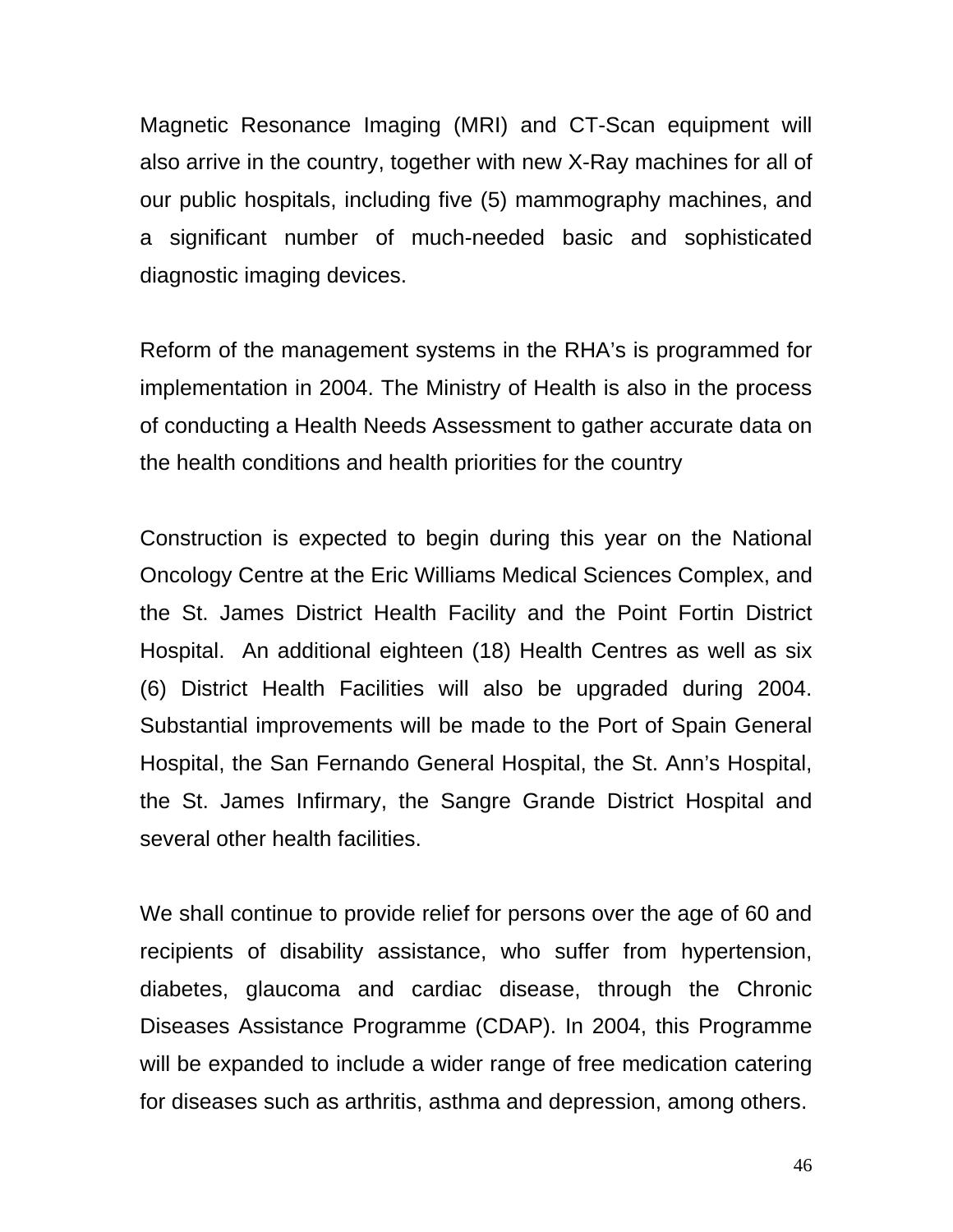A new National Mental Health Programme will also be implemented in 2004, with the assistance of Dalhousie University.

In addition to these initiatives and the Government's concern regarding the affordability of health care, we will accelerate our review of the National Health Insurance System with a view to early implementation.

Further, Mr. Speaker, the Government is implementing our National Strategic Plan for HIV/AIDS and an integral part of the plan is the establishment of the National Aids Coordinating Committee which will be formally launched by the end of this month. This Committee, which is supported by a Technical Secretariat, will provide effective oversight for implementation of the national response. It is expected that the Secretariat will administer loan resources of US\$20 million from the World Bank. These resources will be utilized to promote behavioural change, particularly among high-risk groups, enhance the physical facilities for the delivery of care and treatment, and strengthen the institutional arrangements for the assault on HIV/AIDS. The Government is also currently in discussions with the European Union for further resources to be used in the fight against HIV.

47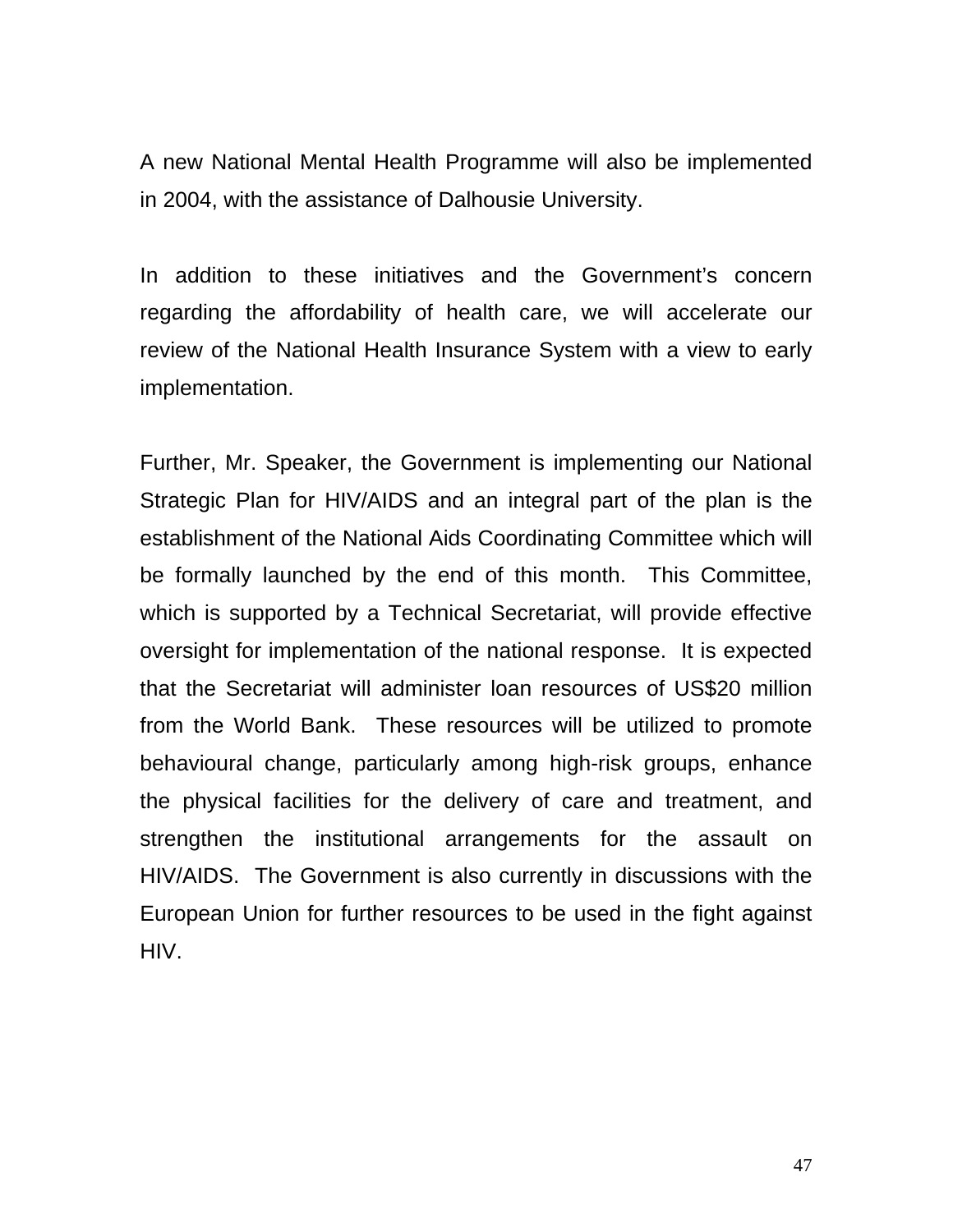We shall also expand access to anti-retroviral therapy by establishing treatment centres throughout the country and expanding the coverage of the Prevention of Mother to Child Transmission Programme.

We shall also improve testing capacity, clinical interventions, and behavioural modification and provide additional care and support by facilitating access to Anti-Retroviral Treatment, treatment for opportunistic infections, and home care

## **Housing**

Mr. Speaker, I will now address the issue of housing. This Government is committed to alleviating expeditiously the acute housing shortage in the country, particularly among the low and lower-middle income groups.

We are in the process of implementing a *National Housing Policy*  geared towards:

- providing affordable and accessible housing;
- creating sustainable settlements and communities;
- encouraging private sector participation in the provision of housing;
- eliminating the marginalisation and discrimination of the physically and mentally challenged; and
- households headed by single women.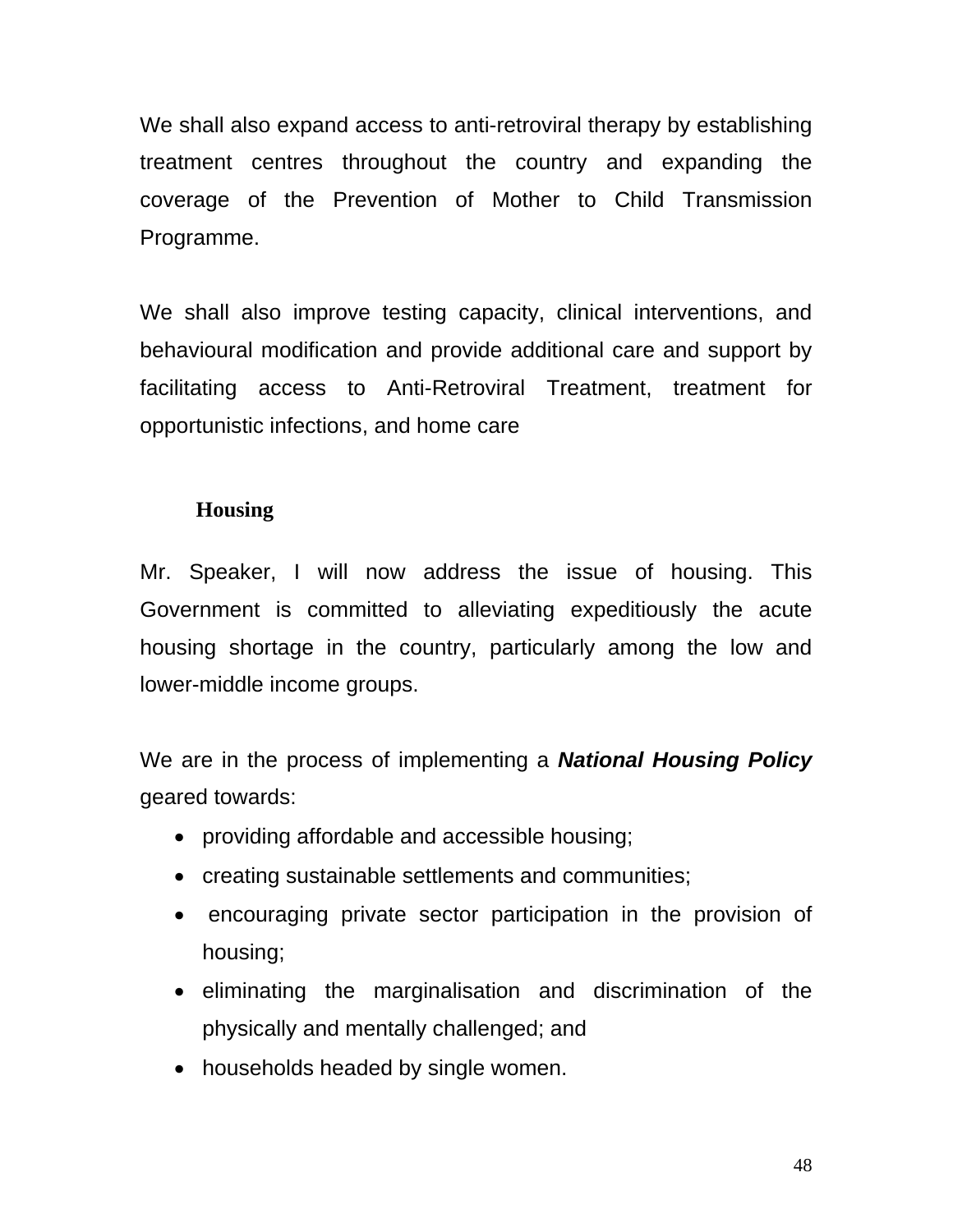In this new housing policy, the NHA will be re-organised and its new role will be that of property management and maintenance of its housing estates. Except for the vesting of lands for housing, the NHA would not be directly involved in the development and delivery of houses. These functions would be shifted to a new company.

On the issue of Regularization of Tenure, the Government will improve the living conditions in regularized settlements through a programme of aided self-help; will streamline the programme of providing Deeds of Lease on public lands; develop a holistic community-based approach to squatter regularization; and forge partnerships between community groups and non-governmental organizations such as FEEL, and HABITAT for Humanity to assist in the upgrading of squatter settlements.

Mr. Speaker, the Urban Development Corporation of Trinidad and Tobago shall embark on a programme of **Urban Renewal** to improve the quality of life in low and middle-income residential areas. This process has already started in Port of Spain. The San Fernando Development Programme will begin next year and phased over a three year period. This will include

- Harris Promenade Development
- Naparima Bowl Refurbishment and Upgrade
- Chancery lane Complex
- San Fernando Transit Hub;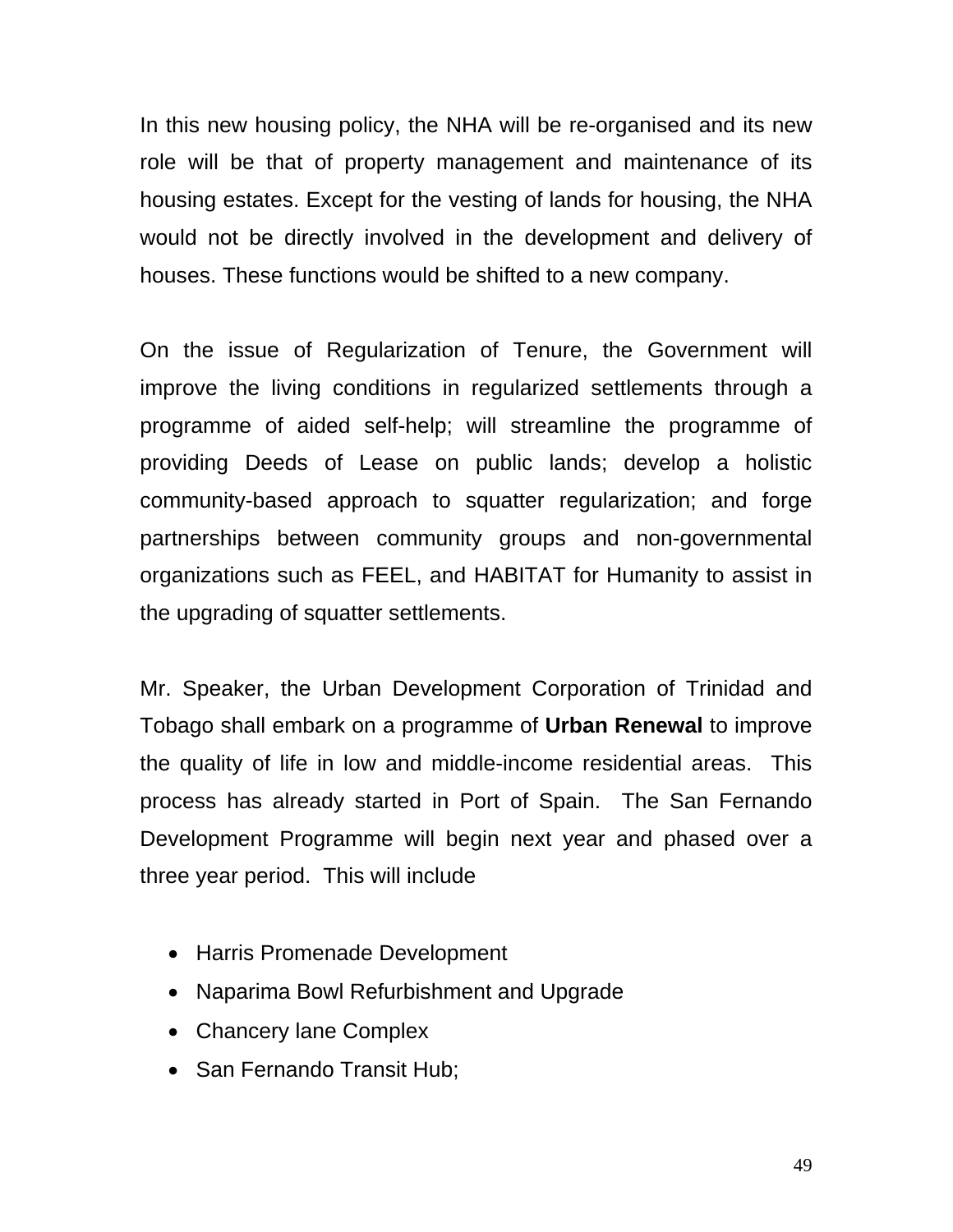• a Waterfront Redevelopment and Expansion.

The next phase will involve development in Chaguanas, Arima and Point Fortin.

We will introduce a **rent to own programme** and develop a standardized mortgage deed to facilitate and assist home ownership.

We shall commence our programme of financing low cost housing by providing a subsidy of \$36,000 to beneficiaries with an annual household income of \$12,000 to \$27,000, and a subsidy of \$24,000 to beneficiaries whose annual household incomes are between \$27,001 to \$44,000, for the construction or purchase of a new house.

## **National Security**

Mr. Speaker, earlier in my presentation I made it clear that the Government has declared war on the criminals who are now terrorising the society and I pointed out some of the new initiatives we shall be taking. In addition to these, the following shall also be done:

We shall increase the police presence in our communities and improve their response time as well:

- The fleet of vehicles and equipment available to the Police Service will be increased.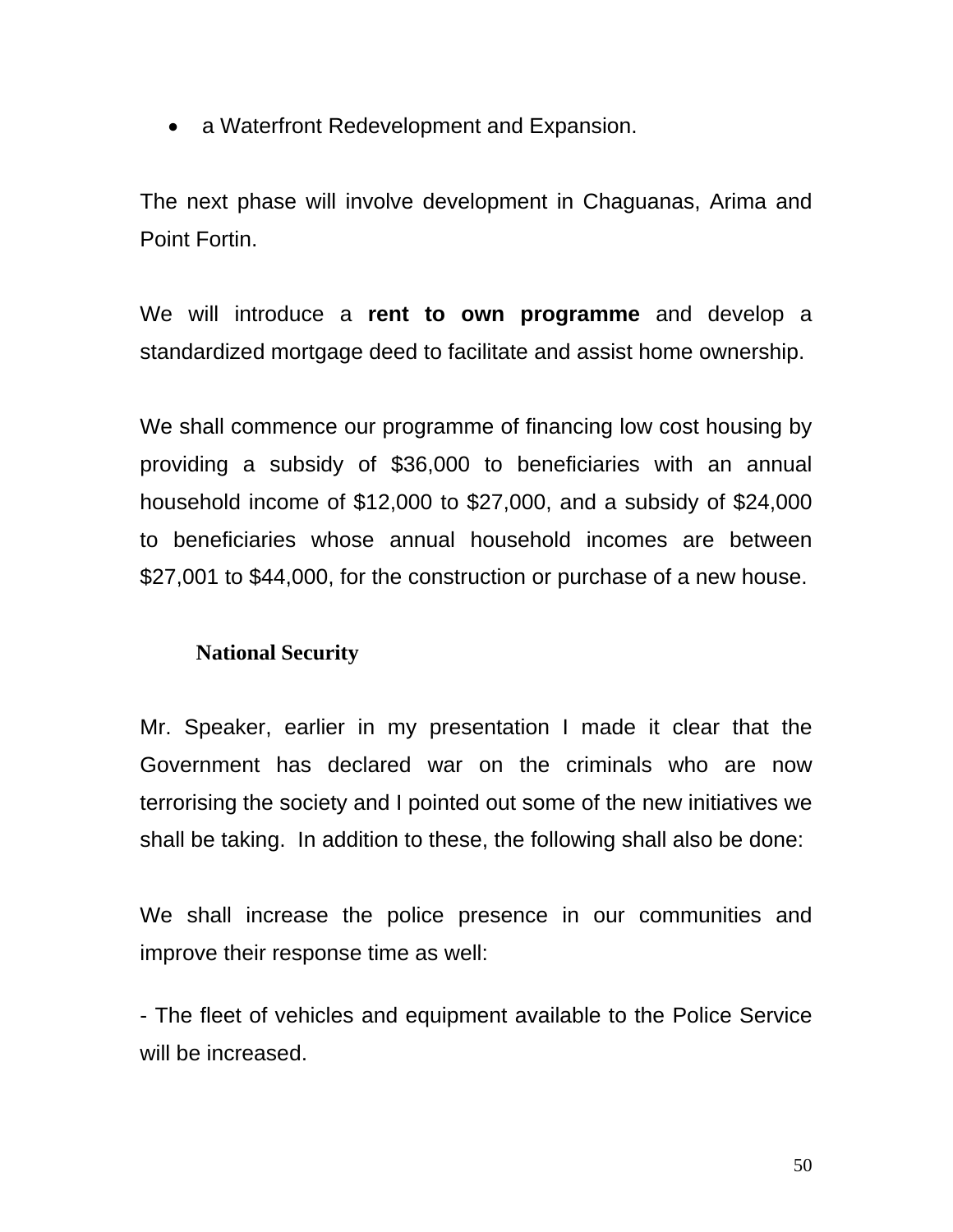-New police stations shall be constructed over the medium term at Gasparillo, Brasso, Roxborough, Arima, Belmont, Matura, Besson Street, Matelot, Manzanilla, Piarco, Oropouche and Old Grande Tobago. Construction work will continue on new police facilities at Couva and the Headquarters in Chaguanas.

-One thousand additional Police Officers shall be on duty by the end of this year.

-We shall continue joint efforts between the Police and Defence Force including joint patrols and the operations of the new Confidential Crime Unit. Plans are being considered for Army Camps to be established at Hope Estate Tobago, Champ Fleurs and Golconda.

We shall enhance the technological capability of the Police Service:

-We shall install a Police Computer System to transmit voice, data and video to police vehicles on patrol or in pursuit of criminals. We shall expand the automated fingerprint and mugshot systems to subdivisional headquarters. We shall widen the communication network of the Ministry of National Security, to more adequately service all security systems and agencies via its high capacity microwave backbone and point to multipoint system. We shall acquire Reporting and analytical tools, including GIS linkages to the Magistracy and High Courts, Prisons and other agencies.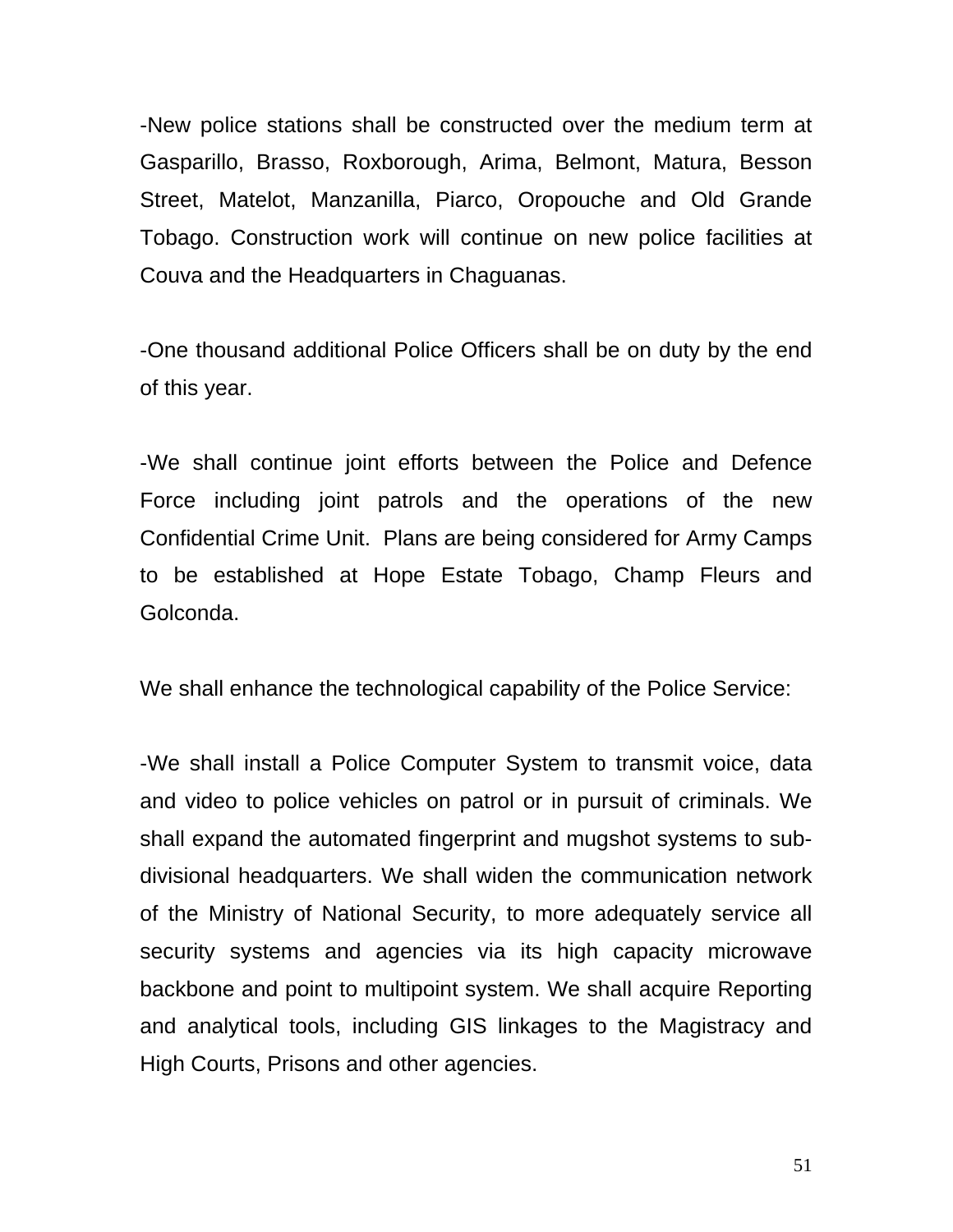We shall place heavy focus on training:

-Priority areas will include Narcotics Investigations, Intelligence Gathering and Analysis, Money Laundering, Drug Enforcement, Forensic Training and Bomb Disposal Techniques. We shall establish an Officer's Training School.

We shall continue the partnering with communities:

-Community Policing will be increased as well as the promotion of civil community across the country.

-There will be focus on a multi-agency level with involvement in social and youth development and national safety initiatives, through ongoing liaisons with other Ministries, agencies and programmes like the Civilian Conservation Corps, Artisan Craft and Skills Programme and the National Service Programme.

#### **Prison Reform**

We shall embark on this most critical matter of Prison Reform. The Penal System will be further enhanced with the upgrading of facilities and the introduction of rehabilitation programmes for inmates. Improvement of facilities at the Youth Training Center and reconstruction of the Golden Grove Inmates' Dormitory are to be undertaken. Furthermore construction of a new Medium Correctional facility for Tobago will commence in 2004.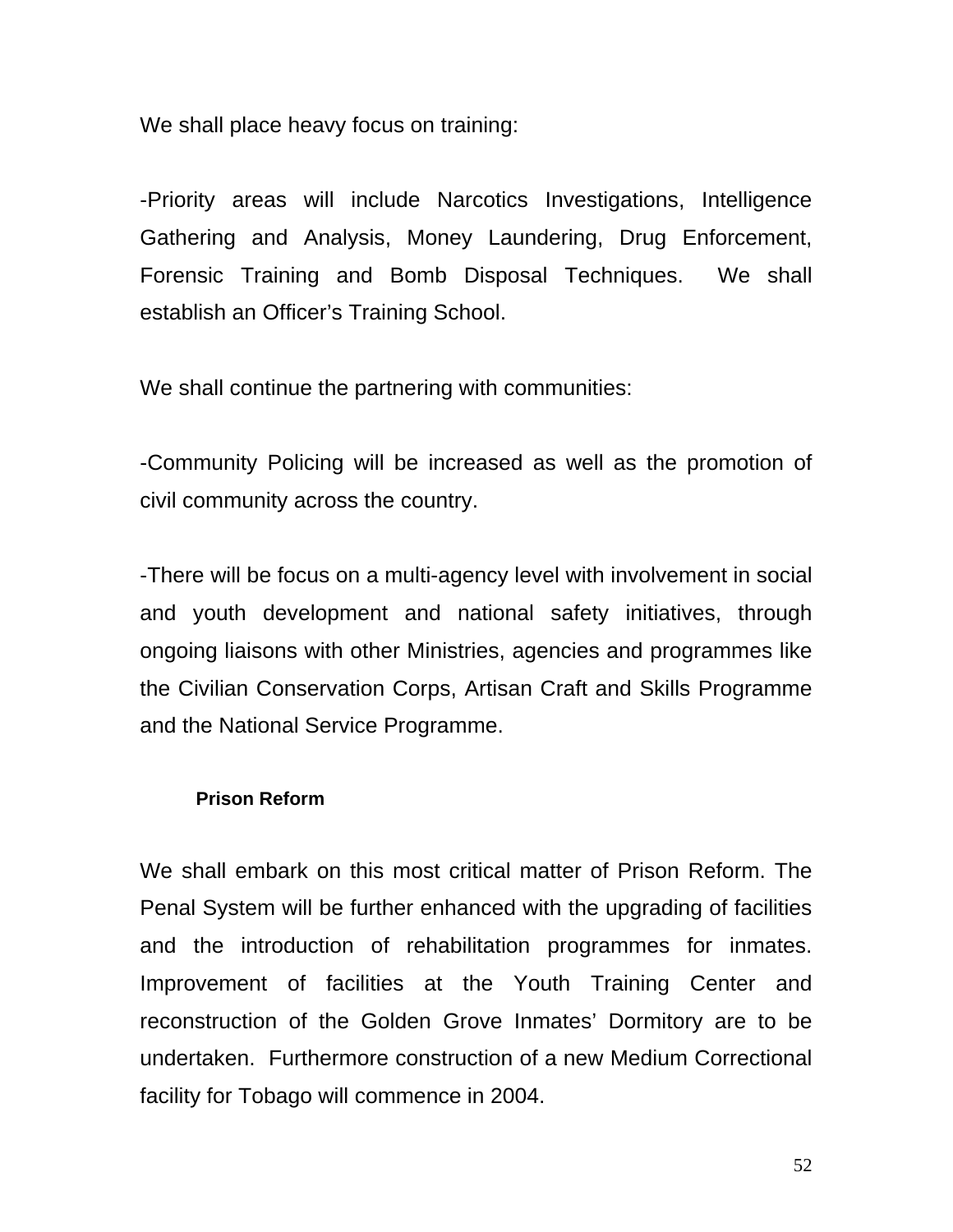The focus on Correction Administration will be done through a predominantly restorative, rehabilitative paradigm. The process of therapeutic jurisprudence will be emphasized as the Prison Service works towards moving the penal institutions away from a retributive mode of operation.

We shall therefore introduce a Parole System in Trinidad and Tobago to promote rehabilitation. This will also reduce over-crowding and its deleterious effects in our nation's prisons. The Prison Industry and other best practice methods for meaningful reintegration and resettlement for the ex-prisoners will be utilized. There will be close collaboration with the Center for Criminology and Criminal Justice, of the University of the West Indies and other strategic stakeholders in attempting to realize this objective.

## **Legislation**

Mr. Speaker, one of the most important elements in our fight against Crime is Legislation to improve the management of the Police Service and to deal with the new phenomenon of kidnapping. Unfortunately, we have not, so far, been able to get the support of the Opposition in this most critical matter. It is my fervent hope that there will be a change of heart on the other side and that we can get together to protect the citizens of this country from the criminals in our midst.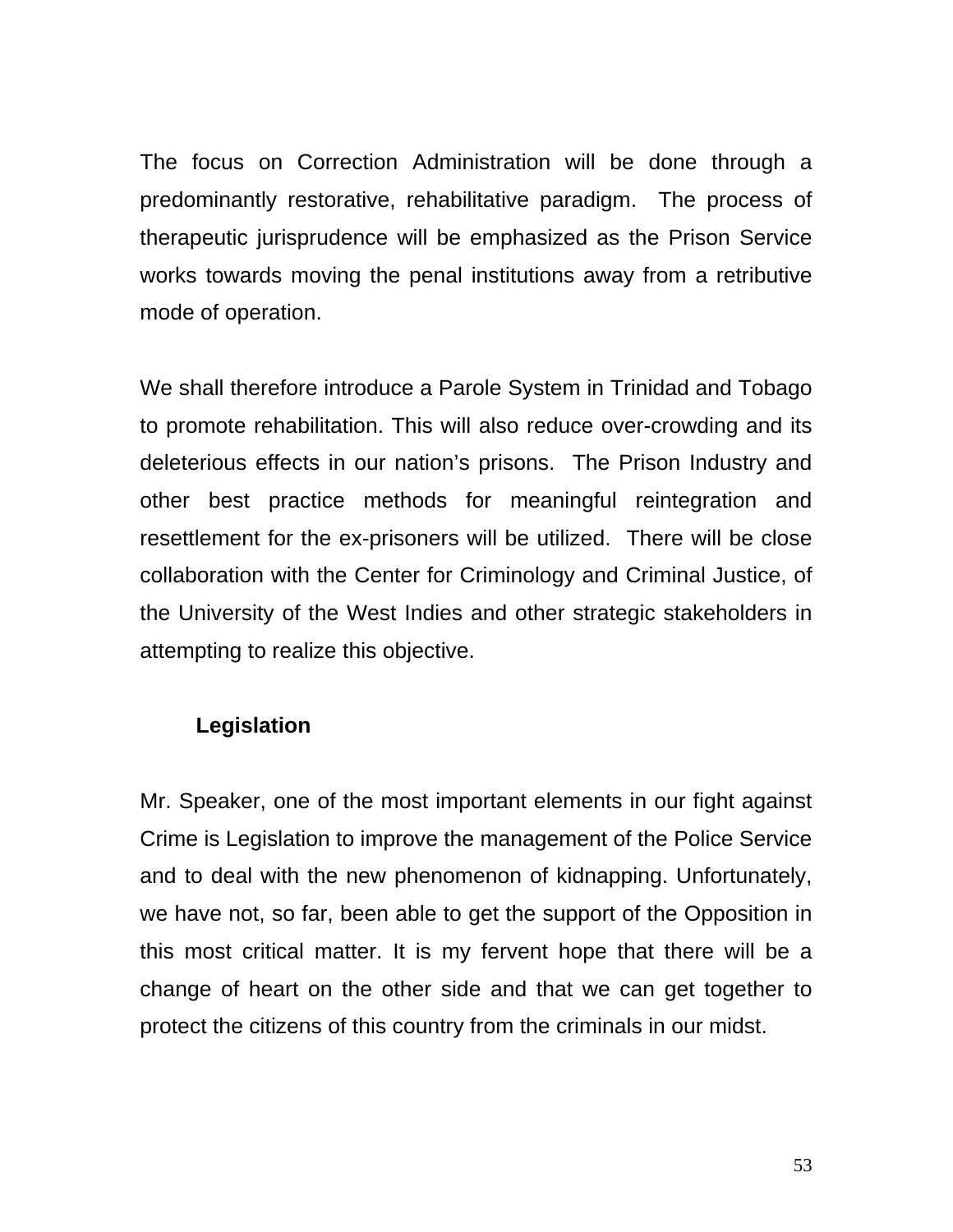## **VII INVESTMENTS IN SOCIAL CAPITAL**

#### **SOCIAL PROGRAMMES**

Mr. Speaker, notwithstanding the strong growth performance of the economy over the years, we continue to be challenged by the need to empower significant sections of our national community.

You will recall that last year we introduced a number of programmes to assist the disadvantaged and vulnerable groups. I must report that these programmes have been very effective and it is now our intention to intensify this effort.

Among the supporting documents laid in Parliament for the first time is the Social Sector Investment Programme which identifies comprehensively the scope of Government's social programmes.

The existing programmes that have been expanded include the National Social Development Programme which has been allocated \$100 million. The allocation for CEPEP has been increased to \$225 million to strengthen the training and developmental component of the programme.

The Textbook Rental/Loan Programme, the School Nutrition Programme and the Free Student Transportation Programme have all received significant increases in allocations. The increased allocations to the Sports Plus and Sport Training and Enhancement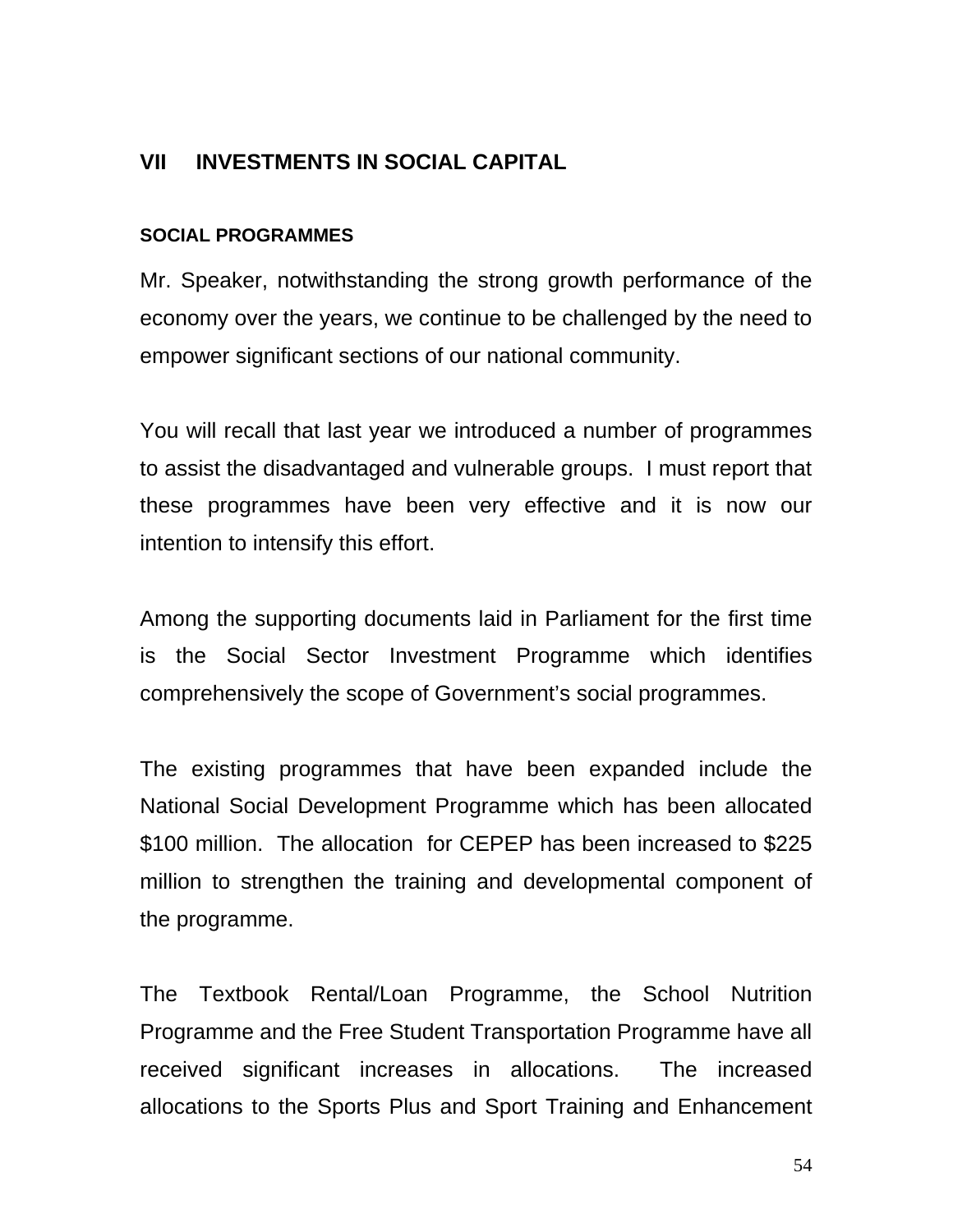Programme reflect the emphasis we are placing on the development of Sport.

New programmes to be introduced in 2004 include:

- **The Community Development Bursary Programme, for which** \$3.7 million has been allocated;
- **The Geriatric Adolescent/Partnership Programme has been** allocated \$3.0 million;
- **The Adolescent Mothers Programme to be introduced in 2004** has been allocated \$3.6 million;
- **•** The Community Improvement Services Limited has an initial allocation of \$5.0 million for 2004;

In addition to these Programmes, the Government is taking several initiatives in support of our agenda for social programmes:

- The establishment of a Children's Authority which will champion the rights of children;
- **EXTE:** The completion of a National Plan of Action on Children which will develop concrete strategies for the development of children;
- **The Establishment of a Child Indicators Monitoring System as a** basis for evaluating progress;
- **The Restructuring of the Social Services Delivery Systems to** facilitate more targeted and efficient delivery of services;
- **The Completion of a National Policy on Social Development will** provide clear direction for the programming of social expenditure;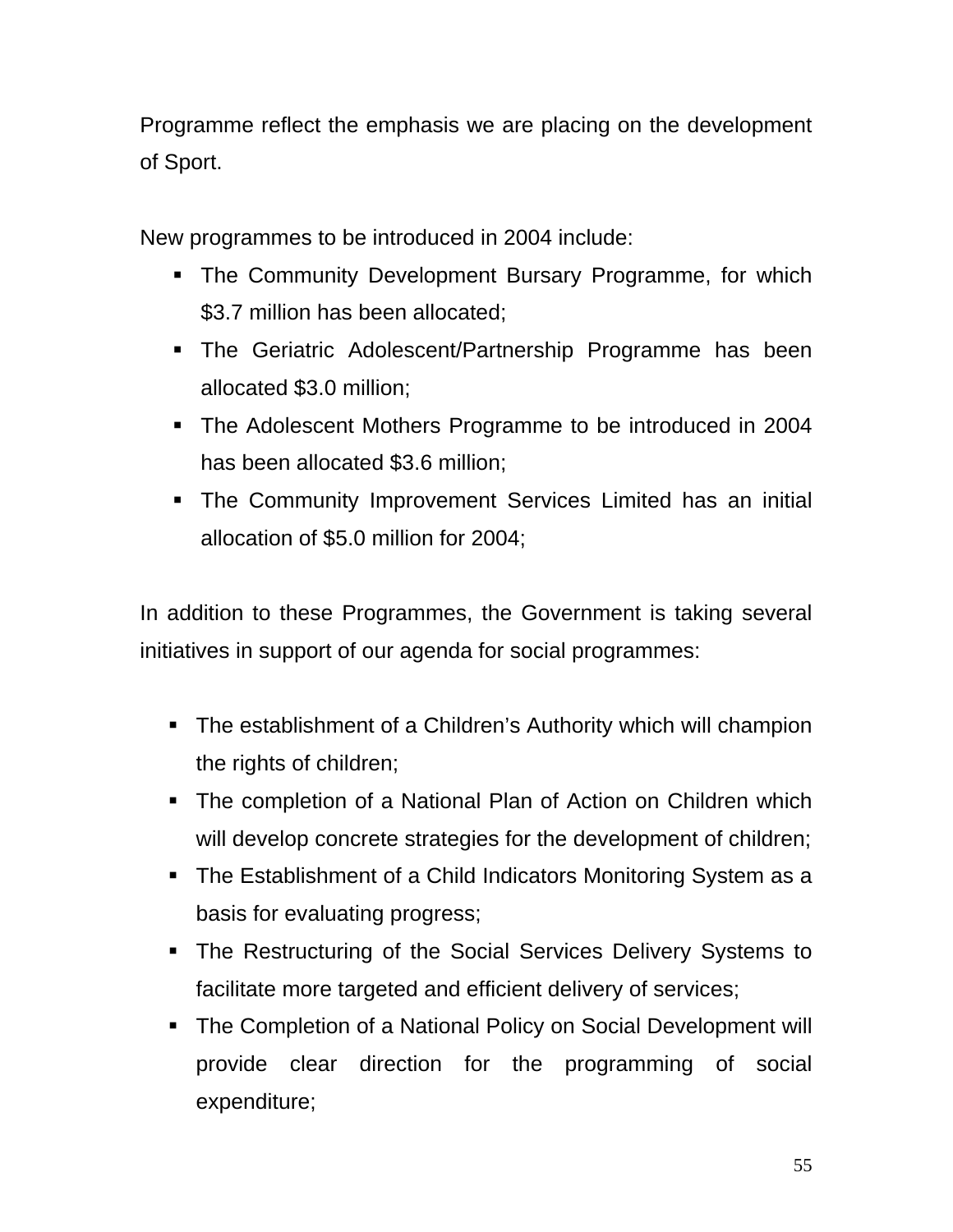- **The establishment of a Monitoring and Evaluating System for** the Social Sector to facilitate more effective design of programmes;
- **The finalization of Policy positions on Ageing, School Health** and Gender will establish the framework for developing effective interventions;
- **The establishment of a Criminal Injuries Compensation Board** and Unit will provide a mechanism to assist victims of crime;
- **The development of a Comprehensive Plan for Support to** deportees and ex-Prisoners as an integral aspect of rehabilitation; and
- **The implementation of a Family Court Pilot Project will improve** the efficiency of the judicial system.

Mr. Speaker, in addition a number of new programmes will be administered by the Ministry of National Security:

- **Military Led Academic Training Programme to focus on youth** who completed secondary school but did not graduate with a full certificate;
- **EXED Military Led Youth Apprenticeship and Reorientation Training** Programme to focus on youth who left the secondary school system at an early age;
- **EXE** National Service Programme, aimed at young persons between ages 18 and 30 to engender community and social responsibility;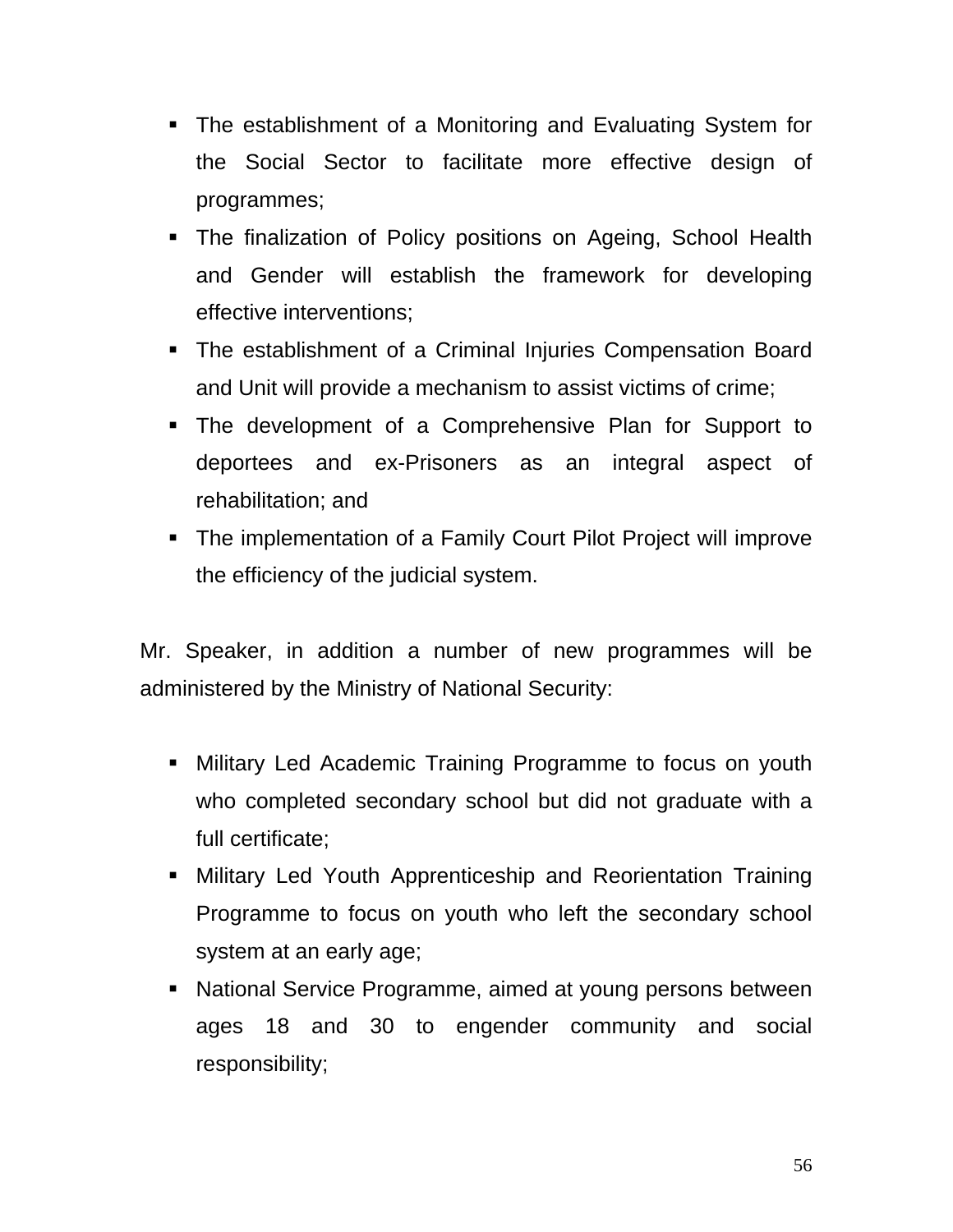- **E** Halfway House for Male ex-prisoners to provide a treatment facility and temporary shelter for male ex-prisoners with no accommodation;
- **EXECT** Remand House for Young Female Offenders to provide a suitable facility for young female offenders under the age of 18 years;

Additionally, we shall ensure:

- **A** Family Life Management Programme to offer training in parenting, family and life skills development to be administered by appropriate Non-Governmental Organisations;
- **•** The expansion of the Disability Grant to provide additional support for persons with disabilities.
- **The Rehabilitation of Child Labourers Programme to address** the phenomenon of children scavenging in landfill sites which will be implemented in conjunction with the International Labour Organisation; and
- **•** The Relocation of Socially Displaced Elderly to Homes for Older Persons to provide more residential care to the socially displaced elderly person and to reduce the number of persons living "indefinitely" at the Assessment Centres.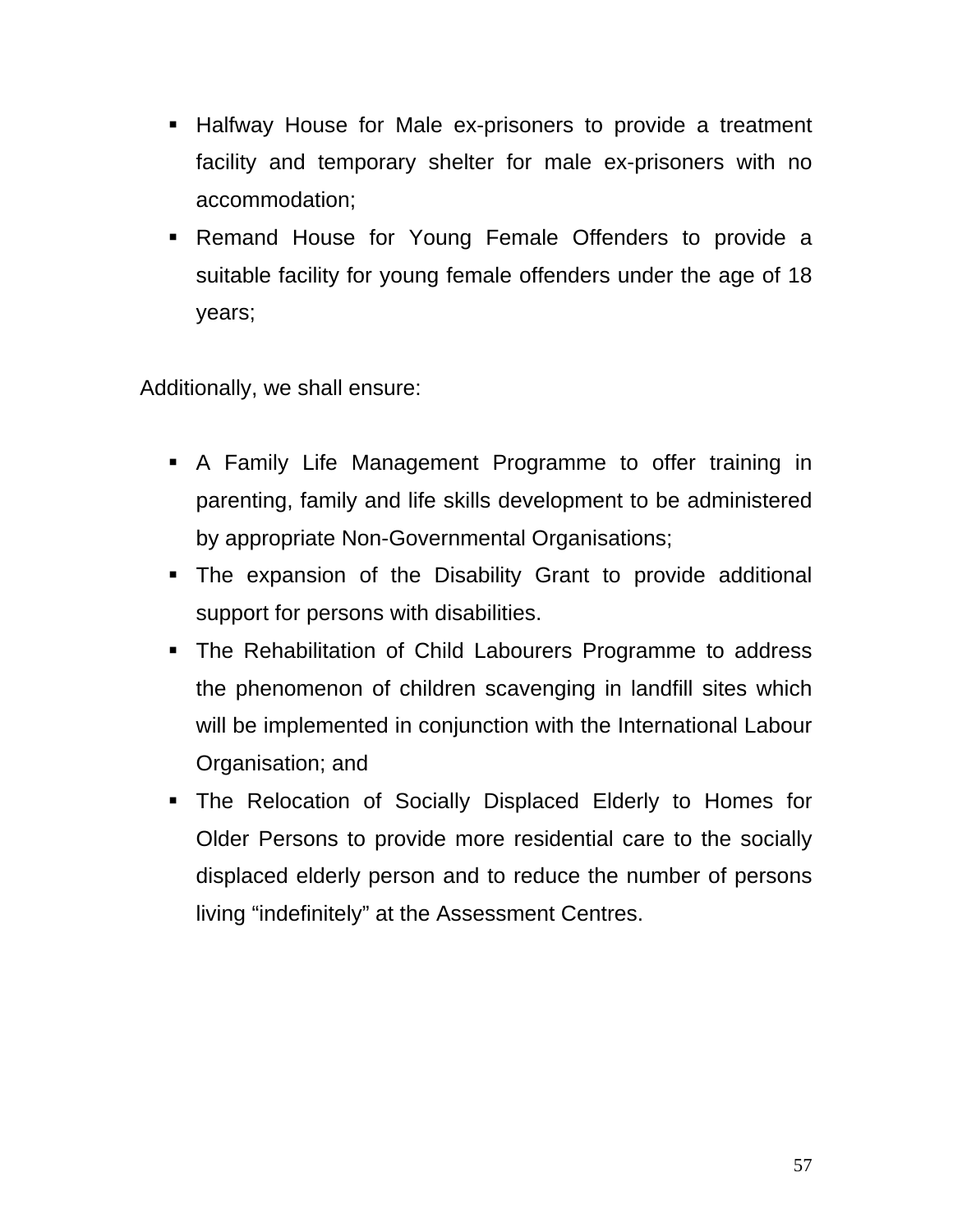#### **Creating opportunity for the youth**

Mr. Speaker, I now turn to Youth and Sport.

Mr. Speaker, our National Sports Policy emphasises both the individual and socio-economic value of Sport. The Sport Commission of Trinidad and Tobago has recently been established to implement the strategies outlined in the National Sport Policy. The Commission has been mandated to pursue the development of Sport as a viable business activity. The Government recognizes that the participation of the Private Sector is a critical factor in such a venture. Therefore, the Government proposes to expand the existing fiscal and other initiatives to achieve this objective.

#### **VIII OUR TOBAGO PRIORITIES**

Permit me now to turn to Tobago, for which I have a special responsibility as Minister for Tobago Affairs.

I am pleased to recognize, the fruitful and harmonious relationship that now exists between the Central Government and the Tobago House of Assembly. This is due in no small measure to the quality of PNM governance on both islands of the Republic. Indeed, this is quite a change from the bad old days, and the improved relationship has enhanced the programme delivery capabilities of both levels of government. This explains why, as a Central Government, we can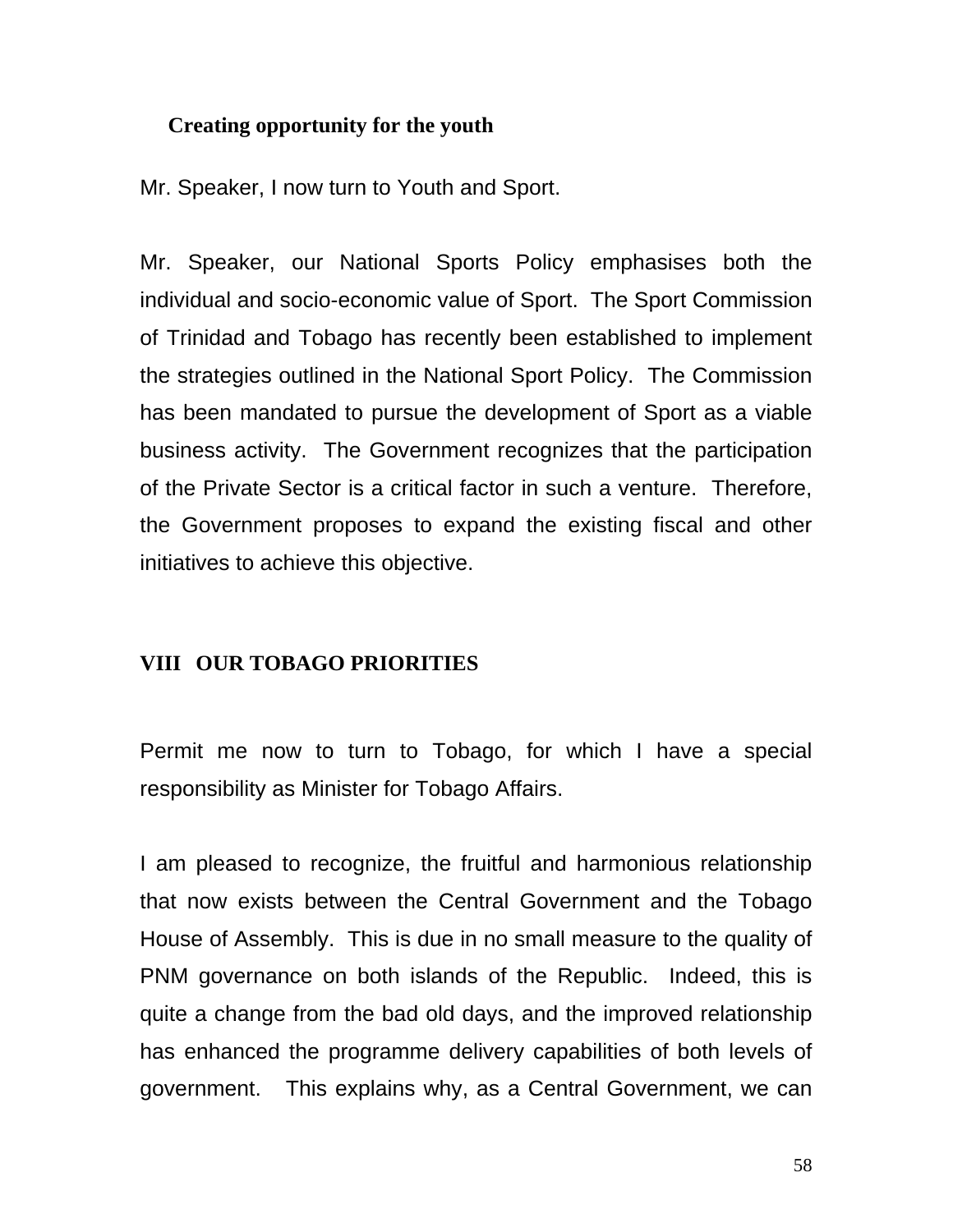take special pride in the achievements of the Tobago House of Assembly over the past two years.

The evidence is there to show! The Goodwood and Mason Hall Secondary Schools, the construction activity at the Milford Road Esplanade, and the Tourism Rolling Plan that has been the catalyst for the increase in tourist arrivals from fifty-six thousand in 2002 to an estimated seventy-five thousand this year. The advanced work on the L'Anse Fourmi Charlotteville Road and the new Scarborough Hospital, the confirmation of the purchase of an inter-island ferry and the projected start of the extension to the Crown Point Airport Terminal in January 2004 all reflect the impact of the meaningful collaboration between the Central Government and the Tobago House of Assembly; a collaboration that has reinforced the bonds between the two islands and the two levels of government. Indeed, the PNM-led Tobago House of Assembly represents a fitting example of how the government's financial resources can be used efficiently and effectively to improve the lives of all citizens.

Looking ahead and bearing in mind my statement a year ago that Tobago needs to "Catch up" with Trinidad, the recurrent budget for Tobago for fiscal 2004 stands at \$734 million and the development budget at \$166 million. Beyond this, the Minister of Finance will assist the Assembly in accessing funding up to a maximum of \$400 million to undertake urgent and critical capital investment projects. This is a first for Tobago and means that, for fiscal 2004, the total resources available to the Assembly will amount to \$1.3 billion**.**

59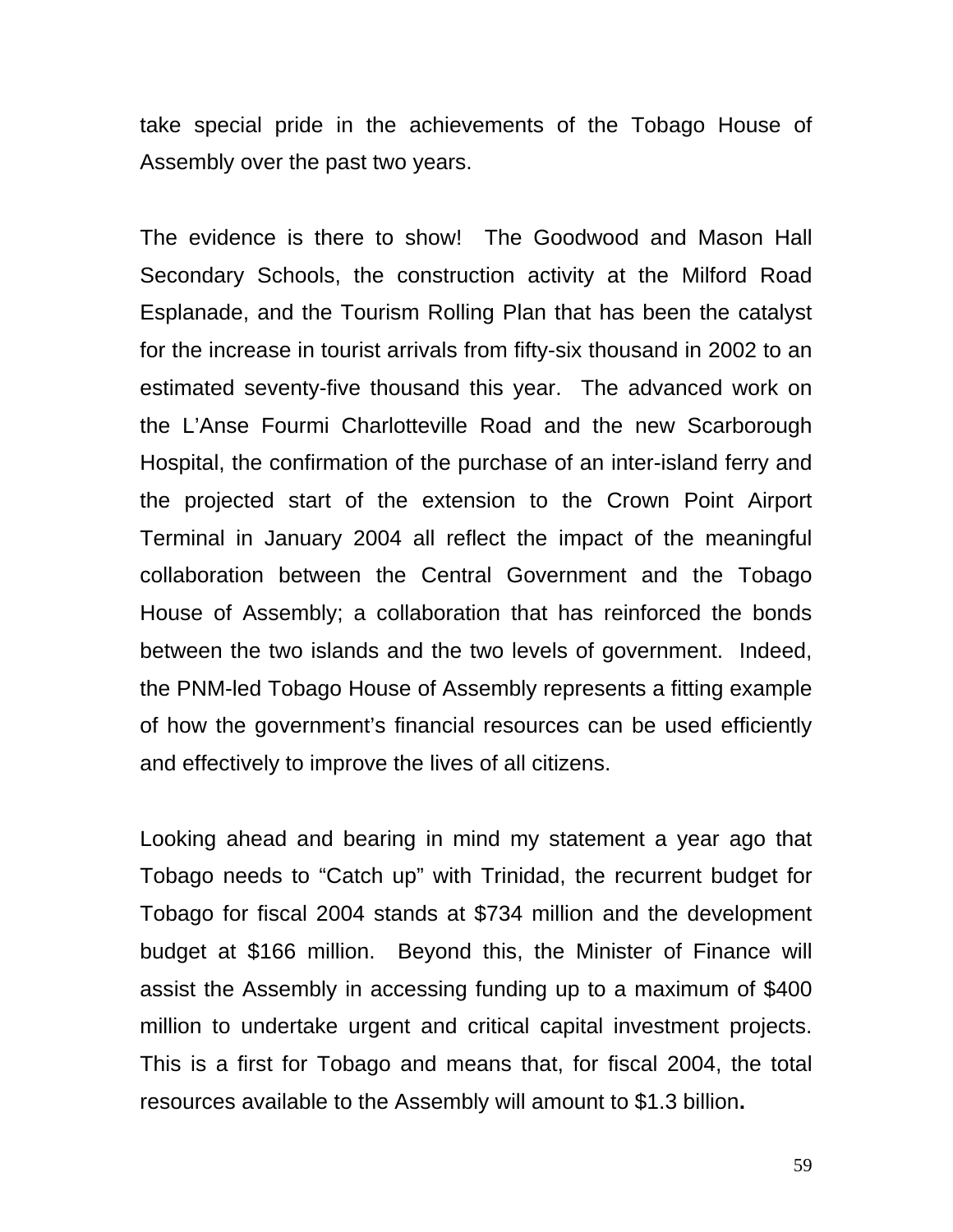Therefore, over the next fiscal year, with the resources provided both on a cash basis and through the new funding facility of the Assembly, some of the projects Tobago will be able to undertake include:

- $\triangleright$  The reconstruction of the Scarborough Library;
- $\triangleright$  The Transportation Hub in Scarborough;
- $\triangleright$  Desilting of the Hilsborough Dam;
- $\triangleright$  Expansion of the Crown Point Airport Terminal;
- $\triangleright$  Expansion of the Scarborough Jetty;
- $\triangleright$  A new Financial Complex;
- $\triangleright$  The Roxborough Plaza and Market; and
- $\triangleright$  Construction of a number of bridges and repairs to secondary roads.

This budget provides the platform on which Tobago and Trinidad can expect to reach our common 2020 destination as partners – side by side – and for the benefit of every citizen in both islands.

# **IX FISCAL OPERATIONS - 2004**

Mr. Speaker, the total estimates of expenditure for the financial year 2004 is \$22,331,591,613, of which the sum of \$16,042,116,932 is to be appropriated. The sum of \$5,919,474,681 represents a direct charge on the Consolidated Fund while \$370 million represents expenditure from the various Funds.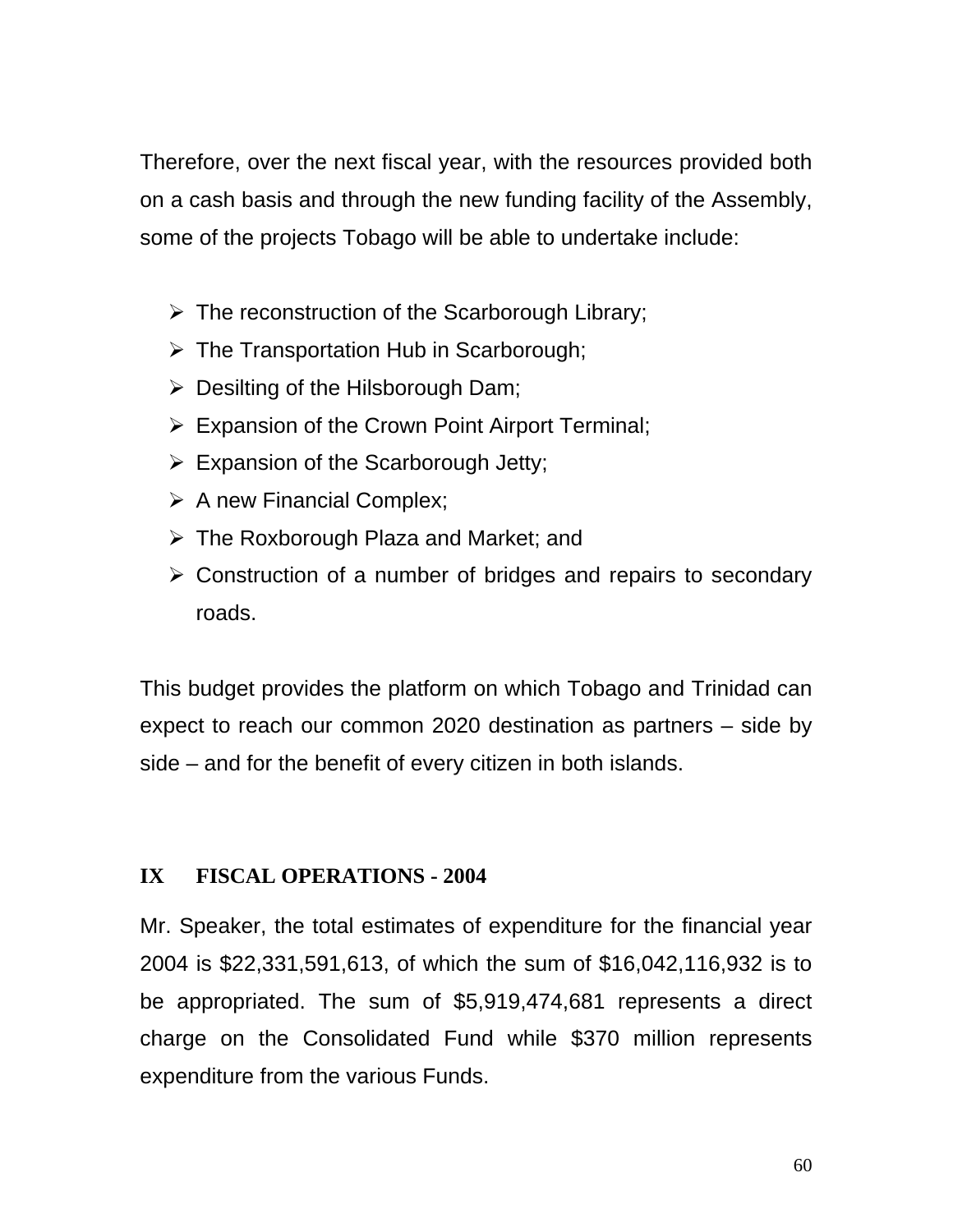Mr. Speaker, this expenditure is disaggregated as follows: -

| <b>TOTAL RECURRENT EXPENDITURE</b>                  | \$20,284,091,613 |
|-----------------------------------------------------|------------------|
| <b>Personnel Expenditure</b>                        | 4,923,345,994    |
| <b>Goods and Services/Minor Equipment</b>           | 2,525,089,609    |
| <b>Current Transfers and Subsidies</b>              | 4,830,463,355    |
| Transfers to the Tobago House of Assembly           | 734,111,461      |
| <b>Transfers to Statutory Boards/Similar Bodies</b> | 1,432,442,585    |
| <b>Debt Servicing</b>                               | 5,838,638,609    |
|                                                     |                  |
| <b>TOTAL DEVELOPMENT EXPENDITURE</b>                | 1,677,500,000    |
| TOTAL DRAFT ESTIMATES OF EXPENDITURE                | 21,961,591,613   |
| <b>TOTAL FUNDS</b>                                  | 370,000,000      |
| <b>GRAND TOTAL</b>                                  | 22,331,591,613   |

The total recurrent and capital expenditure on Government's fiscal operations is projected at \$19.105 billion, which represents total expenditure of \$22.331 billion less principal repayments and sinking fund contributions of \$3.226 billion.

On our revenue account, we expect to generate \$18.792 billion with the major sources of revenue being Income Tax of \$2.766 billion, Corporation Tax of \$6.773 billion and Taxes on Goods and Services of \$4.276 billion.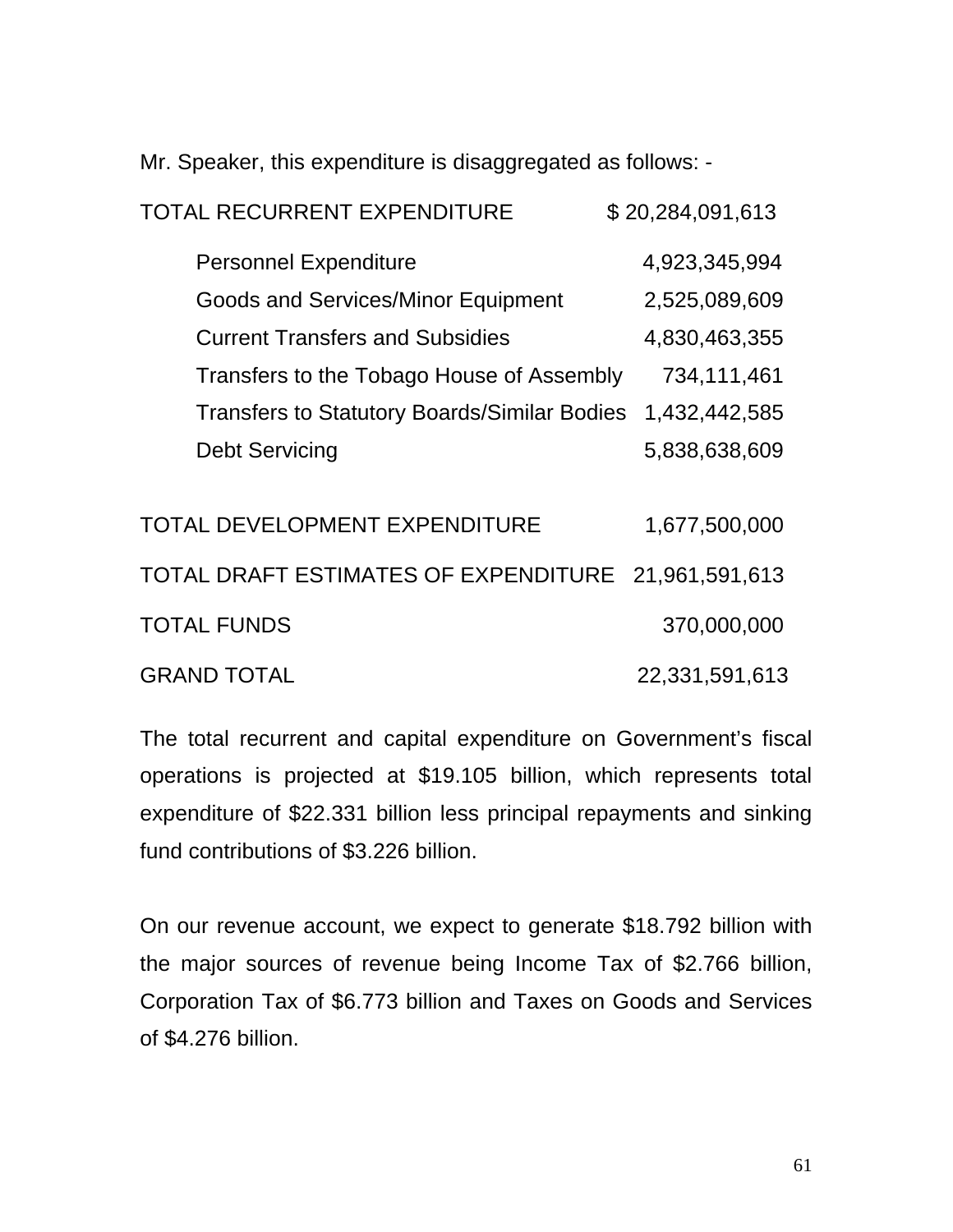Our fiscal balance for 2004 is a deficit of \$313 million taking into account revenue of \$18.792 billion and expenditure of \$19.105 billion.

Mr. Speaker, while we believe that our public debt, which currently represents 51.8 percent of GDP, is manageable, we are of the view that the growth in debt must be contained. We therefore would continue to pursue strategies to reduce public debt.

We have been aggressively refinancing our high interest rate, domestic debt in order to achieve maximum savings in our current low interest rate environment. Additionally, in this fiscal year we shall extend the refinancing to our foreign debt in order to benefit from the soft international financial markets.

In the medium term, our commitment to fiscal surpluses will reduce Central Government's borrowing requirements and contain our indebtedness. The use of off- budget expenditure, which has become far too common, will be minimized and eventually discontinued.

Finally, we intend to exercise tight controls on the operations of our State Enterprises, which have been the main cause of the increase in debt in the recent past. However, as a result some restructuring in this sector there may be some inevitable one-off financing costs giving rise to some increase in public debt.

62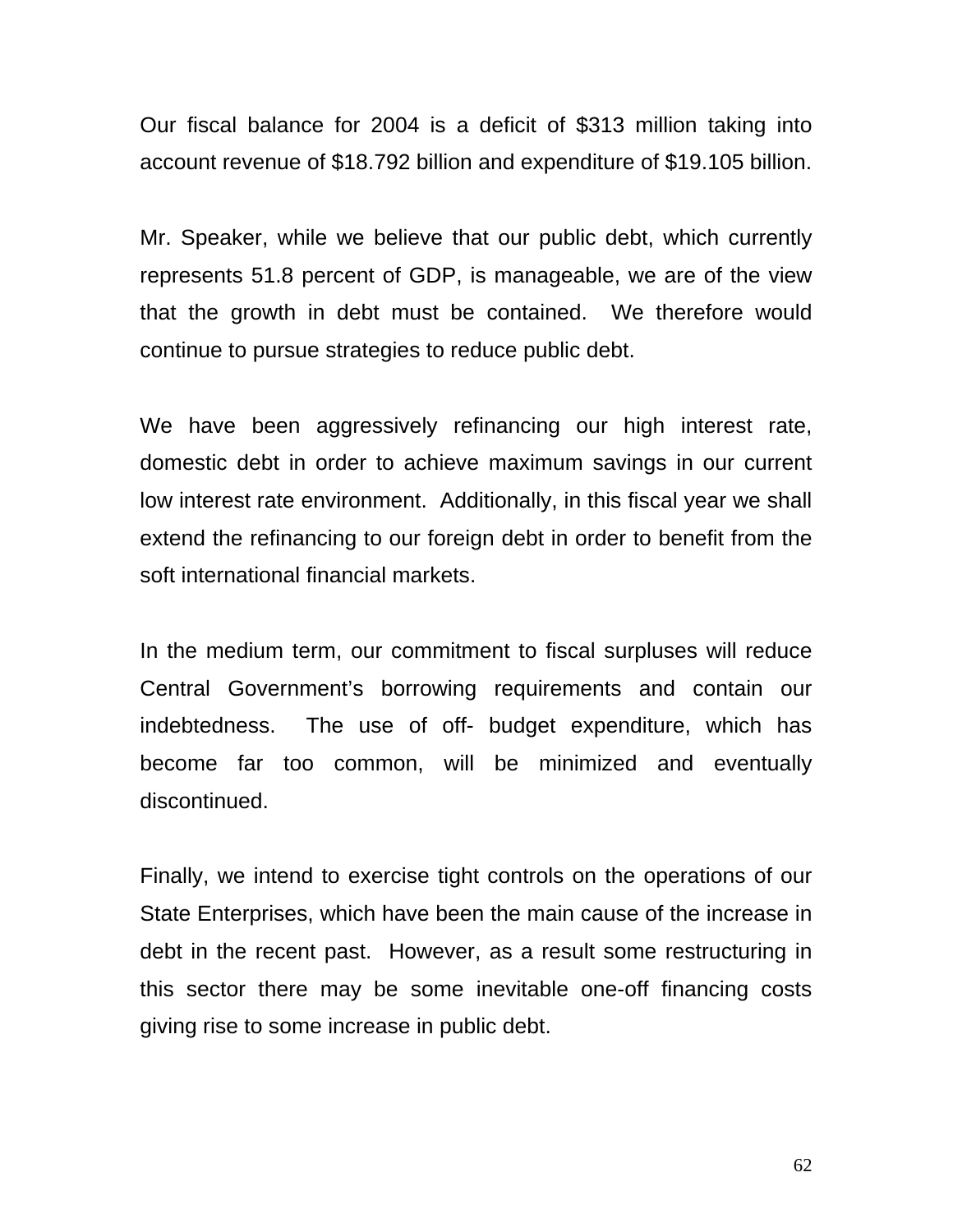Mr. Speaker, our Budget for this fiscal year is based on a projected average oil price of US\$25 dollars per barrel, a GDP growth rate of 4 percent, and an inflation rate of 2.7 percent.

# **X. FISCAL MEASURES 2004**

Mr. Speaker, to give effect to our policy agenda in 2004, we propose to implement the following:

# **1. Removal of Tax on Savings**

One of our stated objectives over the medium-term is to improve the savings rate of the country, and to this end we propose to eliminate the 5% tax on interest income earned by resident individuals who invest their money in Trinidad and Tobago. This measure will apply whether the investment is denominated in local or foreign currency. However, the following individuals will not benefit from this measure;

- $\triangleright$  Non-resident individuals who will continue to be charged withholding taxes on interest income;
- $\triangleright$  Resident individuals who earn income from foreign bank accounts and other investments abroad.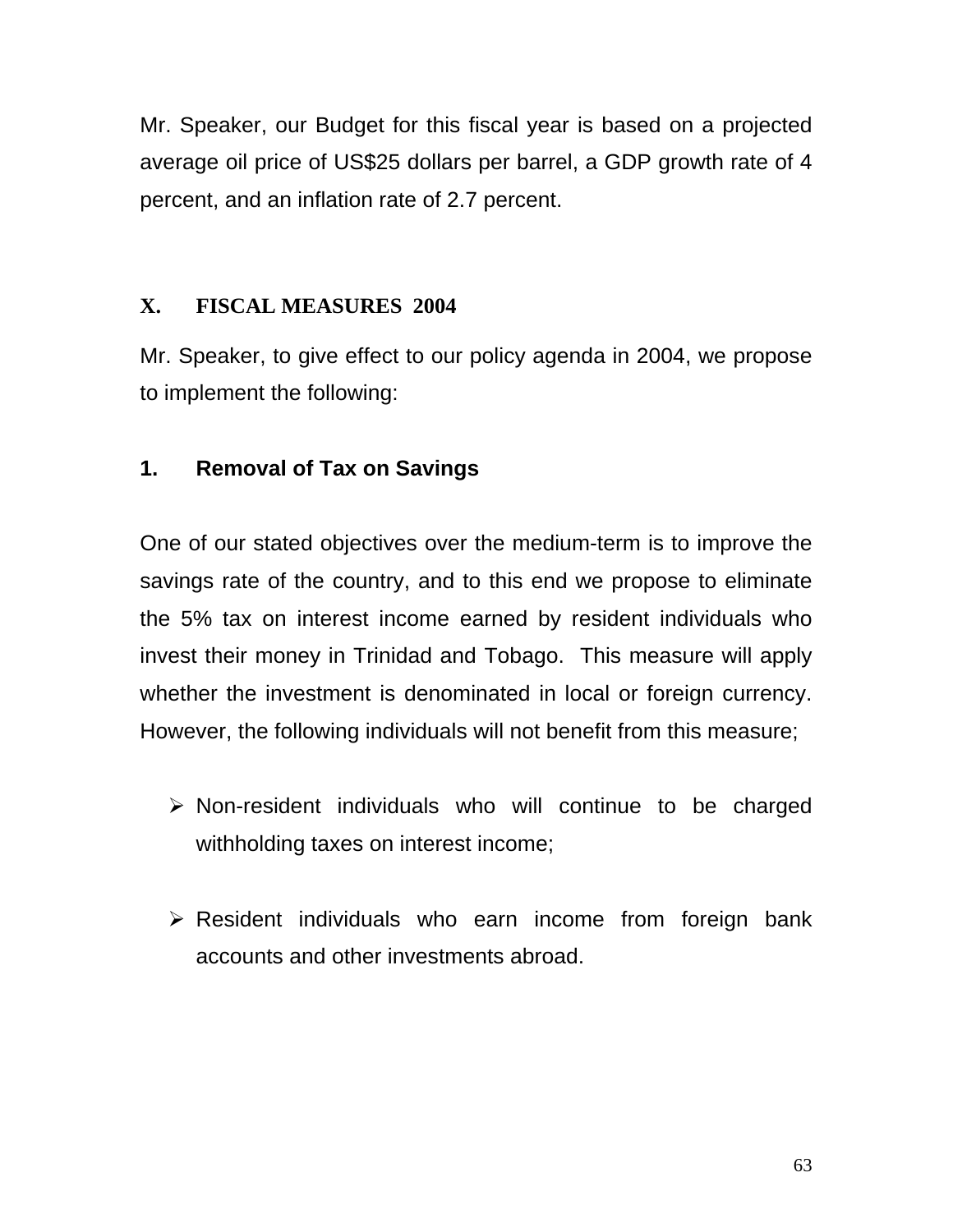### **2. Increase in Allowance for Pensioners**

Mr. Speaker, the plight of our pensioners is a continuing concern of the Government. While the increase in the NIS pension payment will undoubtedly assist, more is required. The Government is addressing this issue and an appropriate announcement will be made in due course. For fiscal 2004, however, the Government will provide some assistance through the Income Tax Act.

Currently, resident individuals over the age of 60 years benefit from a personal allowance of \$30,000. With effect from January 1, 2004, we propose to increase the allowance to \$40,000 and extend the personal allowance to include non-residents over the age of 60 years in receipt of Trinidad and Tobago pensions.

#### **3. Increase in the Disability Grant**

Currently the disability grant of \$600 per month is applicable to citizens 40 yrs to 65yrs.

Mr. Speaker, the Government proposes to increase the grantt from \$600 to \$650 per month, and reduce the minimum qualifying age to 18 yrs. This benefit will extend to legal residents. The Public Assistance Act will be amended accordingly.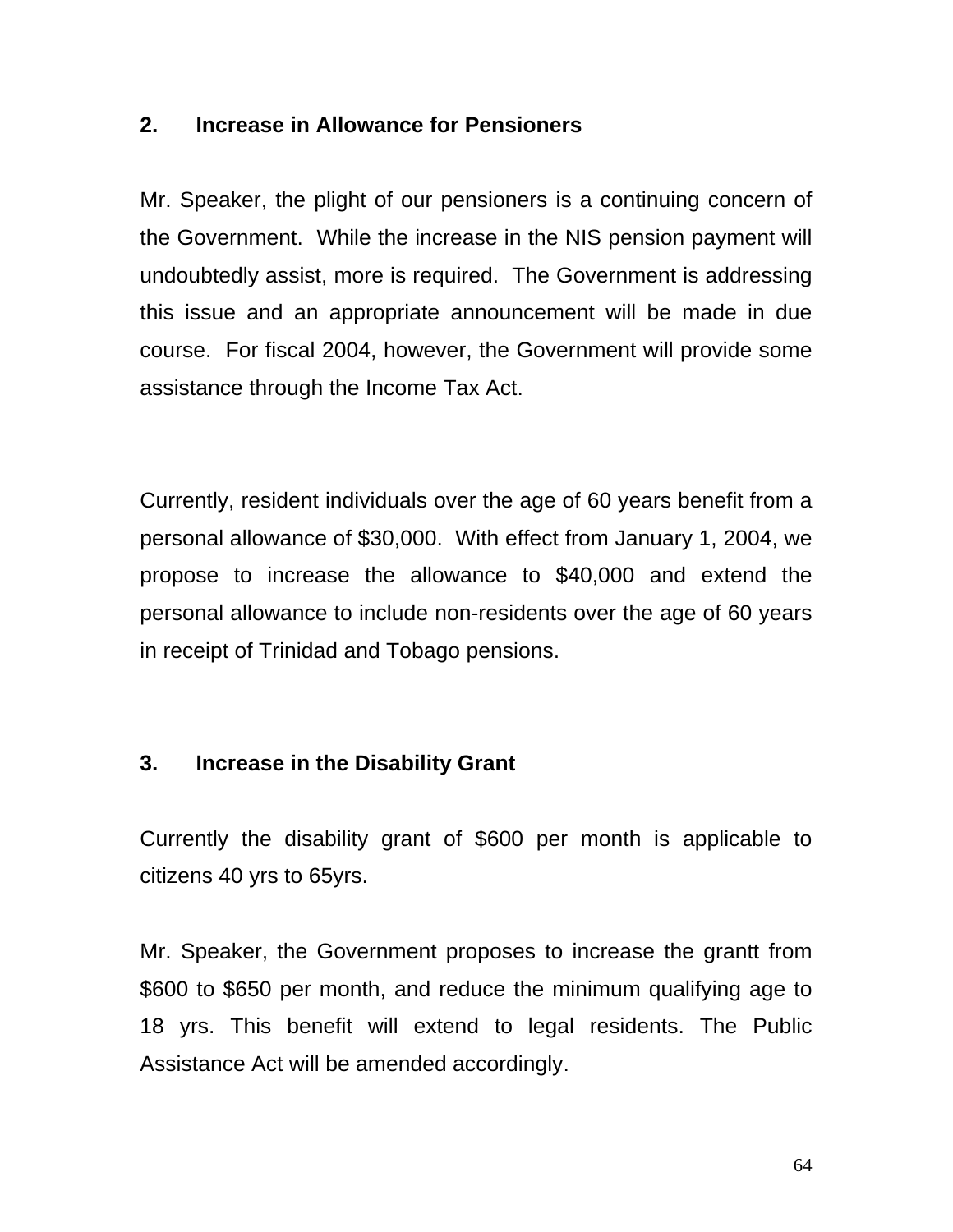The additional expenditure is estimated at \$72 million.

This measure will take effect from December 01, 2003.

# **4. Allowance for Sports, Art and Culture**

While I must commend the private sector for their very valuable support so far, there is need for further deepening of their involvement in the future development of sport, art and culture. In order to catalyze the flow of corporate resources into sports, education and local culture, the Government proposes to increase the ceiling from \$450,000 to \$1,000,000 for sponsorship in the arts and culture, sports, audio, visual or video productions reflecting local culture/entertainment.

Mr. Speaker, this measure will be extended to all companies under the Corporation Tax Act and the Petroleum Taxes Act and will result in an estimated loss of revenue of \$2 million.

## **5. Gaming**

Mr. Speaker, the gaming industry continues to thrive in Trinidad and Tobago, and we have seen a proliferation of new devices in particular slot machines. These devices had attracted a tax of \$2000 per annum whereas tax rates on the more traditional tables ranged from \$8,000 to \$60,000 per annum.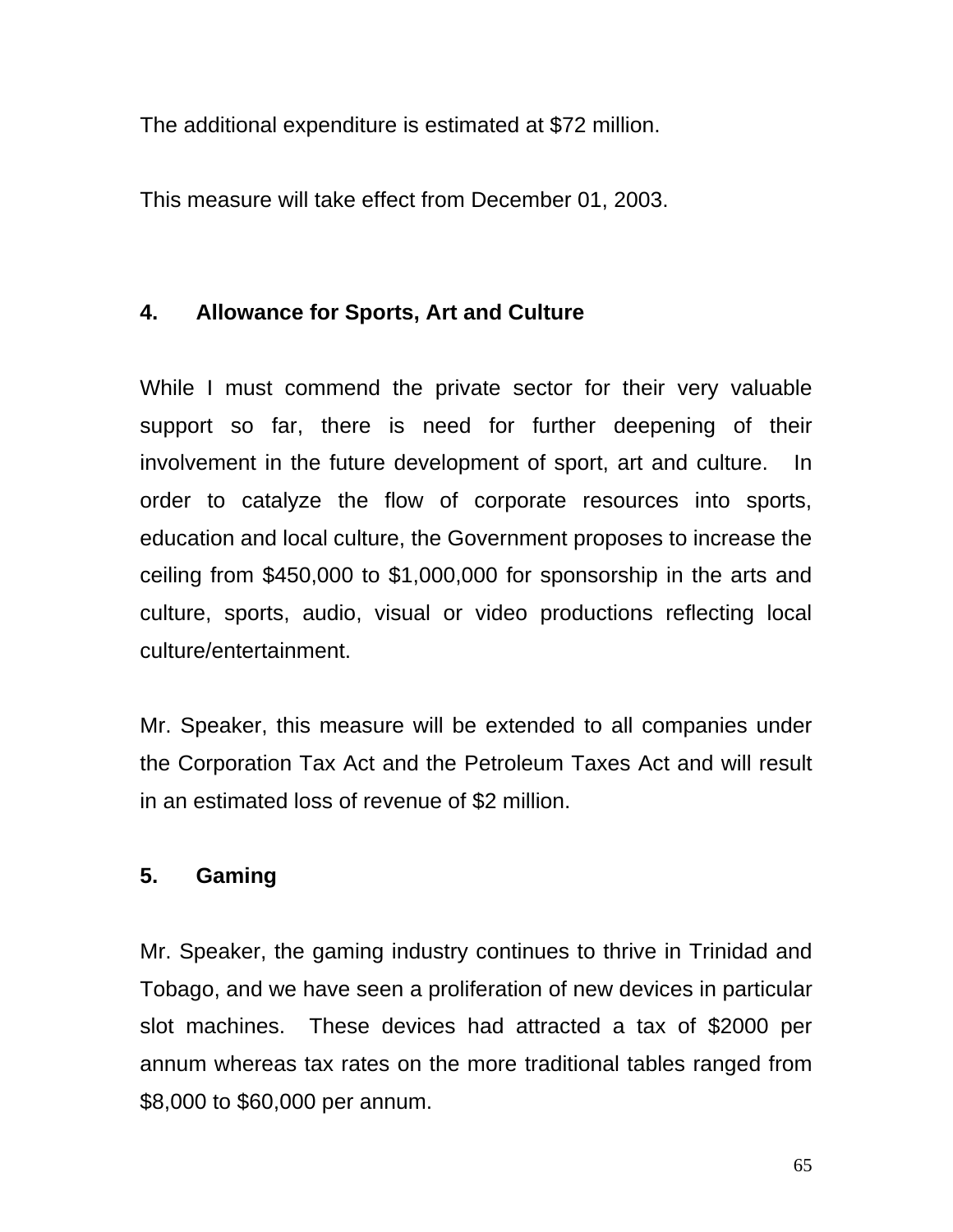The Government proposes to increase the fee on slot machines from \$2,000 per annum to \$10,000 per annum, the fee for regular Poker Tables from \$8,000 per annum to \$20,000 per annum, and with the exception of pool tables which will fetch a fee of \$2,000, the unspecified tables and devices will now attract a fee of \$10,000 per annum. Fees in respect of all other specified tables, such as Baccarat and Roulette Tables, will be increased by twenty-five per cent.

These increases will take effect IMMEDIATELY.

### **6. Settlement of VAT refunds**

Mr. Speaker, the existing provisions of the VAT Act require the Board of Inland Revenue to be liable for accrued interest at the rate of 1% per month if refunds are not settled within six months. Claims are increasingly being made on the basis of incomplete applications, and although the law seems clear to most, the Government proposes to remove any doubt that interest on outstanding refunds will only begin to accrue after six months from the submission of a completed VAT return.

This measure will take IMMEDIATE effect.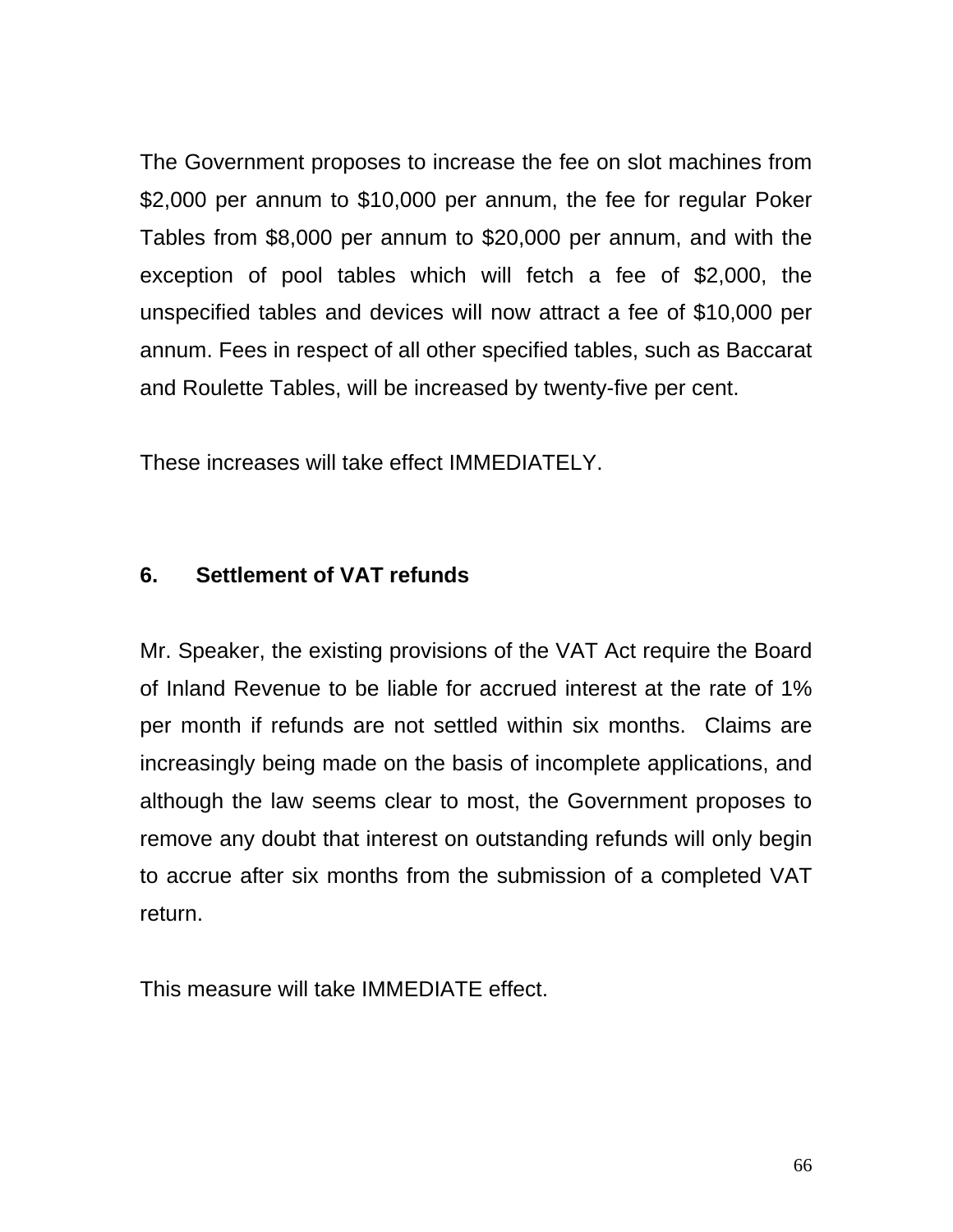## **7. Petroleum Pricing Arrangements**

Mr. Speaker, we are all becoming increasingly aware of the need to preserve the environment and the impact of the environment on human health. Here in Trinidad and Tobago our people are making greater demands that we institute measures to protect and preserve the environment consistent with our commitments under international agreements on the environment.

A major concern of the Government is the increasing exposure of our citizens to the effects of lead emissions, which can lead to serious health problems, particularly in our children. The continuing use of leaded gasoline poses a serious threat to the health of our nation.

The Government has therefore taken the decision to immediately begin phasing out leaded gasoline from the Trinidad and Tobago market. A new grade of unleaded gasoline of 92 Ron, will be introduced on a phased basis and will replace the leaded super gasoline on the local market by April 1, 2004. Regular leaded gasoline will also be completely phased out of the domestic market by that date.

The phasing out of leaded gasoline will be accompanied by differential adjustments on the wholesale and retail margins leading to adjustments in the retail prices at the pump.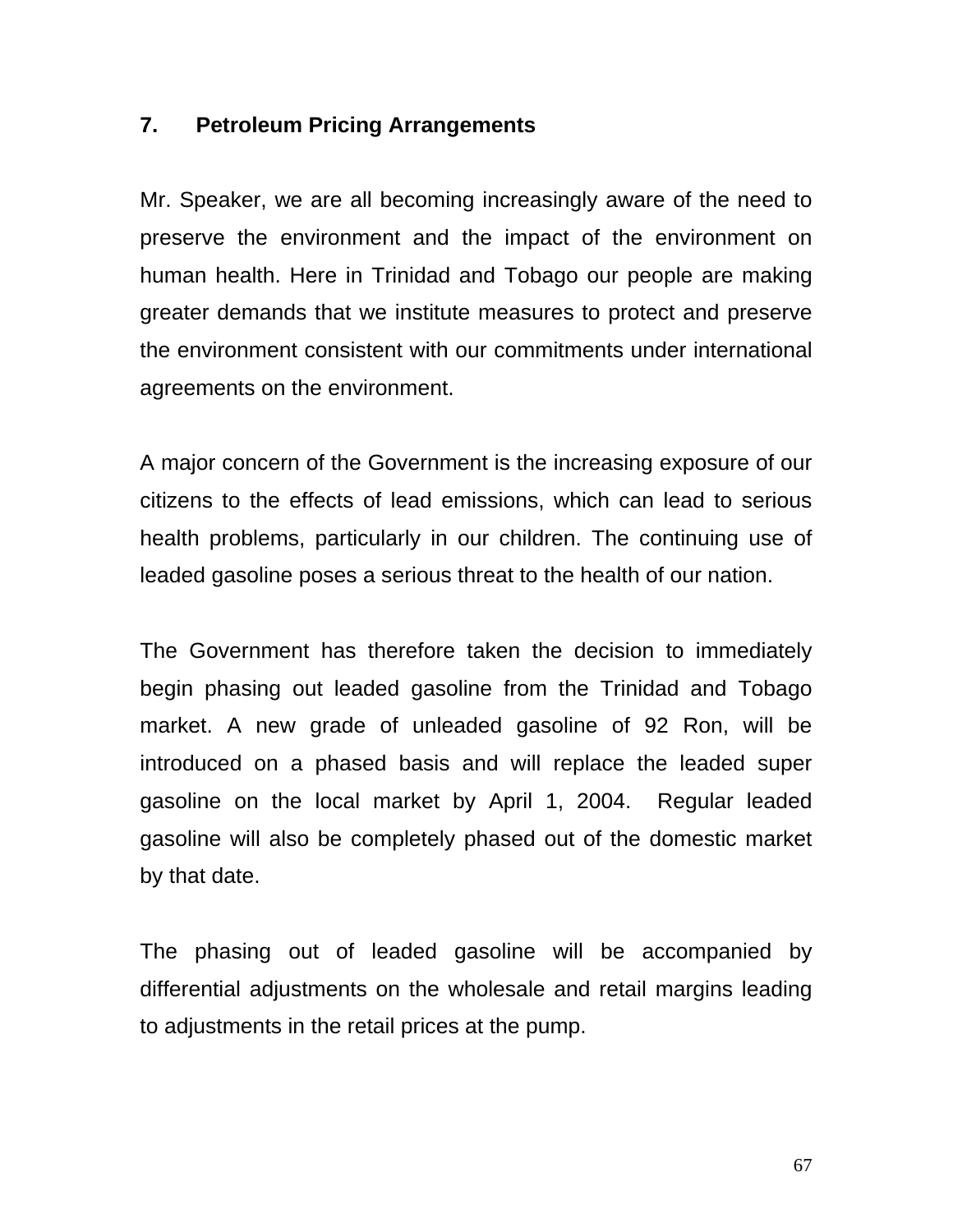The following price adjustments will take place with immediate effect. The new unleaded 92 Ron grade will enter the market at the retail pump price of \$2.70 per litre. The retail pump price for leaded 95 Ron gasoline, it will replace, will be increased from the current price of \$2.45 per litre to \$2.70 per litre. The retail pump price for unleaded 95 Ron gasoline will be increased from the current price of \$2.85 per litre to \$3.00 per litre.

The practice by owners of diesel vehicles to mix auto diesel fuel with kerosene also constitutes a major source of environmental damage. This practice is linked to the current pricing regime for the two fuels. In order to remove this incentive, the Government has agreed to unify the prices of both auto diesel and kerosene at \$1.50 per litre.

Mr. Speaker, producing companies are also being required to bear an increased share of the cost of switching away from leaded gasoline. Accordingly, the levy of 3 percent of gross income payable by oil producing companies will be increased to 4 percent. This increase will not apply to producing companies whose output is below 3,500 barrels per day.

The additional revenues estimated at \$249 million, which will be derived from this increase, will be used to fund a number of programmes geared to poverty alleviation and job creation as follows: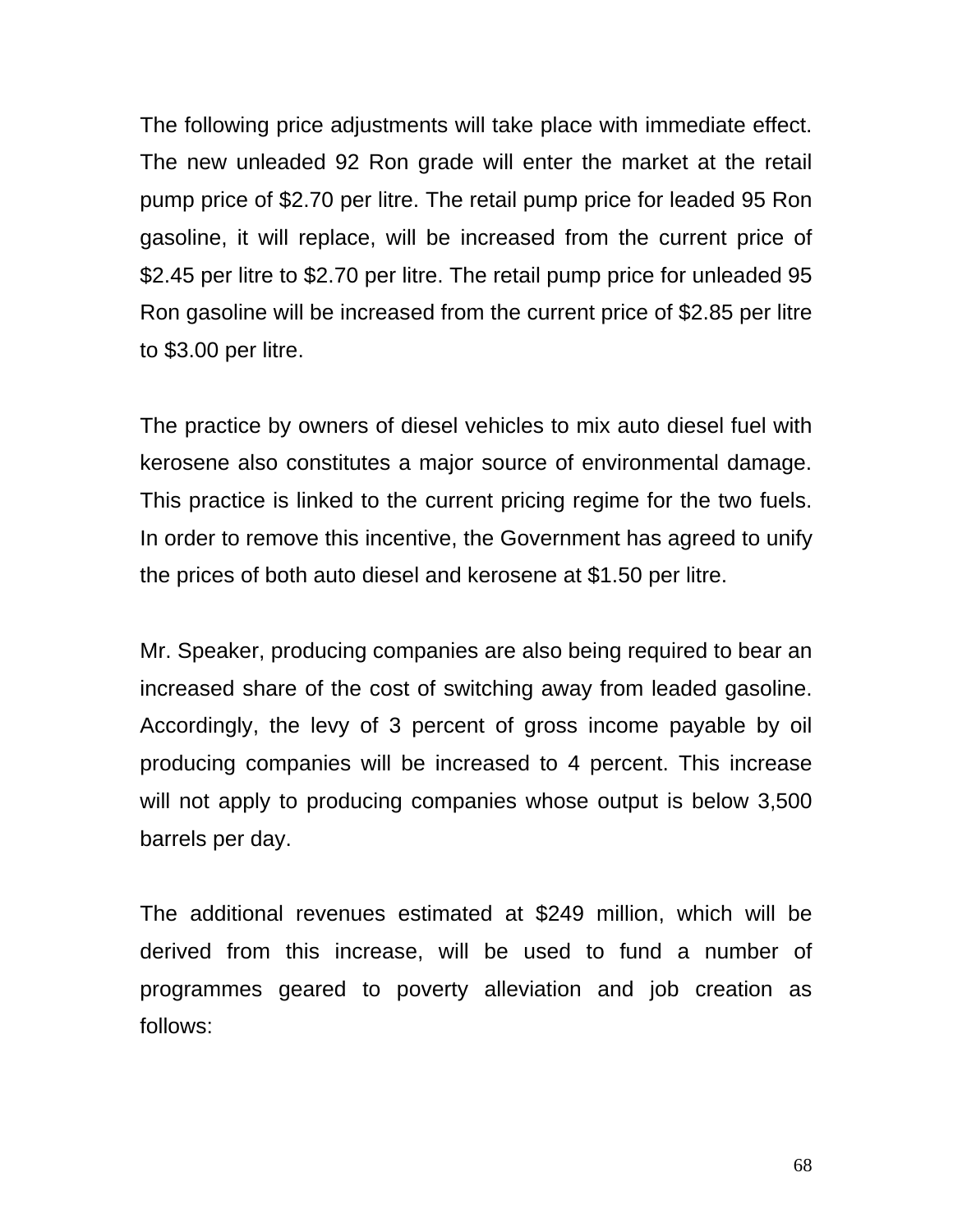- the reforestation programme in the sum of \$50 million;
- an expanded Unemployment Relief Programme including the expansion of the women's component of the programme directed at female heads of households, to \$200 million, an increase of \$64million of which \$15 million will be used to expand the women's component of the programme;
- drainage and other community projects in La Horquetta, Maloney, San Juan, and Laventille in the sum of \$50 million, and
- an increase in the Community Environment Protection and Enhancement Programme to \$225 million.

Mr. Speaker, we expect to generate a considerable number of jobs through these programmes.

# **XI. CONCLUSION.**

Mr. Speaker, as you can see, we are moving relentlessly towards our goal of transforming Trinidad and Tobago into a developed nation by 2020.

We have been honest, open and transparent.

We have exercised responsibility in our financial management.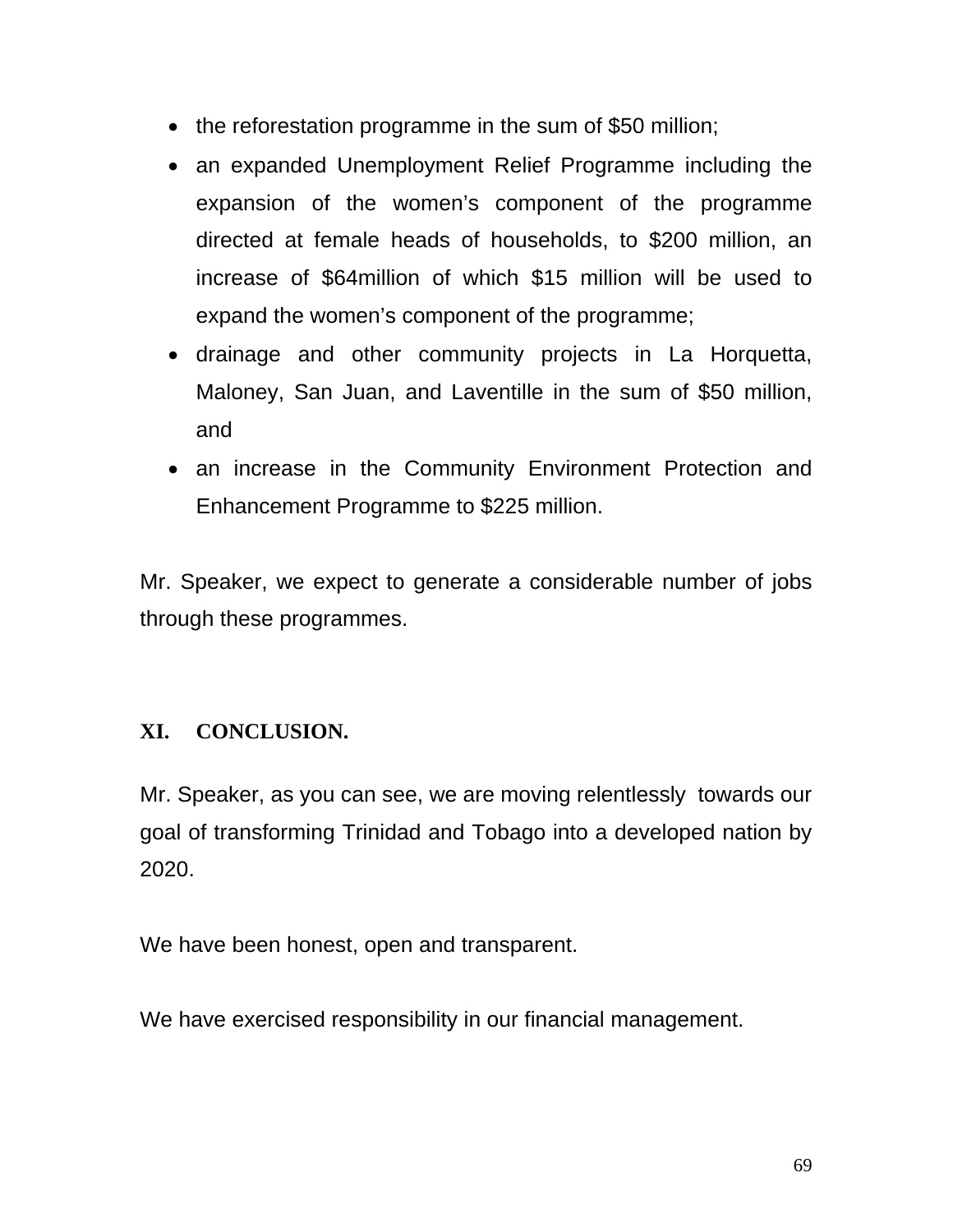We are ensuring sustainable economic growth and wealth accumulation for both present and future generations

We are expanding the social and physical infrastructure for the benefit of all our people

We are bringing increased benefits to the entire population, including the vulnerable and disadvantaged

We shall continue the path of reform and modernization of both administration and the economy

We shall equip our nation with the capacity to survive and succeed in the fiercely competitive global environment.

This Budget shall serve as a further unifying force in our society. None has been left out. All shall benefit. This is a Budget for all the people.

We govern for all, the rich and the poor, the weak and the strong, the Young and the Old.

All children shall be better educated, all sick better cared for, all elderly made more secure, all disabled more respected. There shall be greater advancement of the young, more business development for the entrepreneurial and more employment opportunities for all.